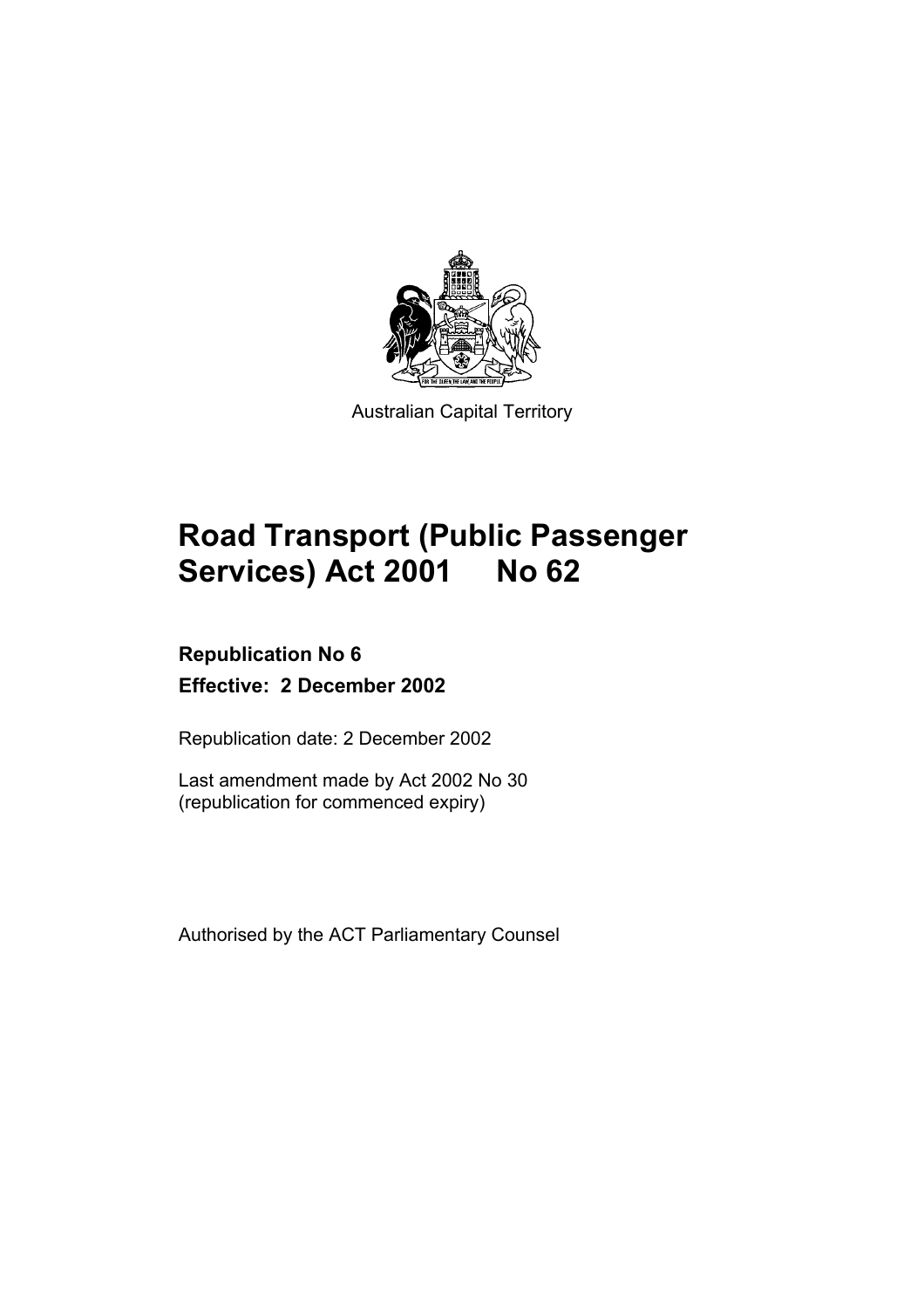#### **About this republication**

#### **The republished law**

This is a republication of the *Road Transport (Public Passenger Services) Act 2001* (including any amendment made under the *Legislation Act 2001*, part 11.3 (Editorial changes)) as in force on 2 December 2002*.* It also includes any amendment, repeal or expiry affecting the republished law to 2 December 2002.

The legislation history and amendment history of the republished law are set out in endnotes 3 and 4.

#### **Kinds of republications**

The Parliamentary Counsel's Office prepares 2 kinds of republications of ACT laws (see the ACT legislation register at www.legislation.act.gov.au):

- authorised republications to which the *Legislation Act 2001* applies
- unauthorised republications.

The status of this republication appears on the bottom of each page.

#### **Editorial changes**

The *Legislation Act 2001*, part 11.3 authorises the Parliamentary Counsel to make editorial amendments and other changes of a formal nature when preparing a law for republication. Editorial changes do not change the effect of the law, but have effect as if they had been made by an Act commencing on the republication date (see *Legislation Act 2001*, s 115 and s 117). The changes are made if the Parliamentary Counsel considers they are desirable to bring the law into line, or more closely into line, with current legislative drafting practice.

This republication does not include amendments made under part 11.3 (see endnote 1).

#### **Uncommenced provisions and amendments**

If a provision of the republished law has not commenced or is affected by an uncommenced amendment, the symbol  $|\mathbf{U}|$  appears immediately before the provision heading. The text of the uncommenced provision or amendment appears only in the last endnote.

#### **Modifications**

If a provision of the republished law is affected by a current modification, the symbol  $\mathbf{M}$ appears immediately before the provision heading. The text of the modifying provision appears in the endnotes. For the legal status of modifications, see *Legislation Act 2001*, section 95.

#### **Penalties**

The value of a penalty unit for an offence against this republished law at the republication date is—

- (a) if the person charged is an individual—\$100; or
- (b) if the person charged is a corporation—\$500.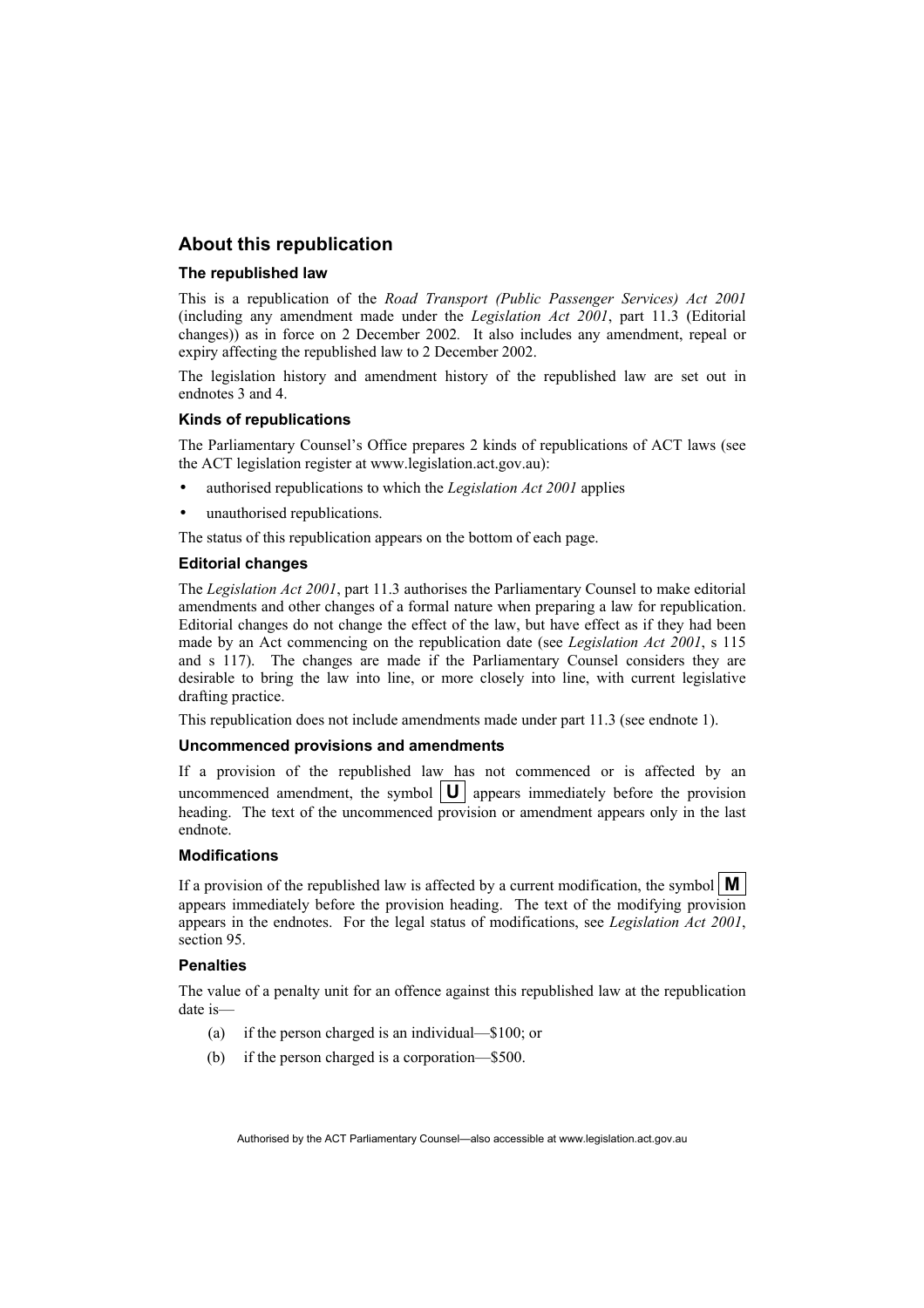

Australian Capital Territory

# **Road Transport (Public Passenger Services) Act 2001**

### **Contents**

Page

| Part 1                     | <b>Preliminary</b>                                     |            |
|----------------------------|--------------------------------------------------------|------------|
|                            | Name of Act                                            | 2          |
| 2                          | Objects                                                | 2          |
| 3                          | Dictionary                                             | 3          |
| 4                          | <b>Notes</b>                                           | 3          |
| 5                          | Functions of road transport authority                  | 3          |
| 6                          | Registers of accredited people and licences            | 4          |
|                            | Disclosure of information in registers                 | 4          |
| 8                          | Trade Practices Act authorisation                      | 5          |
| 9                          | Combinations of accreditations and licences            | 5          |
| R <sub>6</sub><br>02/12/02 | Road Transport (Public Passenger Services) Act<br>2001 | contents 1 |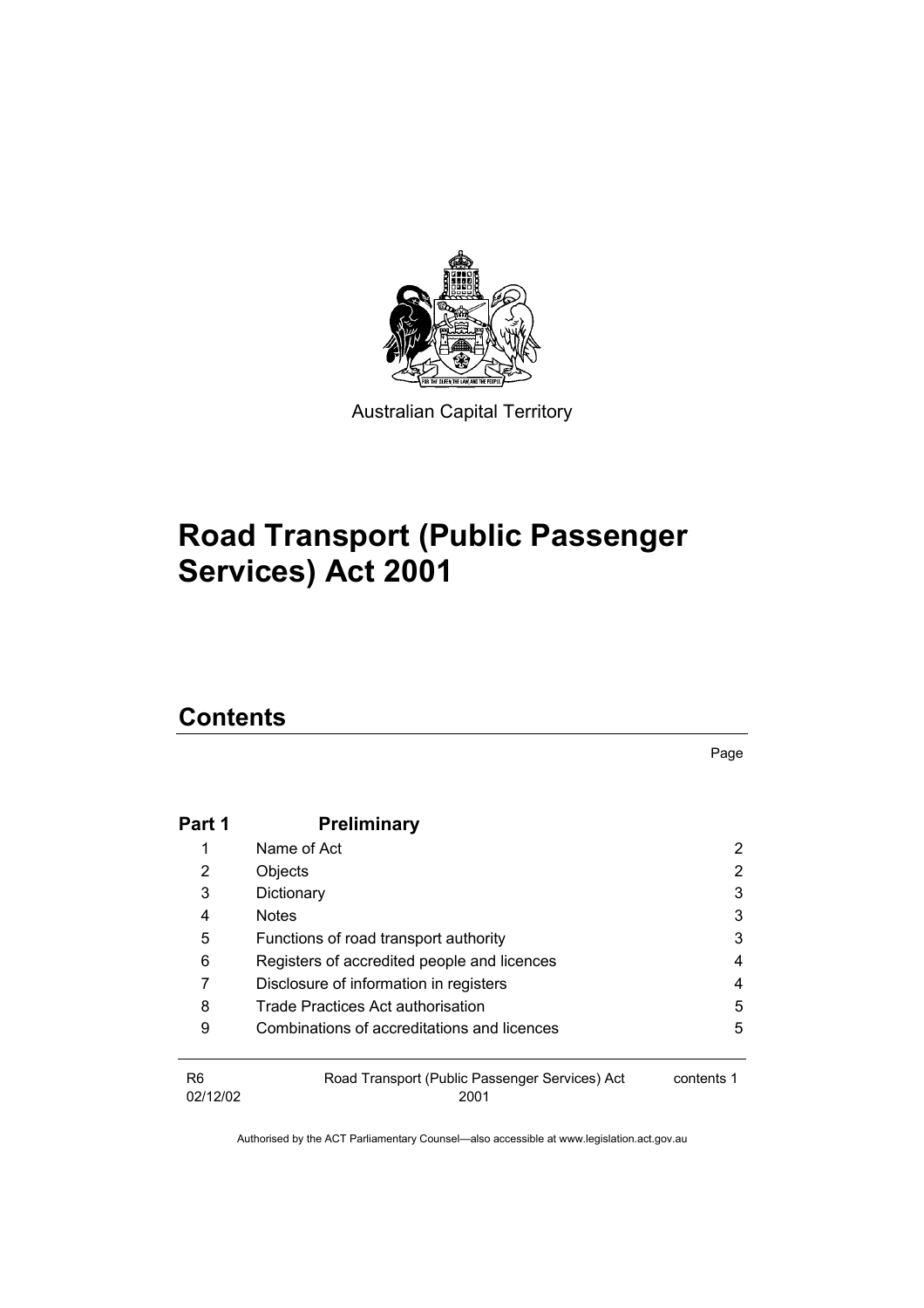| 10                  | What is a <i>public passenger service</i> ?                      | Page<br>5.     |
|---------------------|------------------------------------------------------------------|----------------|
|                     |                                                                  |                |
| Part 2              | <b>Bus services</b>                                              |                |
| <b>Division 2.1</b> | <b>Basic concepts</b>                                            |                |
| 11                  | Meaning of bus service                                           | 6              |
| 12                  | What is a regular route service?                                 | 6              |
| 13                  | What is a <i>tour and charter service</i> ?                      | 6              |
| 14                  | What is a long-distance service?                                 | 6              |
| <b>Division 2.2</b> | <b>Accreditation of bus service operators</b>                    |                |
| 15                  | Bus operators--- purposes of accreditation                       | 7              |
| 16                  | Regulations about accreditation system                           | $\overline{7}$ |
| <b>Division 2.3</b> | Service contracts for regular route services                     |                |
| 17                  | Service contracts                                                | 9              |
| <b>Division 2.4</b> | Entitlement to operate certain bus services                      |                |
| 18                  | Entitlement to operate regular route services                    | 10             |
| 19                  | 10<br>Entitlement to operate tour and charter services           |                |
| 20                  | 10<br>Unaccredited operators not to operate certain bus services |                |
| 21                  | Pretending to be an accredited bus service operator              | 11             |
| 22                  | Operators of regular route services to hold service contracts    | 11             |
| Division 2.5        | <b>Regulation of bus services</b>                                |                |
| 23                  | Regular route services—power to determine maximum fares          | 11             |
| 24                  | Regulations about operation of bus services by accredited        |                |
|                     | people                                                           | 12             |
| 25                  | Regulations about operation of public buses                      | 13             |
| 26                  | Regulations about bus drivers                                    | 14             |
| 27                  | Regulations about conduct of passengers                          | 14             |
| Part 3              | <b>Taxi networks</b>                                             |                |
| Division 3.1        | <b>Basic concepts</b>                                            |                |
| 28                  | Meaning of taxi network                                          | 15             |
| 29                  | Meaning of taxi booking service                                  | 15             |
|                     |                                                                  |                |

| contents 2 | Road Transport (Public Passenger Services) Act | R6.      |
|------------|------------------------------------------------|----------|
|            | 2001                                           | 02/12/02 |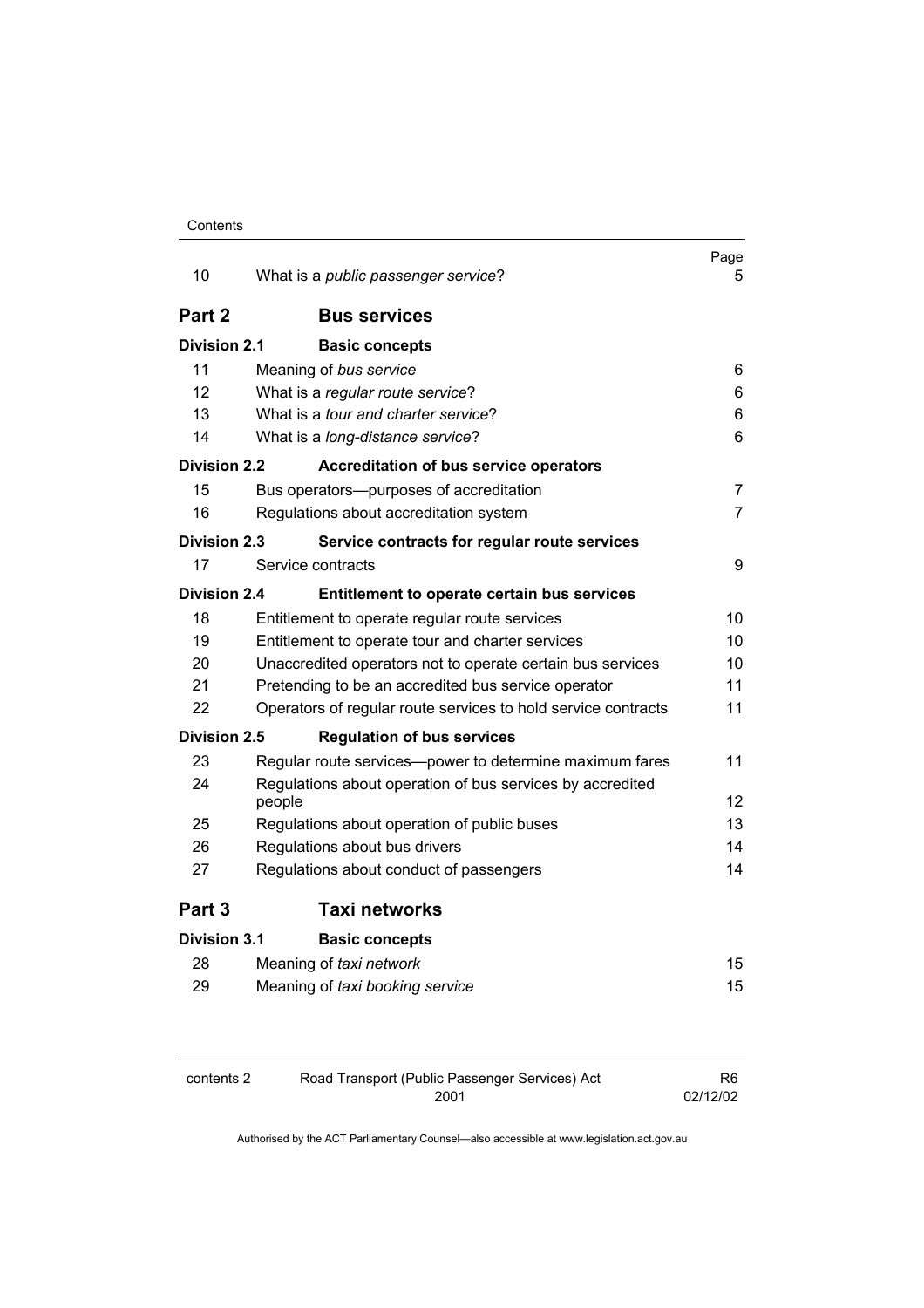|                            |                                                                      | Contents   |
|----------------------------|----------------------------------------------------------------------|------------|
|                            |                                                                      | Page       |
| <b>Division 3.2</b>        | <b>Accreditation of taxi network providers</b>                       |            |
| 30                         | Taxi network providers—purposes of accreditation                     | 15         |
| 31                         | Taxi network providers—regulations about accreditation system        | 16         |
| <b>Division 3.3</b>        | Entitlement to operate taxi networks                                 |            |
| 32                         | Entitlement to operate taxi networks                                 | 17         |
| 33                         | Unaccredited persons not to operate taxi network                     | 17         |
| 34                         | Pretending to be an accredited taxi network provider                 | 18         |
| <b>Division 3.4</b>        | <b>Regulation of taxi networks</b>                                   |            |
| 35                         | Regulations about operation of taxi networks by accredited<br>people | 18         |
| 36                         | Regulations about operation of taxi networks                         | 20         |
| Part 4                     | Licensing of taxi vehicles                                           |            |
| <b>Division 4.1</b>        | <b>Basic concepts</b>                                                |            |
| 37                         | Meaning of taxi licence                                              | 21         |
| 38                         | Meaning of restricted taxi licence                                   | 21         |
| <b>Division 4.2</b>        | <b>Taxi licences</b>                                                 |            |
| 39                         | Maximum numbers of taxi licences                                     | 21         |
| 40                         | Issue of taxi licences<br>21                                         |            |
| 41                         | 22<br>Transferability of taxi licences                               |            |
| 42                         | Use of vehicles as taxis                                             |            |
| 43                         | Pretending vehicles are licensed taxis                               | 22         |
| 44                         | Regulations about taxi licences                                      | 23         |
| Part 5                     | <b>Taxi services</b>                                                 |            |
| <b>Division 5.1</b>        | <b>Basic concepts</b>                                                |            |
| 45                         | Meaning of taxi                                                      | 24         |
| 46                         | Meaning of restricted taxi                                           | 24         |
| 47                         | Meaning of taxi service                                              | 24         |
| 48                         | Meaning of restricted taxi service                                   |            |
| <b>Division 5.2</b>        | Accreditation of taxi service operators                              |            |
| 49                         | Taxi service operators--purposes of accreditation                    | 25         |
| 50                         | Taxi service operators-regulations about accreditation system        | 25         |
| R <sub>6</sub><br>02/12/02 | Road Transport (Public Passenger Services) Act<br>2001               | contents 3 |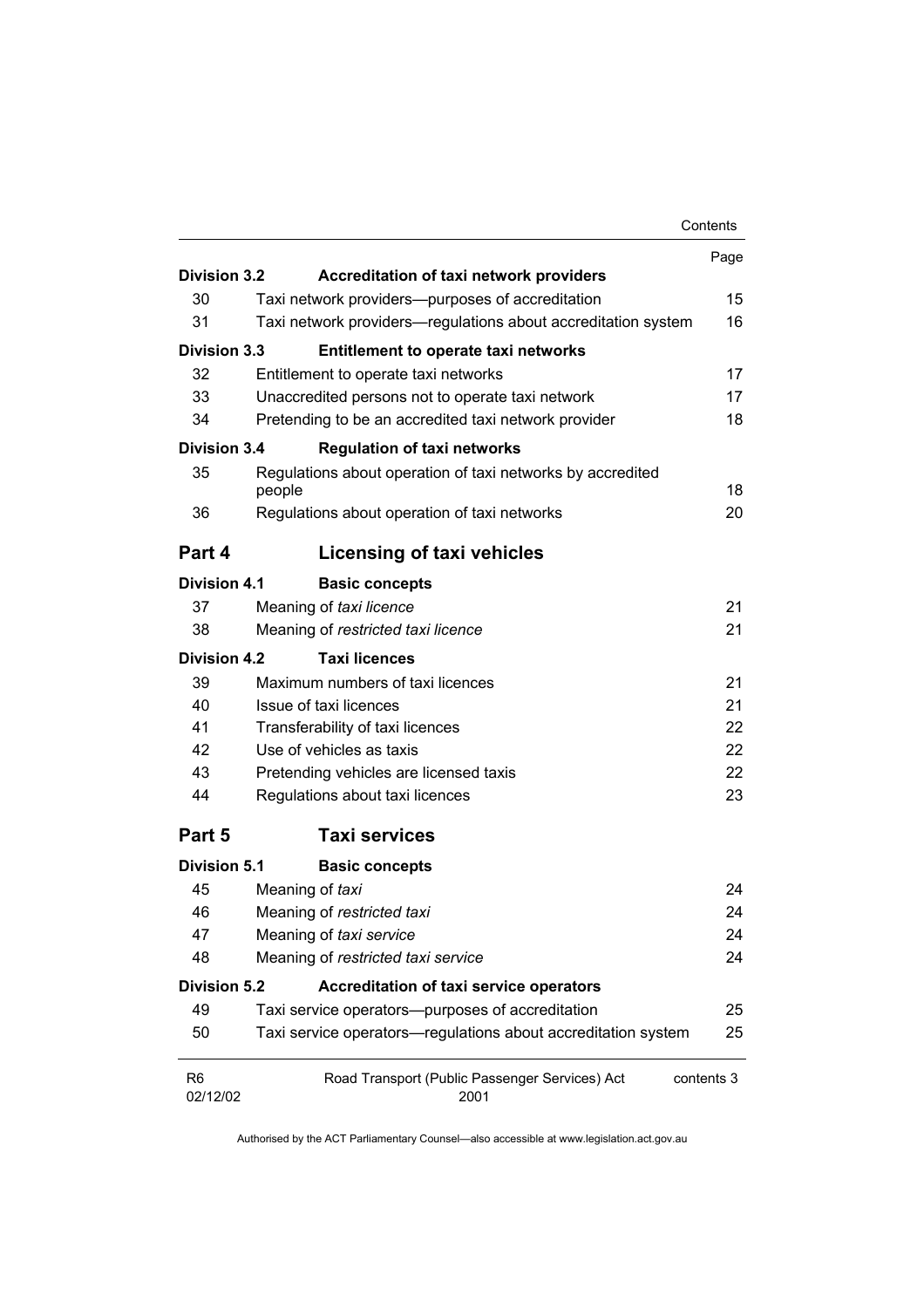#### Contents

|                     |                                                                      | Page           |  |
|---------------------|----------------------------------------------------------------------|----------------|--|
| <b>Division 5.3</b> | <b>Entitlement to operate taxi services</b>                          |                |  |
| 51                  | Entitlement to operate taxi services                                 | 27             |  |
| 52                  | Unaccredited operators not to operate taxi services                  | 27             |  |
| 53                  | Pretending to be an accredited taxi service operator                 | 27             |  |
| 54                  | Taxi service operators to be affiliated with taxi network            | 28             |  |
| 55                  | Pretending to be affiliated with taxi network                        | 28             |  |
| Division 5.4        | <b>Regulation of taxi services</b>                                   |                |  |
| 56                  | Regulations about operation of taxi services by accredited<br>people | 28             |  |
| 57                  | Regulations about operation of taxis                                 | 30             |  |
| 58                  | Regulations about taxi drivers                                       | 30             |  |
| 59                  | Regulations about conduct of taxi passengers                         | 31             |  |
| 60                  | Power to determine maximum taxi fares                                | 31             |  |
| Part 6              | <b>Miscellaneous</b>                                                 |                |  |
| 61                  | Regulation-making power                                              | 32             |  |
| 62                  | Regulations may apply certain laws and instruments                   | 32             |  |
| 63                  | Regulations about enforcement                                        | 32             |  |
| 64                  | Minister may exempt vehicles and people from Act                     | 33             |  |
| 65                  | Regulations may exempt vehicles and people from Act                  | 33             |  |
| Part 7              | <b>Transitional provisions</b>                                       |                |  |
| <b>Division 7.1</b> | <b>General</b>                                                       |                |  |
| 66                  | Definitions for pt 7                                                 | 34             |  |
| 67                  | <b>Transitional regulations</b>                                      | 34             |  |
| 68                  | Modification of pt 7's operation                                     | 35             |  |
| 69                  | Expiry of div 7.1                                                    | 35             |  |
| Division 7.6        | <b>Small buses</b>                                                   |                |  |
| 83                  | <b>Existing small buses</b>                                          | 35             |  |
| 84                  | Expiry of div 7.6                                                    | 36             |  |
| <b>Division 7.7</b> | <b>Taxis</b>                                                         |                |  |
| 85                  | Existing approved taxi networks                                      | 36             |  |
| 86                  | Existing taxi licences and restricted taxi licences                  | 36             |  |
| contents 4          | Road Transport (Public Passenger Services) Act                       | R <sub>6</sub> |  |
|                     | 2001<br>02/12/02                                                     |                |  |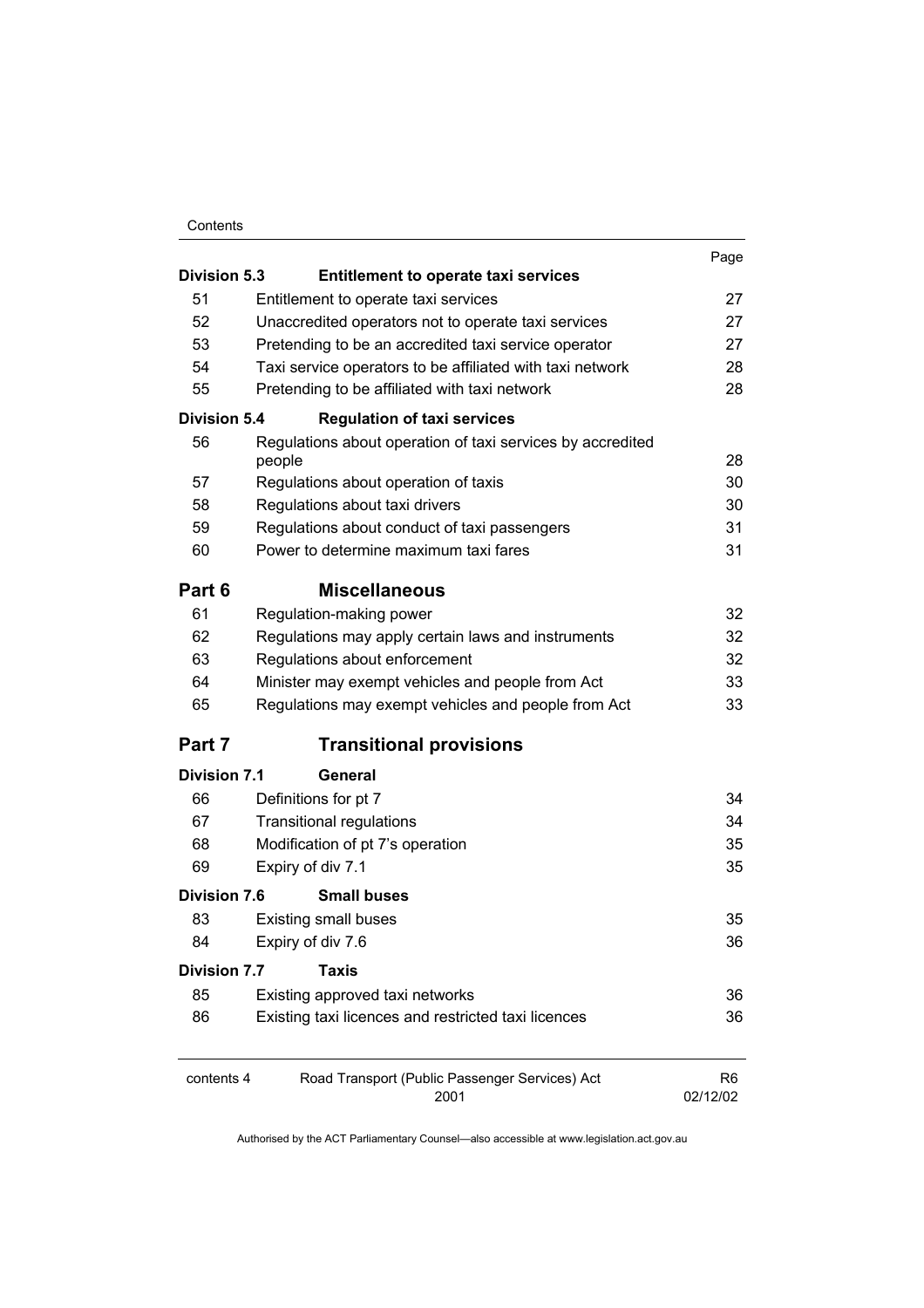|    |                                                                | Contents |
|----|----------------------------------------------------------------|----------|
|    |                                                                | Page     |
| 87 | Interim accreditation of existing taxi operators               | 37       |
| 88 | Determination about maximum number of taxi licences            | 38       |
| 89 | Determination about maximum number of restricted taxi licences | 38       |
| 90 | Application to transfer taxi licence                           | 38       |
| 91 | Determination about maximum taxi fares                         | 38       |
| 92 | Expiry of div 7.7                                              | 39       |

### **Dictionary**

#### **Endnotes**

|   | About the endnotes     | 44 |
|---|------------------------|----|
| 2 | Abbreviation key       | 44 |
| 3 | Legislation history    | 45 |
| 4 | Amendment history      | 45 |
| 5 | Earlier republications | 55 |
| 6 | Renumbered provisions  | 55 |

R6 02/12/02 contents 5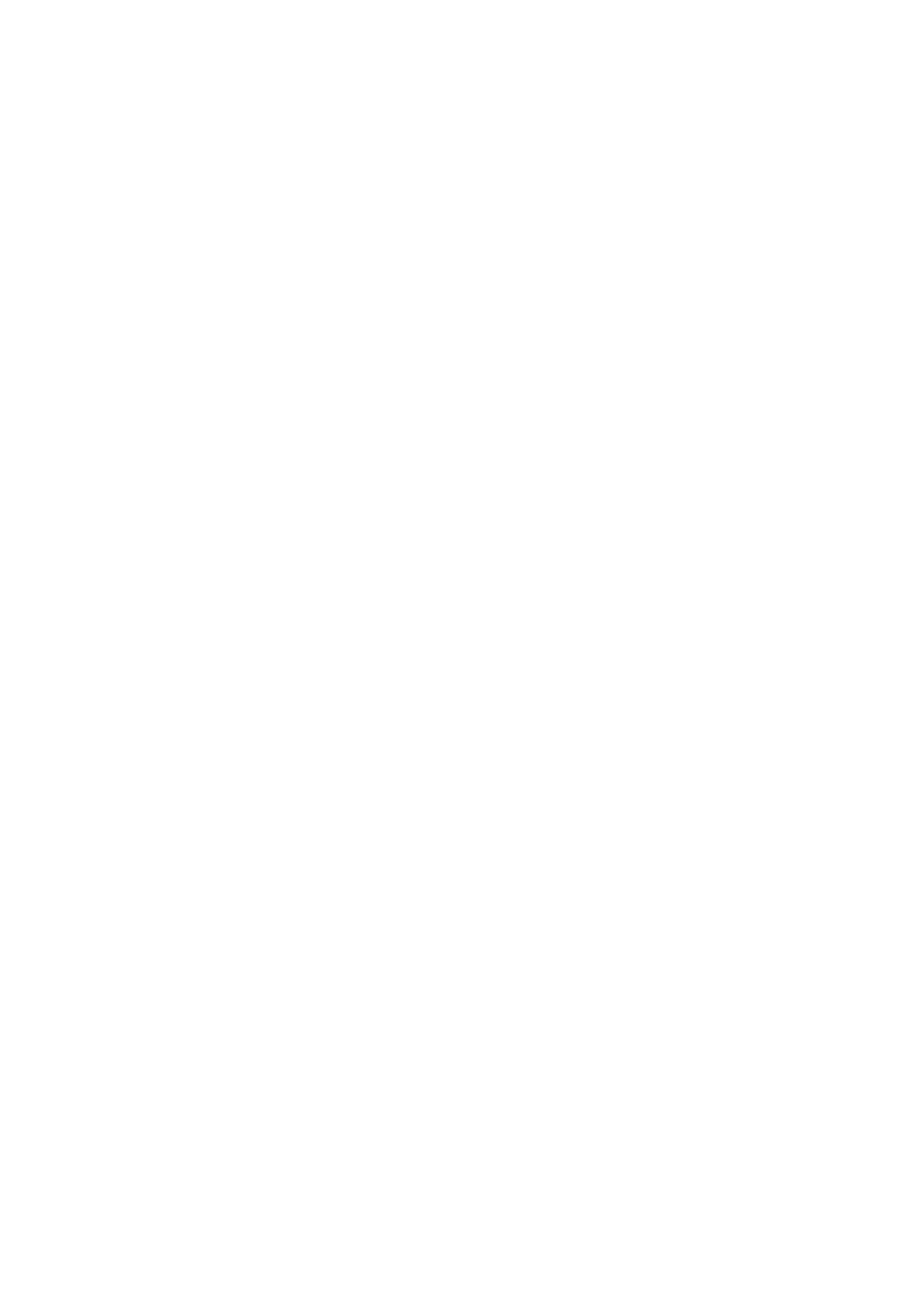

Australian Capital Territory

# **Road Transport (Public Passenger Services) Act 2001**

An Act to regulate public transport services, and for other purposes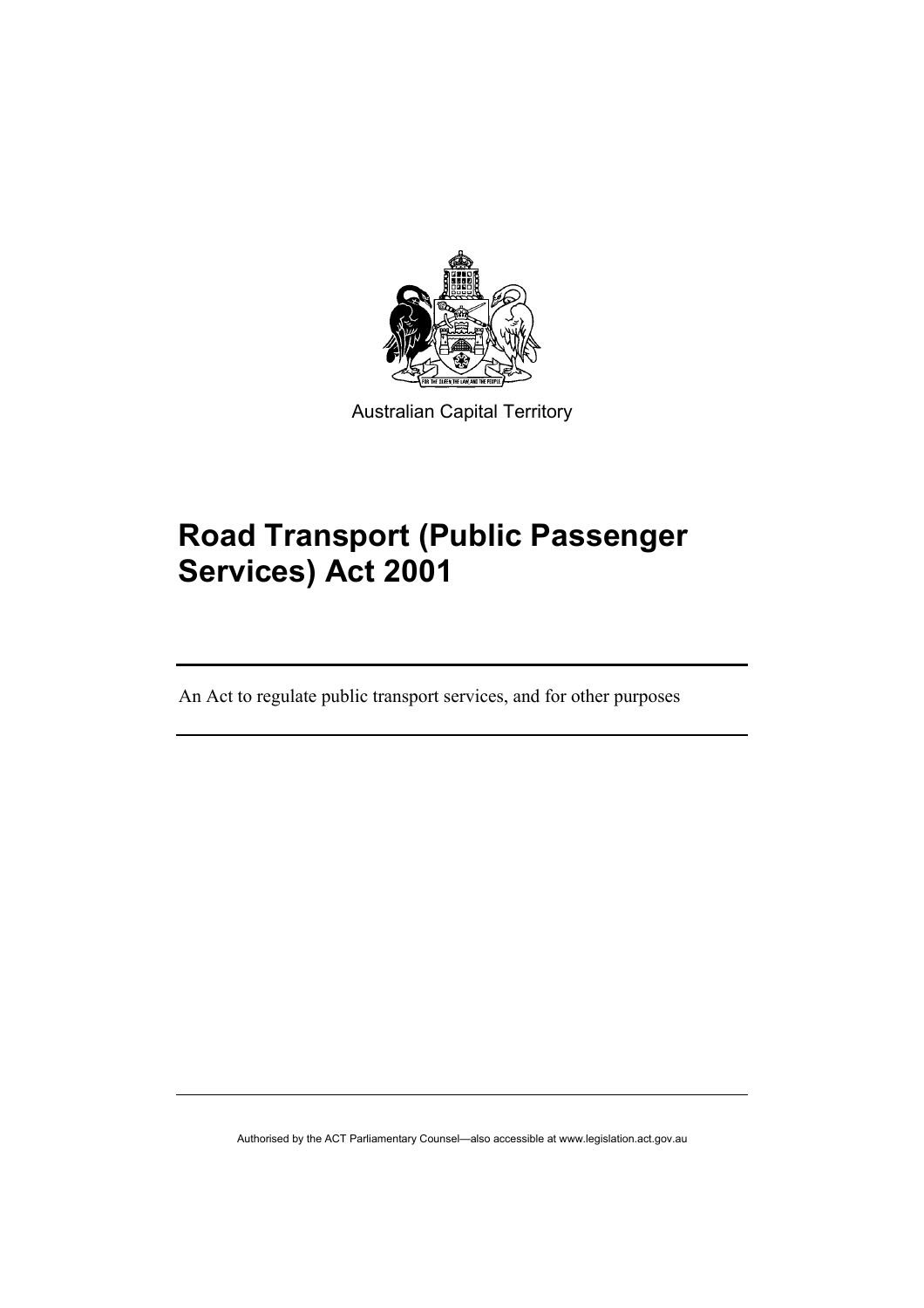#### **Part 1** Preliminary

Section 1

### **Part 1** Preliminary

*Note* This Act (including the regulations) forms part of the road transport legislation. Other road transport legislation includes the *Road Transport (Alcohol and Drugs) Act 1977*, the *Road Transport (Dimensions and Mass) Act 1990*, the *Road Transport (Driver Licensing) Act 1999*, the *Road Transport (General) Act 1999*, the *Road Transport (Safety and Traffic Management) Act 1999*, the *Road Transport (Vehicle Registration) Act 1999* and the regulations made under those Acts. As part of the road transport legislation, this Act is subject to various provisions in the *Road Transport (General) Act 1999* about the administration and enforcement of the road transport legislation generally.

#### **1 Name of Act**

This Act is the *Road Transport (Public Passenger Services) Act 2001.* 

#### **2 Objects**

The objects of this Act include—

- (a) to provide for the accreditation of the operators of public passenger services and taxi networks that operate within or partly within the ACT; and
- (b) to provide for the licensing of vehicles used as taxis within or partly within the ACT; and
- (c) to encourage public passenger services that meet the reasonable expectations of the community for safe, reliable and efficient public passenger services.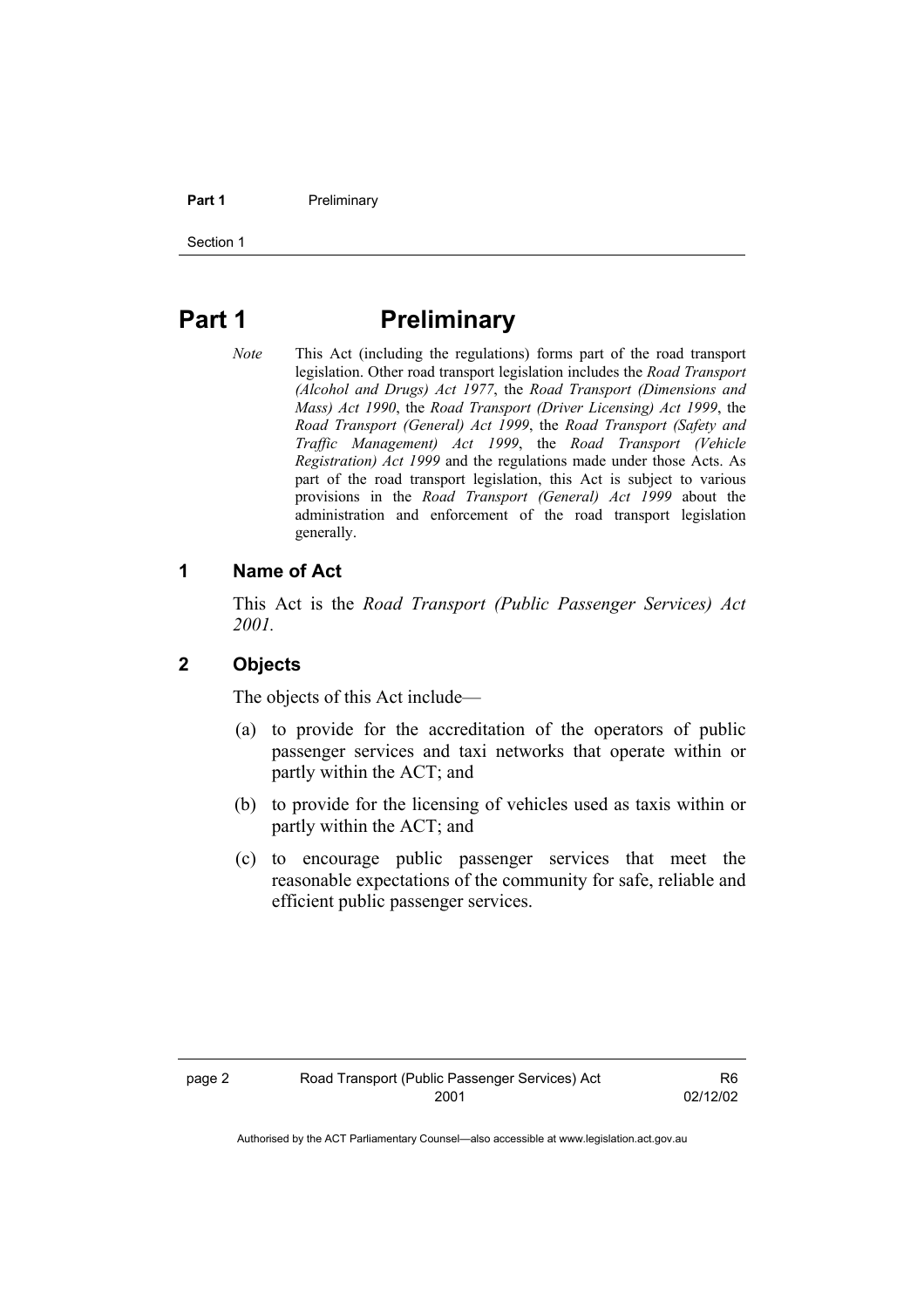#### **3 Dictionary**

The dictionary at the end of this Act is part of this Act.

*Note 1* The dictionary at the end of this Act defines certain words and expressions used in this Act, and includes references (*signpost definitions*) to other words and expressions defined elsewhere in this Act or in the road transport legislation.

> For example, the signpost definition '*bus service*—see section 11 (Meaning of *bus service*).' means that the expression 'bus service' is defined in section 11 of this Act.

*Note 2* A definition in the dictionary (including a signpost definition) applies to the entire Act unless the definition, or another provision of the Act, provides otherwise or the contrary intention otherwise appears (see *Legislation Act 2001*, s 155 and s 156 (1)).

#### **4 Notes**

A note included in this Act is explanatory and is not part of this Act.

*Note* See *Legislation Act 2001*, s 127 (1), (4) and (5) for the legal status of notes.

#### **5 Functions of road transport authority**

The functions of the road transport authority under this Act are—

- (a) to administer the accreditation schemes established under this Act for the accreditation of the operators of public passenger services and taxi networks; and
- (b) to administer the licensing schemes established under this Act for the licensing of taxis; and
- (c) to keep registers of accreditations given, and licences issued, under this Act; and
- (d) to provide information about accredited and licensed people in accordance with this Act and other laws in force in the ACT; and

page 3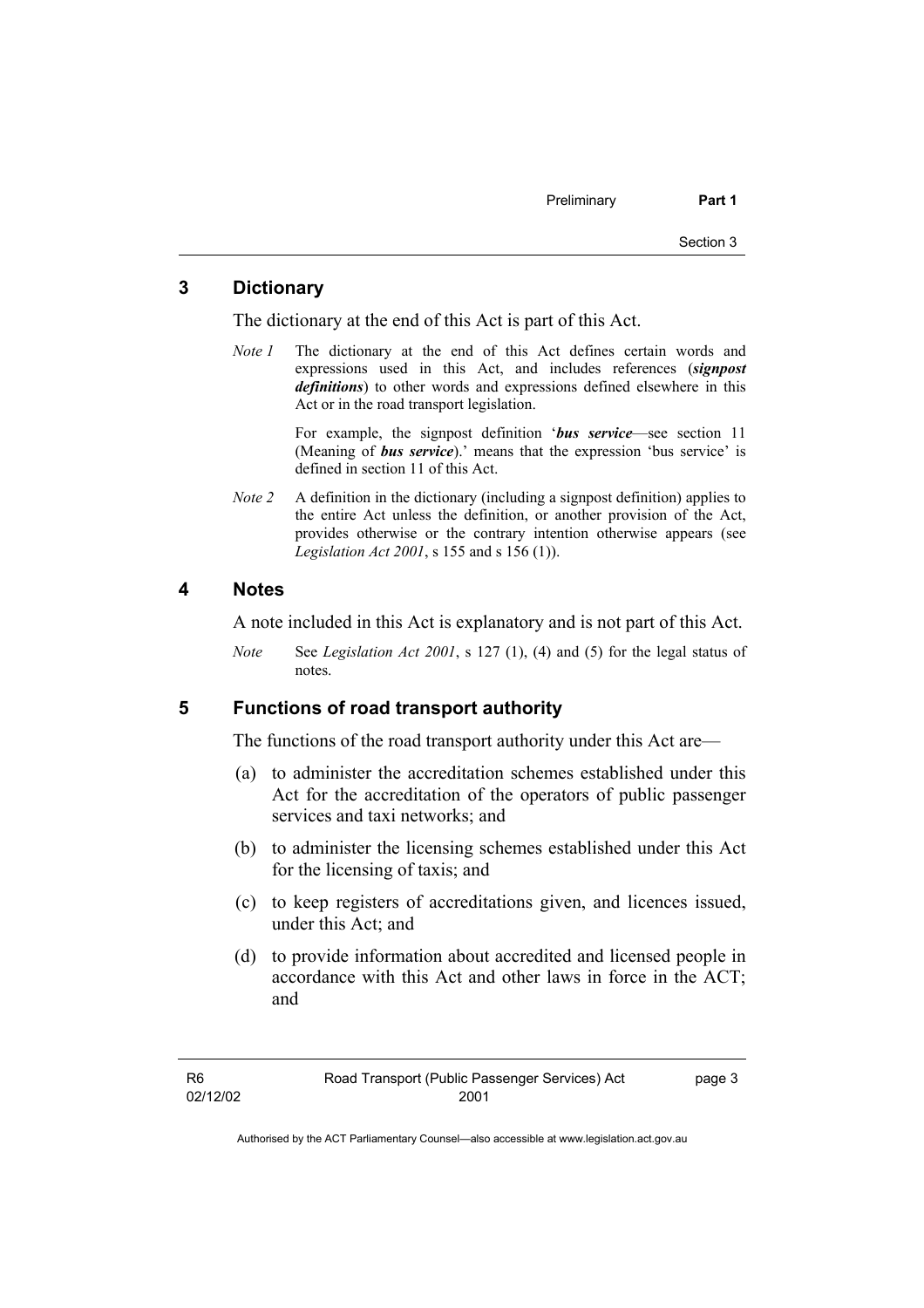#### **Part 1** Preliminary

Section 6

 (e) to exercise any other functions given to the authority under this Act.

#### **6 Registers of accredited people and licences**

 (1) A register of accreditations given, and licences issued, under this Act may include information given to the road transport authority under this Act and any other information the authority considers appropriate.

*Note* Section 5 (c) requires registers for the following to be kept:

- accredited bus service operators;
- accredited taxi service operators;
- accredited taxi network providers;
- taxi licences;
- restricted taxi licences.
- (2) A register may be kept in the form of, or as part of, 1 or more computer databases or in any other form the road transport authority considers appropriate.
- (3) The road transport authority may correct any mistake, error or omission in a register subject to the requirements (if any) of the regulations.
- (4) This section does not limit the functions of the road transport authority in relation to a register.

#### **7 Disclosure of information in registers**

The road transport authority must ensure that information in a register of accreditations or licences that is of a personal nature or has commercial sensitivity for a person about whom it is kept is released only in accordance with this Act or another law in force in the ACT.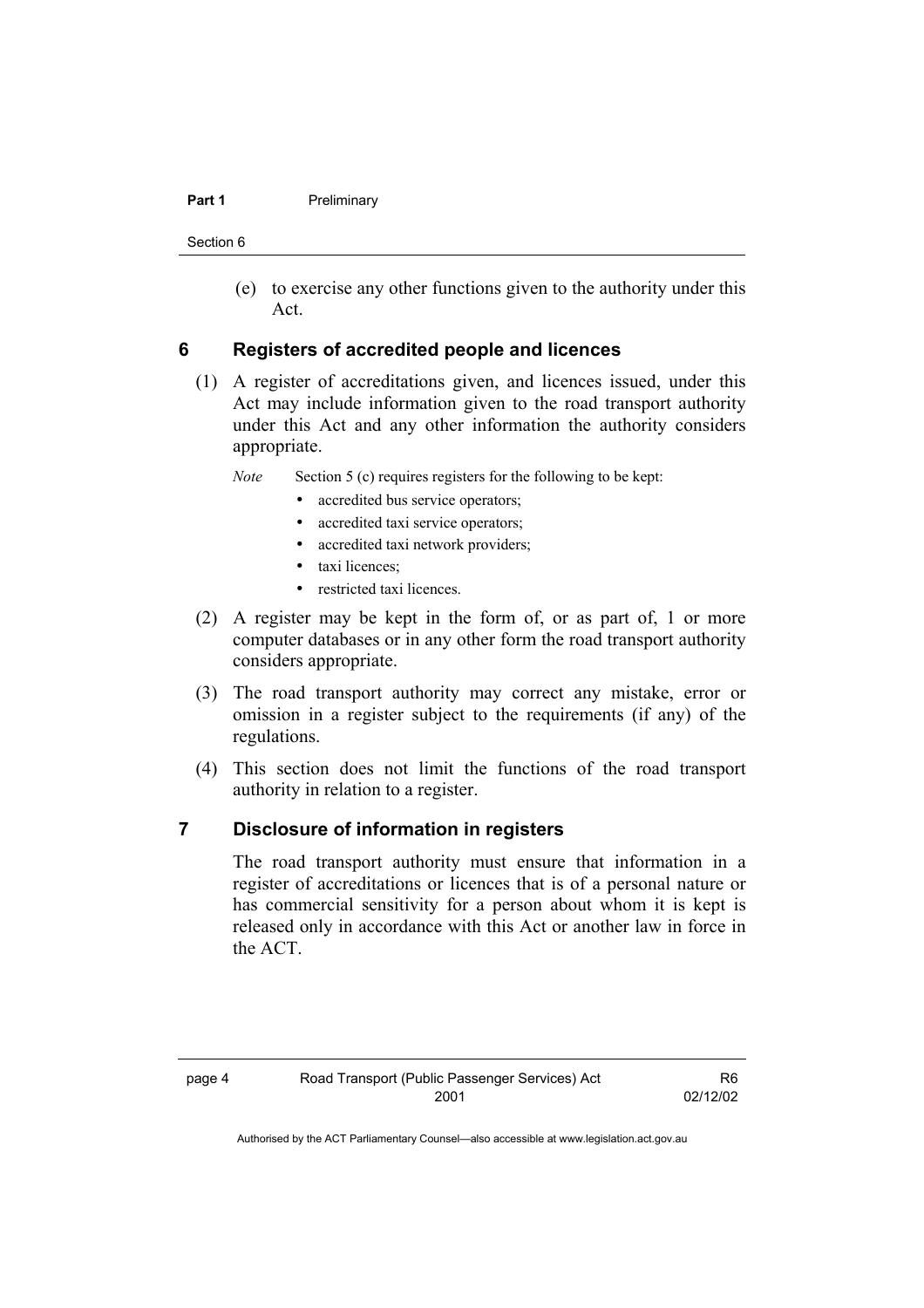#### **8 Trade Practices Act authorisation**

For the *Trade Practices Act 1974* (Cwlth) and the Competition Code of the Australian Capital Territory, the following are authorised by this Act:

- (a) everything done under this Act;
- (b) all service contracts made under this Act;
- (c) everything done under a service contract, or a provision of a service contract, authorised by this Act.
- *Note 1* For the Competition Code of the Australian Capital Territory, see the *Competition Policy Reform Act 1996*, s 5 and s 10.
- *Note 2* A reference to an Act includes a reference to statutory instruments made or in force under the Act, including regulations (see *Legislation Act 2001*, s 104).

#### **9 Combinations of accreditations and licences**

This Act does not prevent a person from holding any combination of accreditations and licences under this Act.

#### **10 What is a** *public passenger service***?**

A *public passenger service* is a service for the transport of passengers for a fare or other consideration by public passenger vehicles along a road or road related area.

page 5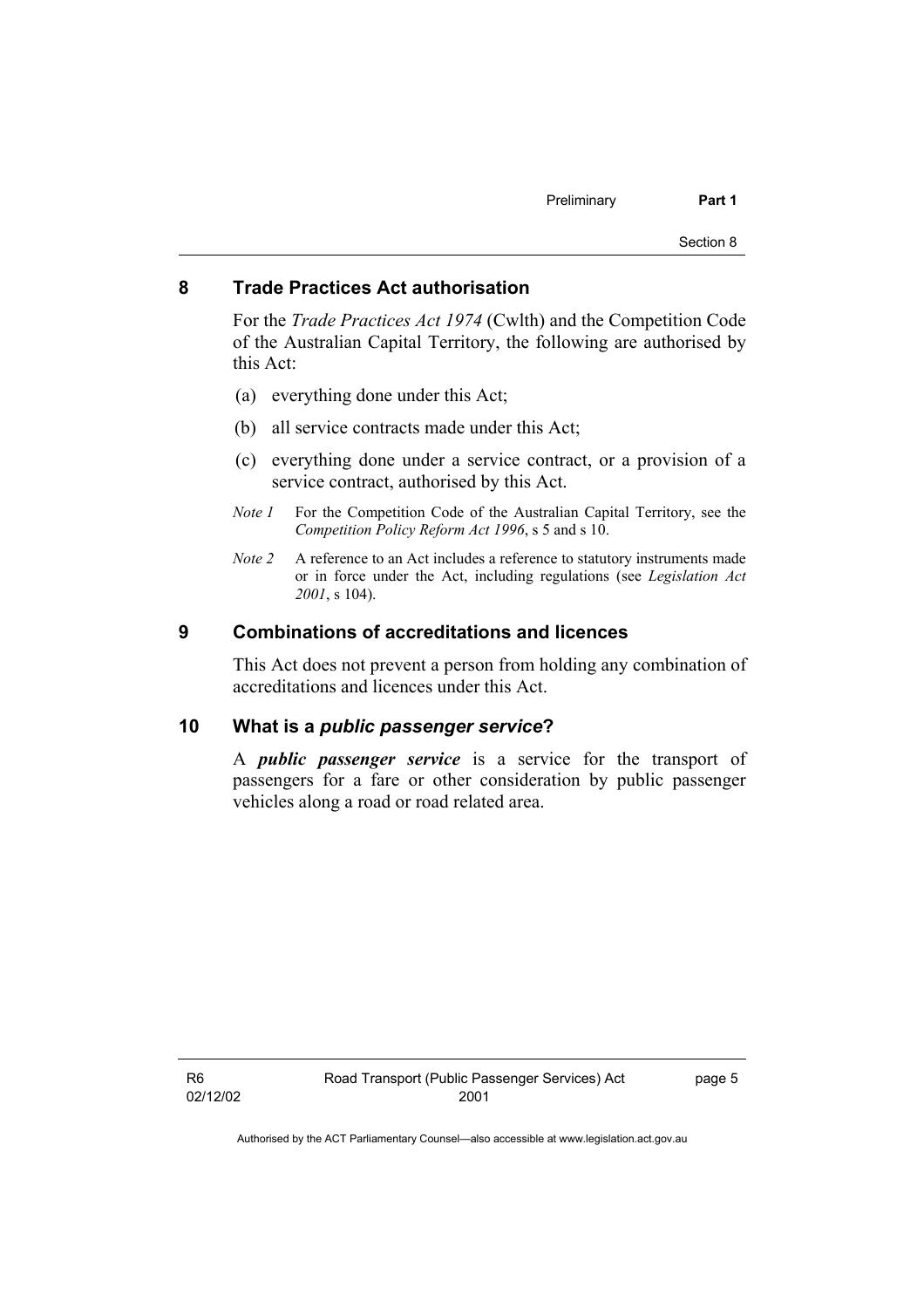**Part 2** Bus services<br> **Division 2.1** Basic concer **Basic concepts** Section 11

### **Part 2 Bus services**

### **Division 2.1 Basic concepts**

#### **11 Meaning of** *bus service*

A *bus service* is a service for the transport of passengers for a fare or other consideration by a bus along a road or road related area.

#### **12 What is a** *regular route service***?**

A bus service is a *regular route service* if it is conducted according to regular routes and timetables, but does not include—

- (a) a bus service designed mainly to transport tourists; or
- (b) a long-distance service.

#### **13 What is a** *tour and charter service***?**

A bus service is a *tour and charter service* if the bus service is not a regular route service or a long-distance service.

#### **14 What is a** *long-distance service***?**

A bus service is a *long-distance service* if—

- (a) it is conducted according to regular routes and timetables; and
- (b) each passenger travels at least 40km.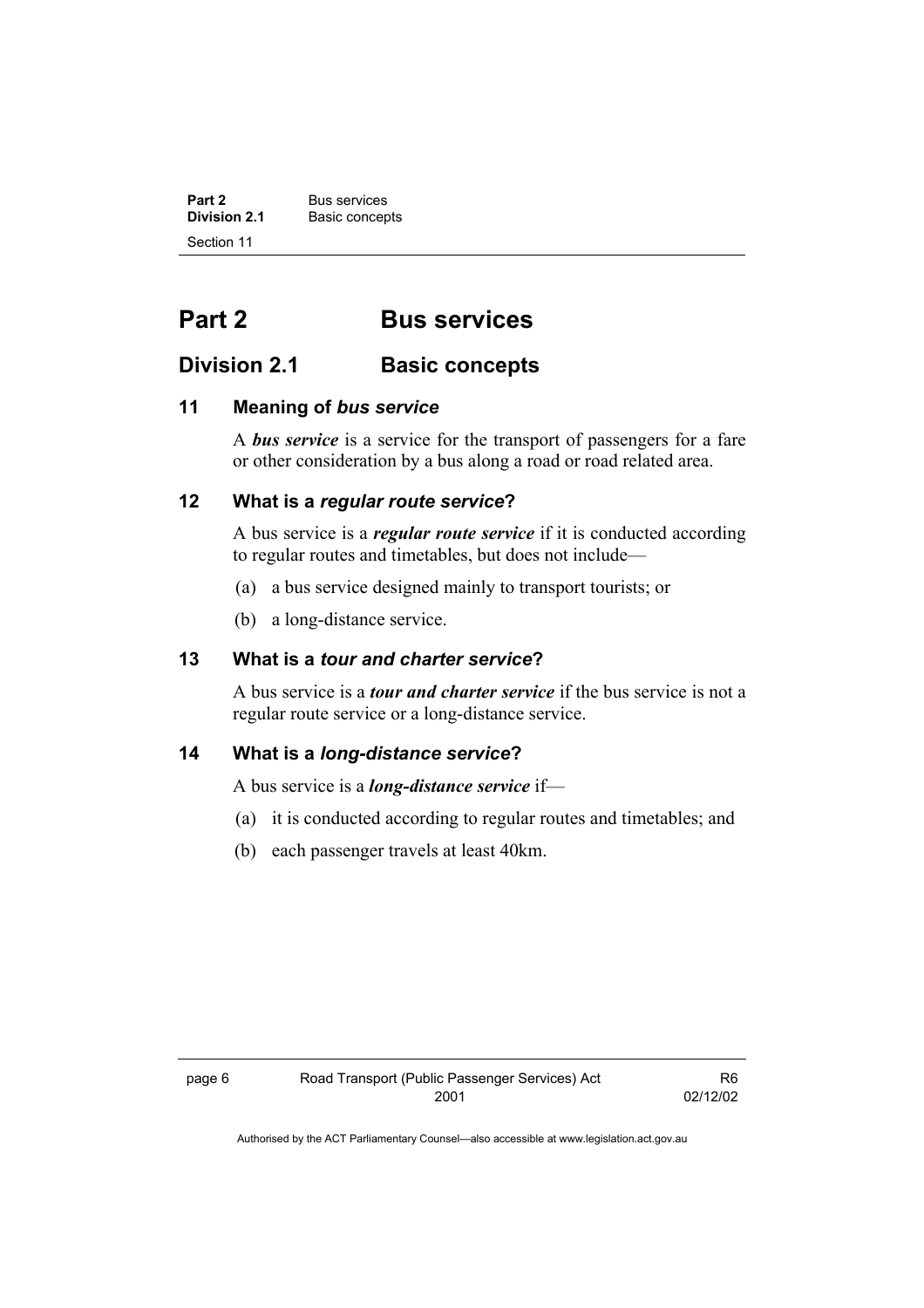### **Division 2.2 Accreditation of bus service operators**

#### **15 Bus operators—purposes of accreditation**

The purpose of accreditation under the regulations to operate a bus service is to ensure that—

- (a) the accredited person has the financial capacity to meet the service standards for the service; and
- (b) the accredited person, and each person who is concerned with, or takes part in, the management of the service, are suitable people to operate the service; and
- (c) the accredited person, and each person who is concerned with, or takes part in, the management of the service, have demonstrated the capacity to comply with the relevant regulations and, in particular, the regulations about—
	- (i) the safety of passengers and the public; and
	- (ii) the maintenance of public buses.

#### **16 Regulations about accreditation system**

- (1) The regulations are to provide a system for the accreditation of operators of bus services, including, for example—
	- (a) the kinds of accreditations; and
	- (b) the bus services that a person who holds a kind of accreditation is entitled to operate; and
	- (c) the conditions of accreditations; and
	- (d) matters relating to the giving, refusal or surrender of accreditations; and

page 7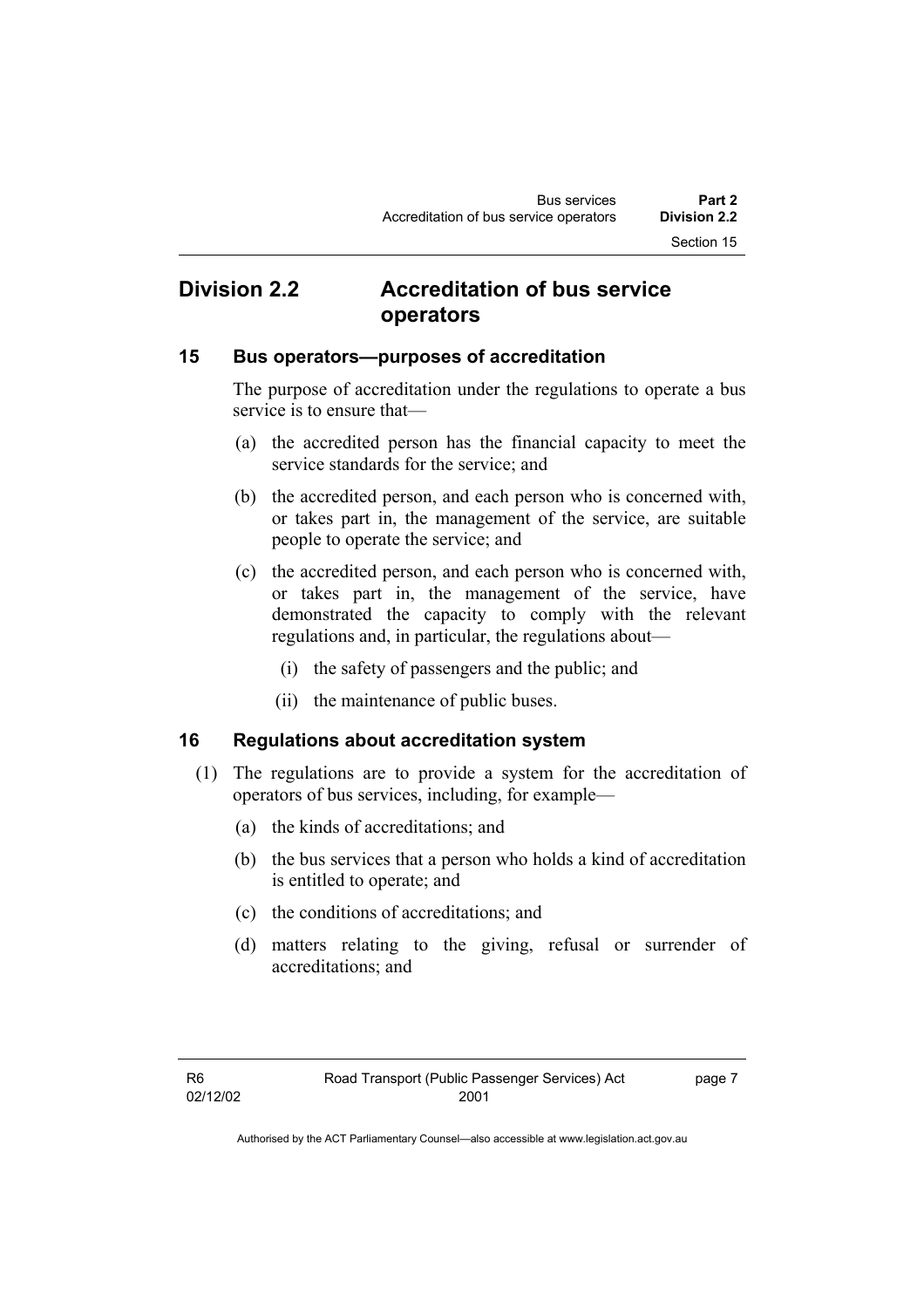- (e) the action that may be taken in relation to accreditations in circumstances prescribed under the regulations, including—
	- (i) the suspension or cancellation of an accreditation; and
	- (ii) the imposition of a condition on, or the amendment of a condition of, an accreditation; and
	- (iii) an order that an accredited person pay to the Territory an amount of not more than—
		- (A) for an individual—\$5 000; or
		- (B) for a corporation—\$25 000; and
	- (iv) the reprimanding of an accredited person.
- (2) The regulations may make provision in relation to the accreditation of people to operate bus services, including, for example—
	- (a) requirements about the suitability of the applicant and each person who will be concerned with, or take part in, the management of the services; and
	- (b) capacity to meet service standards; and
	- (c) financial viability.
- (3) For subsection (1) (a), the regulations must provide for the accreditation of people to operate the following kinds of bus services:
	- (a) regular route services;
	- (b) tour and charter services.
- (4) However, this section does not require the regulations to provide an accreditation system for all kinds of bus services.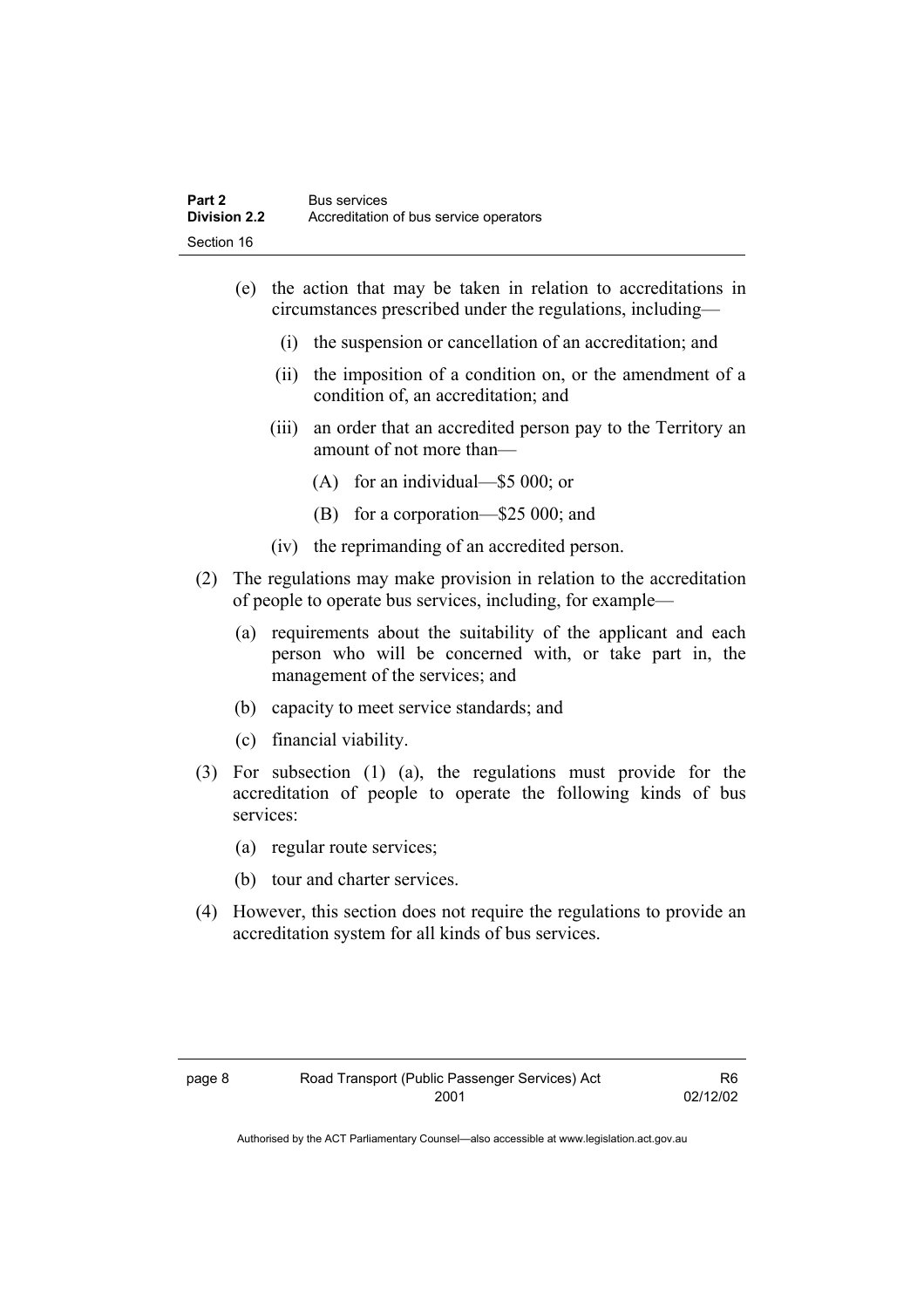### **Division 2.3 Service contracts for regular route services**

#### **17 Service contracts**

- (1) The road transport authority may, on behalf of the Territory, enter into a contract (a *service contract*) for the operation of a regular route service with a person accredited to operate regular route services.
- (2) A service contract must state whether the right given under the contract to operate a route is an exclusive right to operate the route or a stated part of the route.
- (3) A service contract may make provision for or with respect to the operation of a regular route service and the administration of the contract, including, for example—
	- (a) service requirements under the contract; and
	- (b) the transfer, suspension, cancellation and surrender of the contract; and
	- (c) the fees (if any) payable under the contract; and
	- (d) the adjustment of payments and refunds in relation to any contract fees; and
	- (e) financial or other penalties for breaches of the contract; and
	- (f) the records (including accounts) to be made and kept by the holder of the contract, how they are to be made and kept, and their inspection; and
	- (g) the provision by the holder of the contract of information and reports about the regular route service and the verification of the information and reports; and
	- (h) the publication and the collection of fares payable by passengers; and

| R6       | Road Transport (Public Passenger Services) Act | page 9 |
|----------|------------------------------------------------|--------|
| 02/12/02 | 2001                                           |        |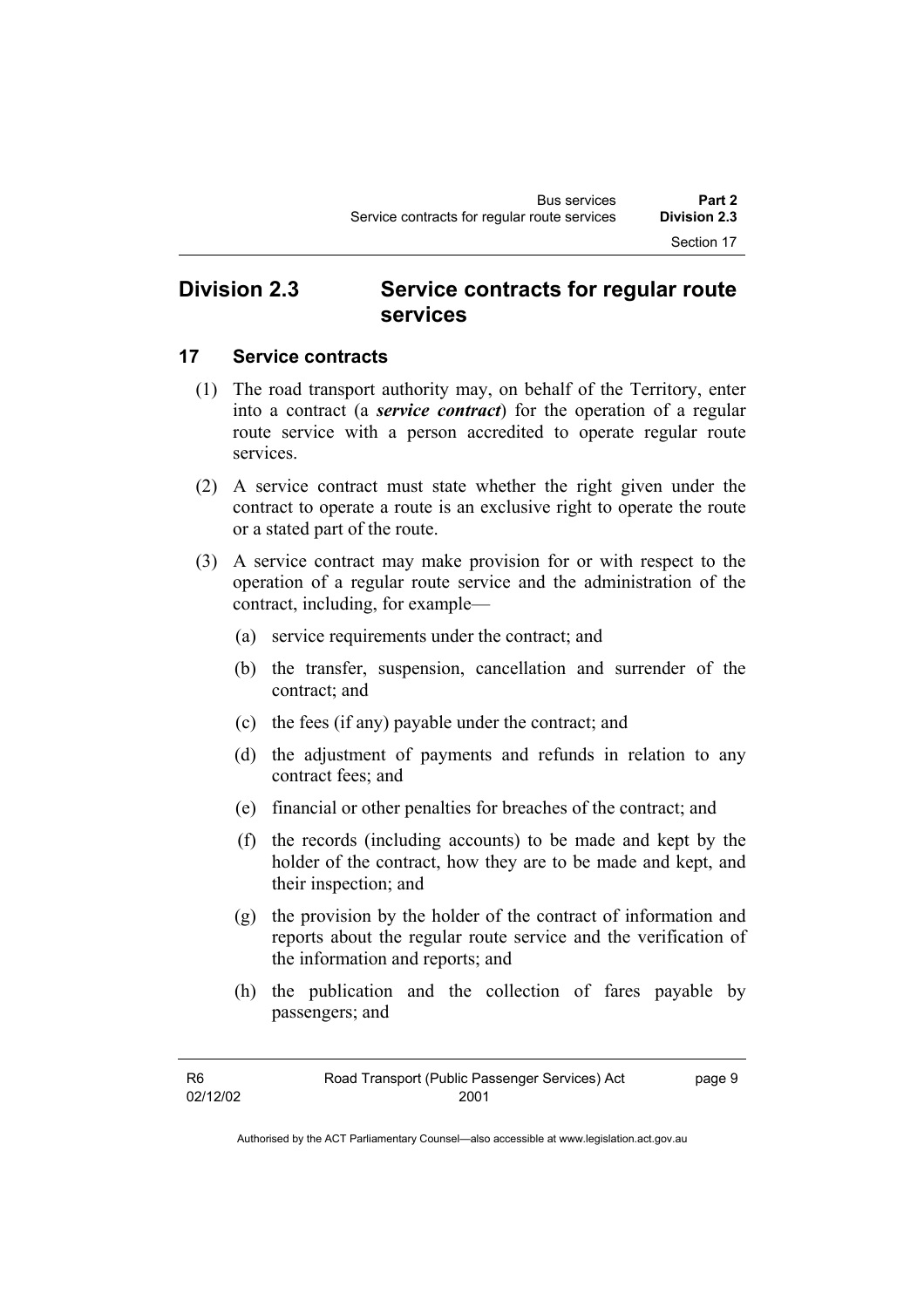- (i) the sale of tickets and the conditions under which tickets must be sold; and
- (j) free or reduced fares for travel; and
- (k) the issue and acceptance of free or concession passes.
- (4) Subsection (3) does not limit the matters about which a service contract may make provision.

### **Division 2.4 Entitlement to operate certain bus services**

#### **18 Entitlement to operate regular route services**

A person is entitled to operate a regular route service, within or partly within the ACT, if—

- (a) the person is accredited under the regulations to operate regular route services; and
- (b) the person holds a service contract for the service.

#### **19 Entitlement to operate tour and charter services**

A person is entitled to operate a tour and charter service, within or partly within the ACT, if the person is accredited under the regulations to operate tour and charter services.

#### **20 Unaccredited operators not to operate certain bus services**

 (1) A person must not operate, within or partly within the ACT, a regular route service unless the person is accredited under the regulations to operate regular route services.

Maximum penalty: 50 penalty units.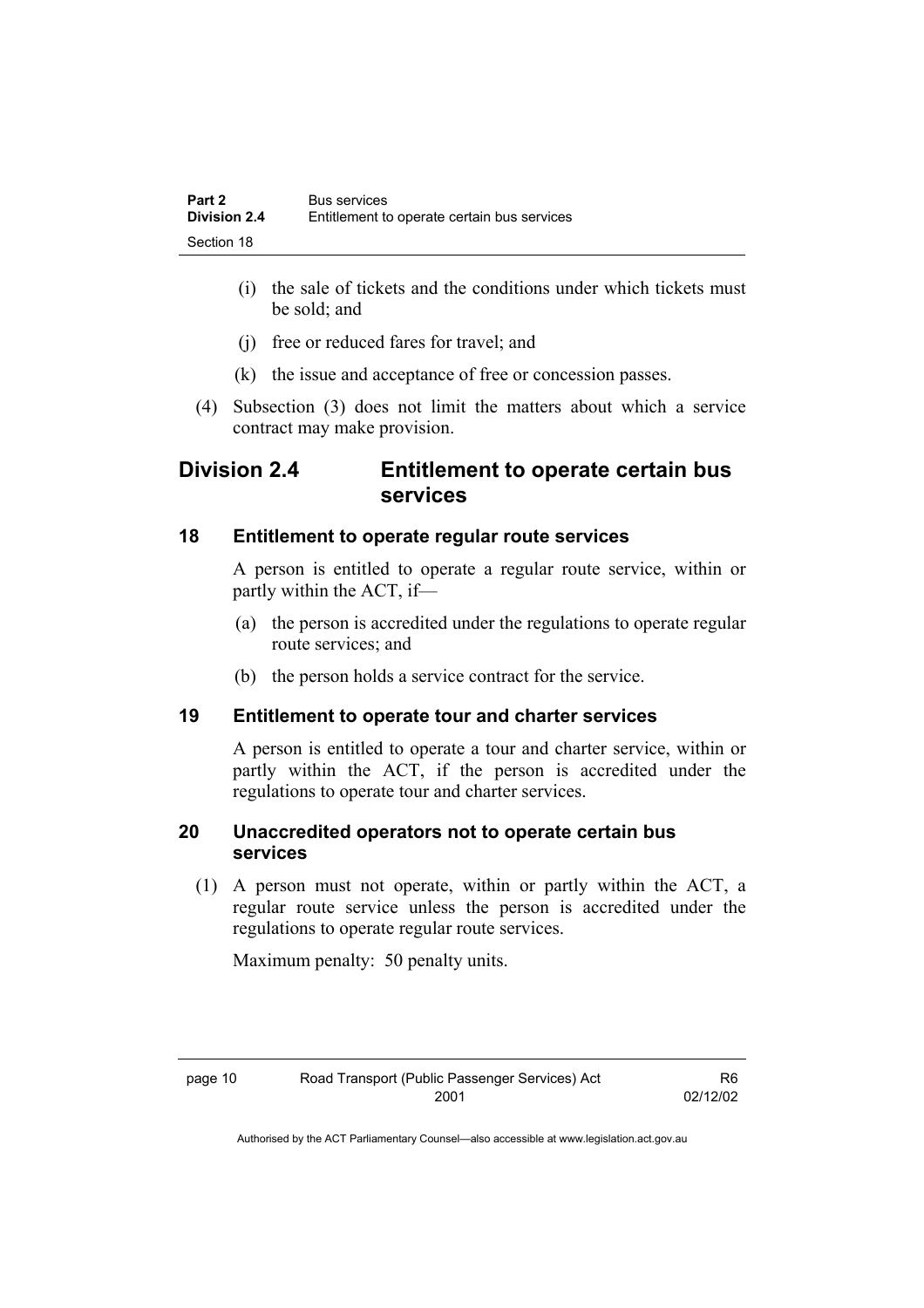(2) A person must not operate, within or partly within the ACT, a tour and charter service unless the person is accredited under the regulations to operate tour and charter services.

Maximum penalty: 50 penalty units.

#### **21 Pretending to be an accredited bus service operator**

A person must not pretend to be accredited under the regulations to operate a bus service.

Maximum penalty: 30 penalty units.

#### **22 Operators of regular route services to hold service contracts**

 (1) A person must not operate, within or partly within the ACT, a regular route service unless the person holds a service contract for the service.

Maximum penalty: 50 penalty units.

 (2) However, if a regular route service is discontinued because of a variation or termination of a service contract, the road transport authority may make arrangements with an appropriately accredited person to operate a temporary regular route service to replace the discontinued service even though the person does not hold a service contract for the replacement service.

### **Division 2.5 Regulation of bus services**

#### **23 Regular route services—power to determine maximum fares**

 (1) The Minister may determine maximum fares, and ways of calculating maximum fares, payable by passengers on regular route services.

page 11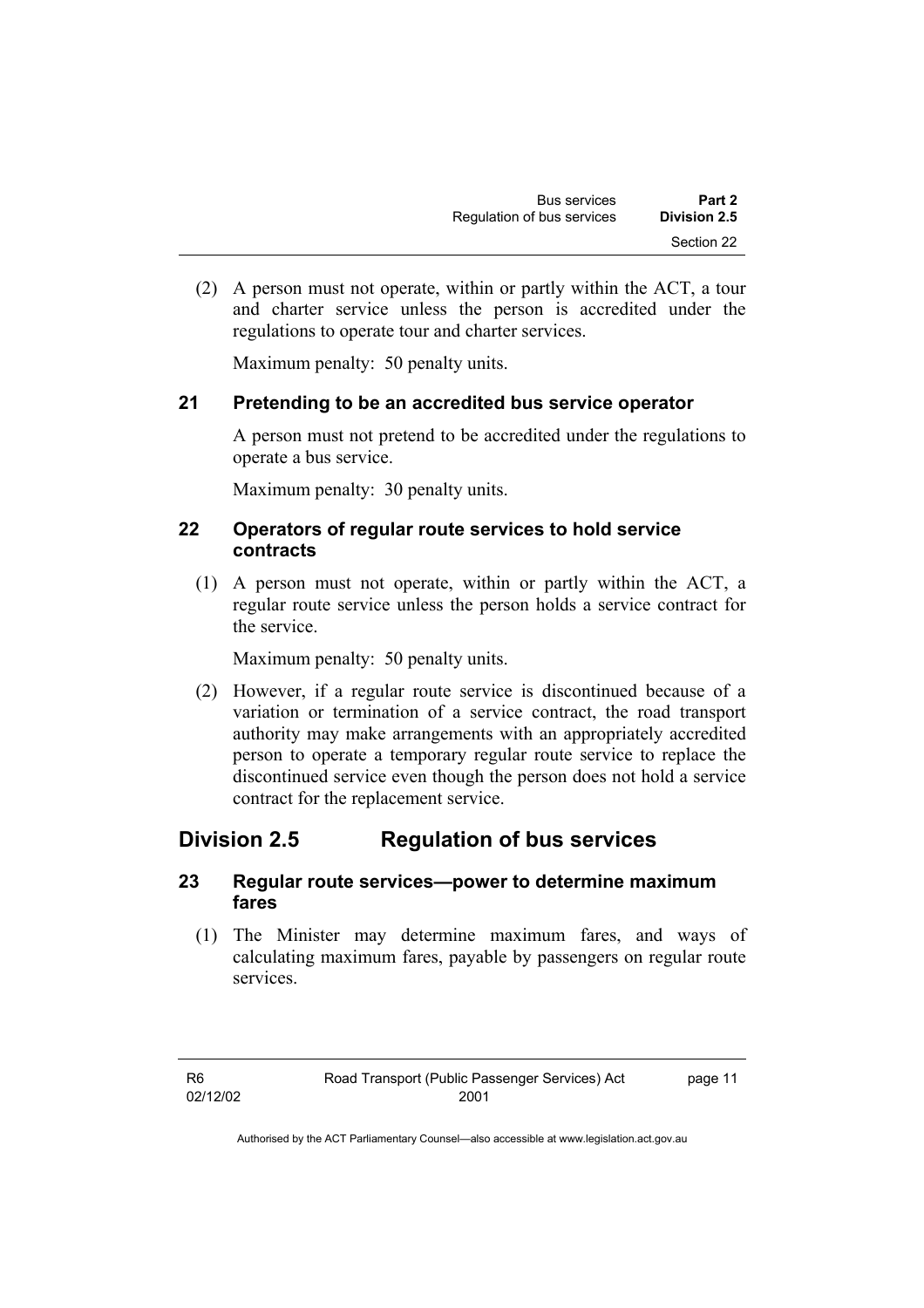| Part 2       | <b>Bus services</b>        |
|--------------|----------------------------|
| Division 2.5 | Regulation of bus services |
| Section 24   |                            |

- (2) A determination is a disallowable instrument.
	- *Note* A disallowable instrument must be notified and presented to the Legislative Assembly, under the *Legislation Act 2001*.

#### **24 Regulations about operation of bus services by accredited people**

The regulations may make provision in relation to the operation of bus services by accredited bus service operators, including, for example—

- (a) the conduct of bus services, including, for example—
	- (i) the safety of passengers and the public; and
	- (ii) the qualifications, training and experience of bus drivers and other people providing services on behalf of accredited bus service operators; and
	- (iii) maximum driving times and minimum rest times of bus drivers; and
	- (iv) insurance; and
	- (v) the issue of tickets; and
	- (vi) customer complaints and inquiries; and
- (b) the preparation and publication of, and compliance with, timetables for regular route services; and
- (c) the obligations of drivers of public buses and other people providing services on behalf of accredited bus service operators; and
- (d) the requirements that public buses, and their equipment and fittings (internal and external), must comply with; and
- (e) the maintenance and cleaning of public buses; and
- (f) maintenance, parking and other facilities for public buses; and

| page 12 | Road Transport (Public Passenger Services) Act | R6.      |
|---------|------------------------------------------------|----------|
|         | 2001                                           | 02/12/02 |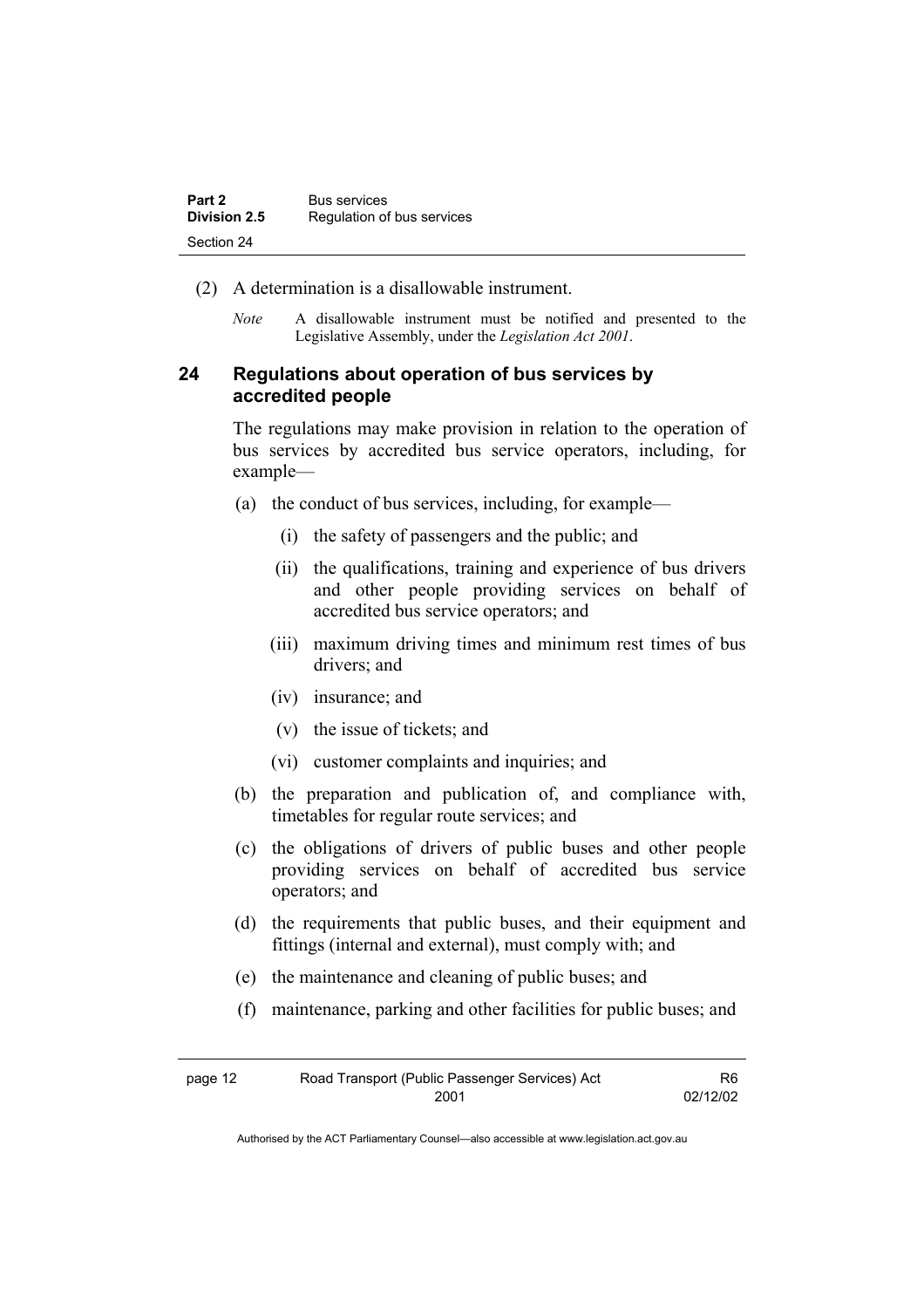- (g) the making and keeping of records and their inspection; and
- (h) the auditing of records and systems; and
- (i) the provision of information and reports to the road transport authority.

#### **25 Regulations about operation of public buses**

The regulations may make provision in relation to the operation of public buses, including, for example—

- (a) the regulation or prohibition of the use of public buses on certain roads or road related areas; and
- (b) the picking-up and dropping-off of passengers and other matters relating to the transport of passengers; and
- (c) the records to be made and kept by drivers, how they are to be made and kept, and their inspection; and
- (d) the transport of passengers' luggage or other goods, and animals; and
- (e) the regulation or prohibition of the transportation of passengers standing in or on any part of a public bus; and
- (f) the maximum speed of public buses; and
- (g) the prohibition of anyone from soliciting for passengers or for a hiring; and
- (h) the design, equipment and fittings (internal or external) of public buses; and
- (i) the sections, terminal points and bus stops on bus routes; and
- (j) the regulation or prohibition of notices, signs and advertisements inside or on the outside of public buses.

page 13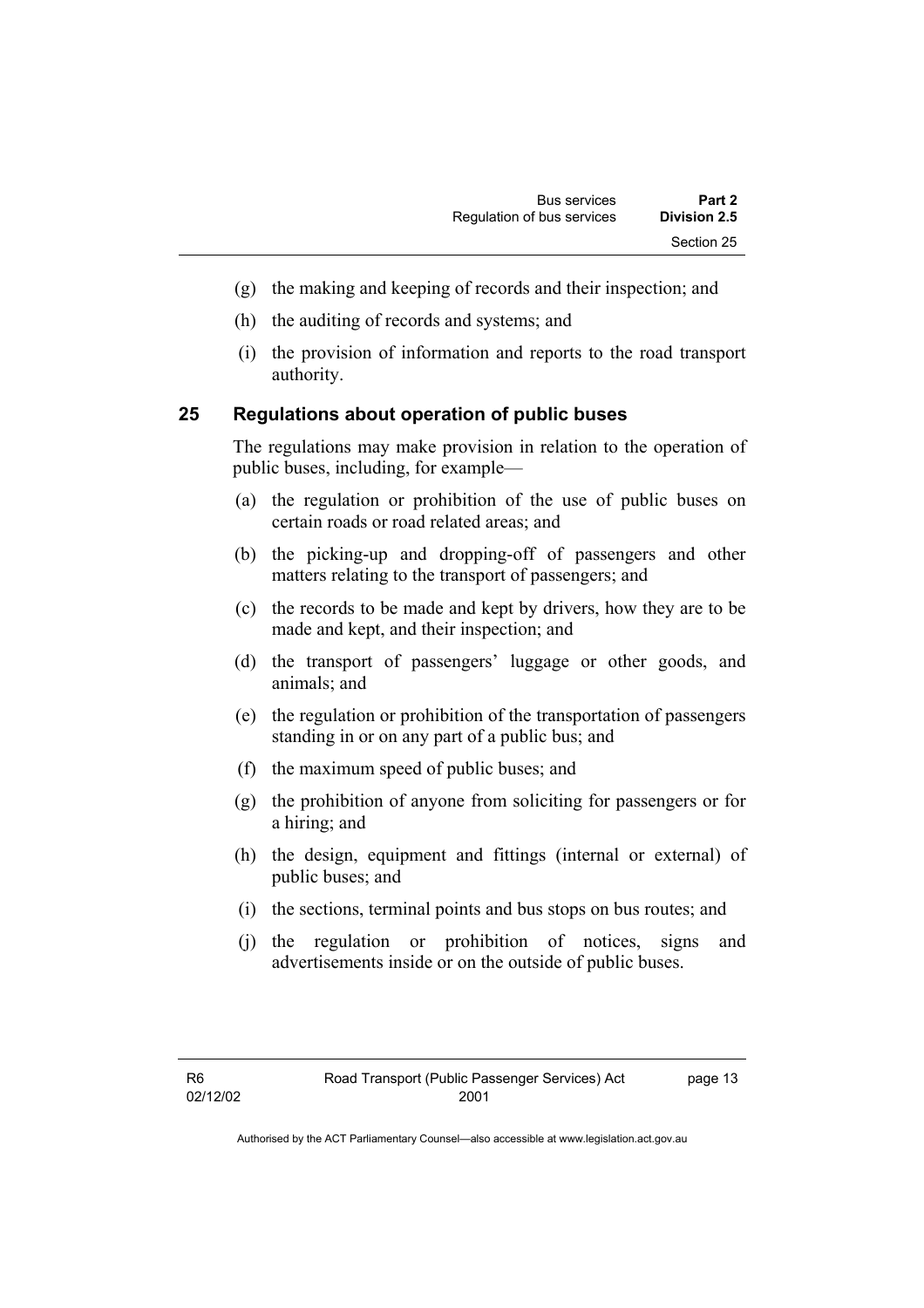| Part 2       | <b>Bus services</b>        |
|--------------|----------------------------|
| Division 2.5 | Regulation of bus services |
| Section 26   |                            |

#### **26 Regulations about bus drivers**

The regulations may make provision for or with respect to drivers of public buses, including, for example—

- (a) the powers, duties and conduct of drivers; and
- (b) how drivers must dress.

#### **27 Regulations about conduct of passengers**

The regulations may make provision for or with respect to the conduct of passengers on public buses, including, for example—

- (a) the regulation or prohibition of eating and drinking; and
- (b) the authority of public bus drivers, police officers and authorised people to direct people contravening a regulation to leave a bus and to remove them if they fail to leave.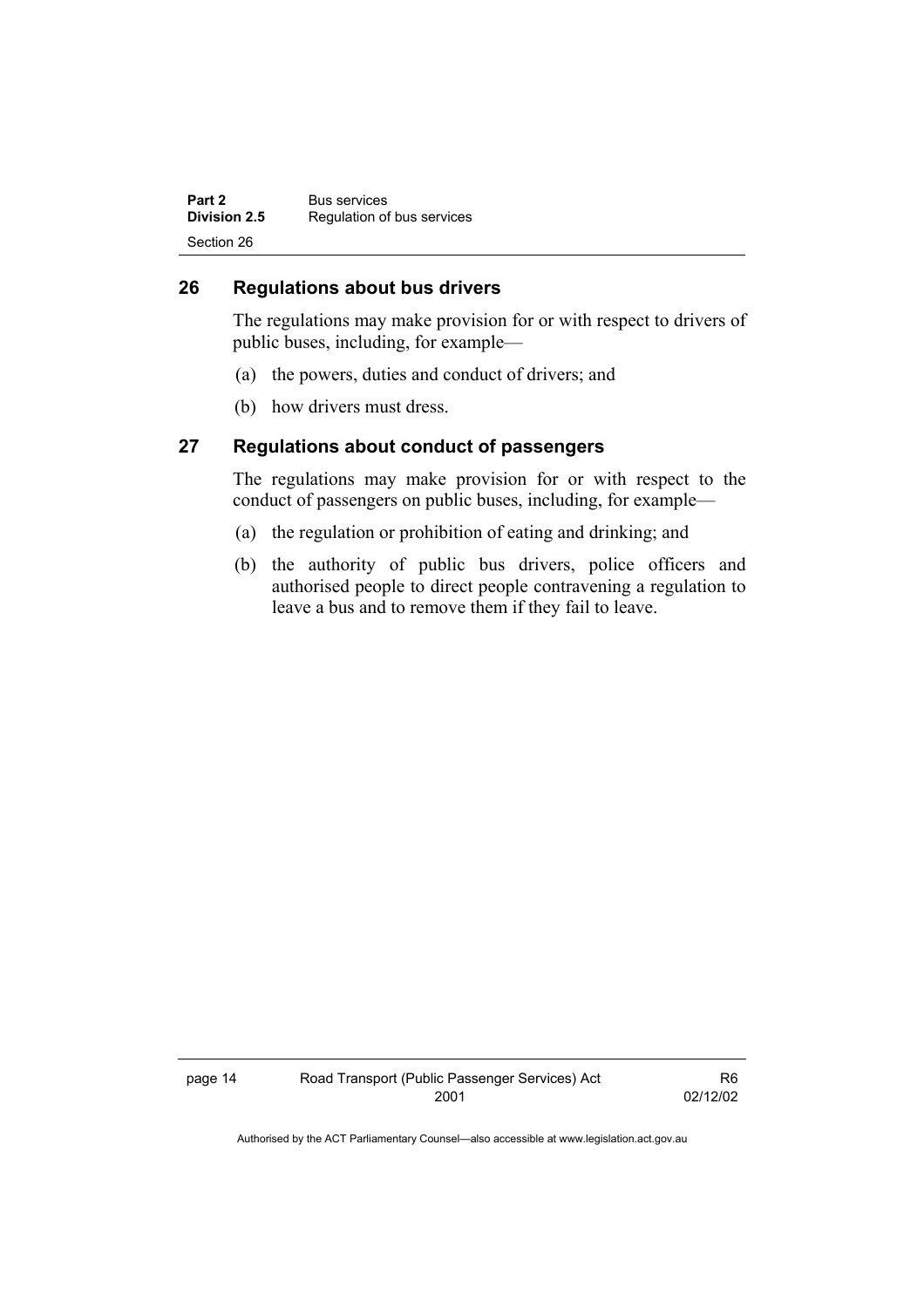### **Part 3 Taxi networks**

### **Division 3.1** Basic concepts

#### **28 Meaning of** *taxi network*

A *taxi network* is an entity that provides taxi related services to affiliated accredited taxi service operators, including providing (directly or through another entity) a taxi booking service for the network.

#### **29 Meaning of** *taxi booking service*

A *taxi booking service* is a service provided by or for an accredited taxi network provider that—

- (a) accepts bookings for taxis from people; and
- (b) sends messages about bookings to taxi drivers by electromagnetic energy to equipment in taxis that can receive such messages.

### **Division 3.2 Accreditation of taxi network providers**

#### **30 Taxi network providers—purposes of accreditation**

The purpose of accreditation under the regulations to operate a taxi network is to ensure that—

- (a) the accredited person has the financial capacity to meet the service standards for the network; and
- (b) the accredited person, and each person who is concerned with, or takes part in, the management of the network, are suitable people to operate the network; and

page 15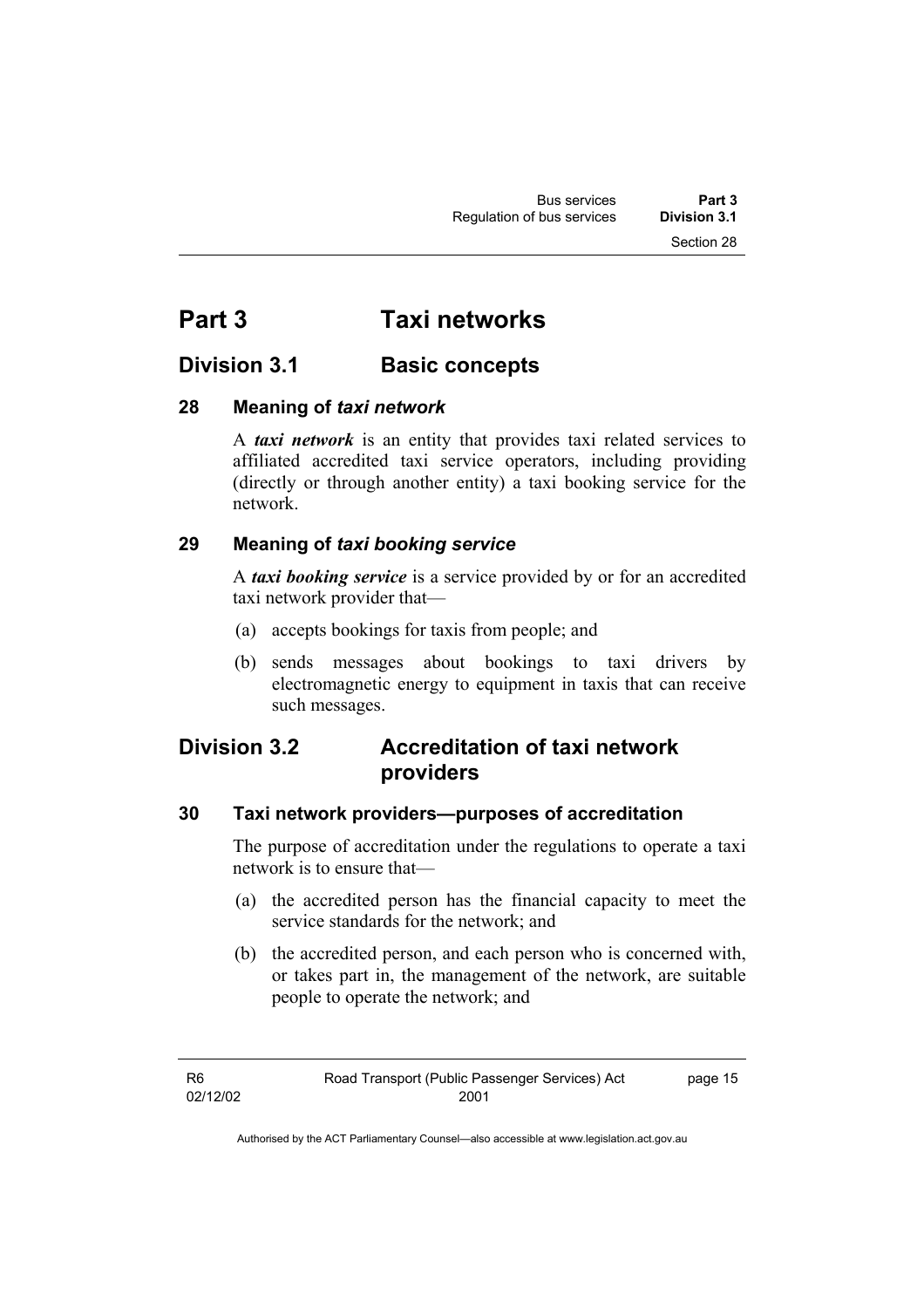| Part 3              | <b>Bus services</b>        |
|---------------------|----------------------------|
| <b>Division 3.2</b> | Regulation of bus services |
| Section 31          |                            |

- (c) the accredited person, and each person who is concerned with, or takes part in, the management of the network, have demonstrated the capacity to comply with the relevant regulations and, in particular, the regulations about—
	- (i) the operation of the network; and
	- (ii) the supervision and monitoring of affiliated accredited taxi service operators and drivers of taxis operated by affiliated accredited taxi service operators.

#### **31 Taxi network providers—regulations about accreditation system**

- (1) The regulations are to provide a system for the accreditation of people to operate taxi networks, including, for example—
	- (a) the kind or kinds of taxi services in relation to which an accredited person is entitled to provide taxi related services; and

*Note* For kinds of taxi services, see s 47 and s 48.

- (b) the conditions of an accreditation; and
- (c) matters relating to the giving, refusal or surrender of an accreditation; and
- (d) the action that may be taken in relation to an accredited person in circumstances prescribed under the regulations, including—
	- (i) the suspension or cancellation of an accreditation; and
	- (ii) the imposition of a condition on, or the amendment of a condition of, an accreditation; and
	- (iii) an order that an accredited person pay to the Territory an amount of not more than—
		- (A) for an individual—\$5 000; or
		- (B) for a corporation—\$25 000; and

| page 16 | Road Transport (Public Passenger Services) Act |          |
|---------|------------------------------------------------|----------|
|         | 2001                                           | 02/12/02 |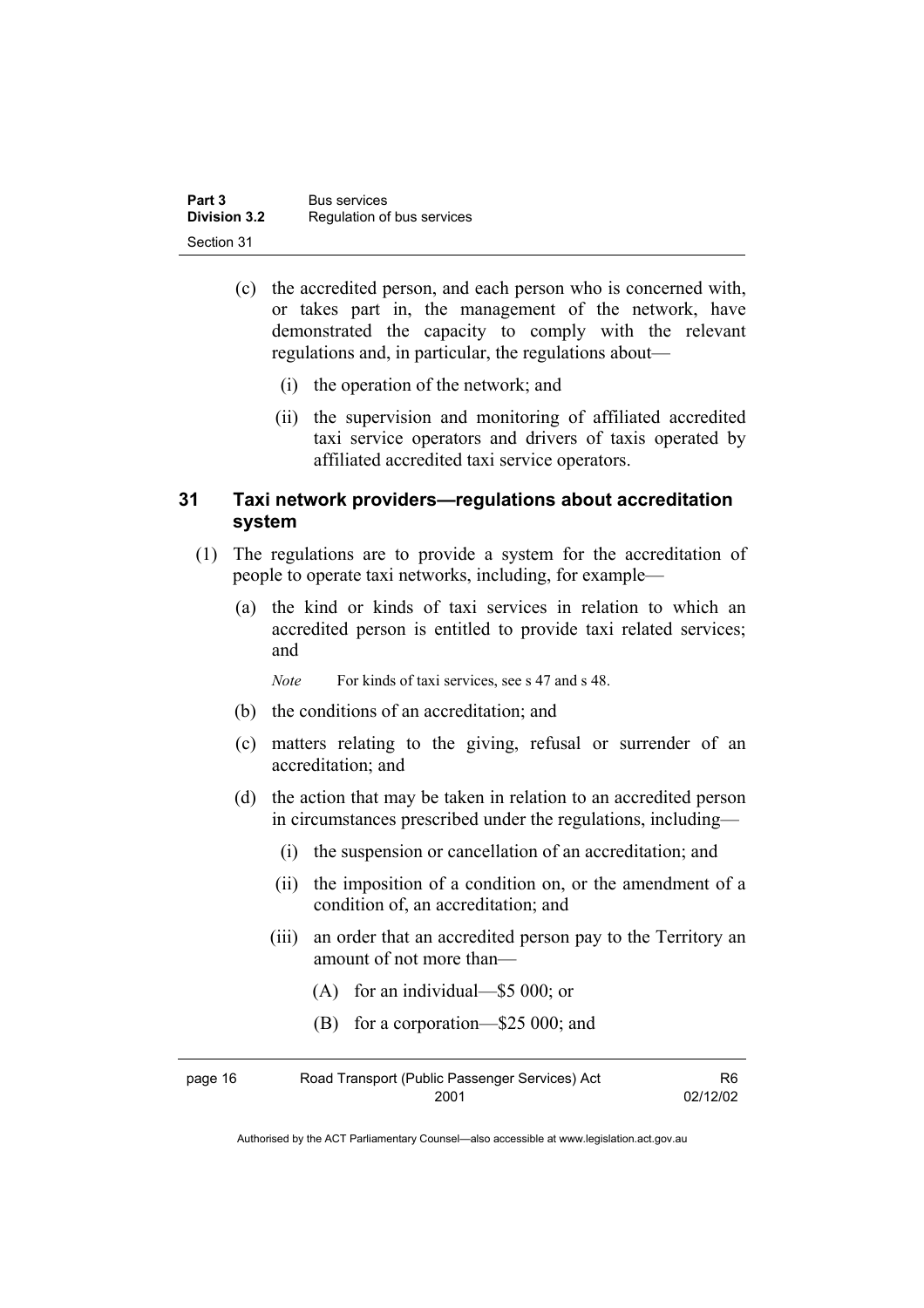- (iv) the reprimanding of an accredited person.
- (2) The regulations may make provision in relation to the accreditation of people to operate taxi networks, including, for example—
	- (a) requirements about the suitability of the applicant and each person who will be concerned with, or take part in, the management of the network; and
	- (b) capacity to meet service standards; and
	- (c) financial viability.

### **Division 3.3 Entitlement to operate taxi networks**

#### **32 Entitlement to operate taxi networks**

A person is entitled to operate a taxi network, within or partly within the ACT, for a particular kind of taxi service if the person is accredited under the regulations to operate a taxi network for that kind of taxi service.

#### **33 Unaccredited persons not to operate taxi network**

A person must not operate, within or partly within the ACT, a taxi network for a particular kind of taxi service unless the person is accredited under the regulations to operate a taxi network for that kind of taxi service.

Maximum penalty: 50 penalty units.

R6 02/12/02 page 17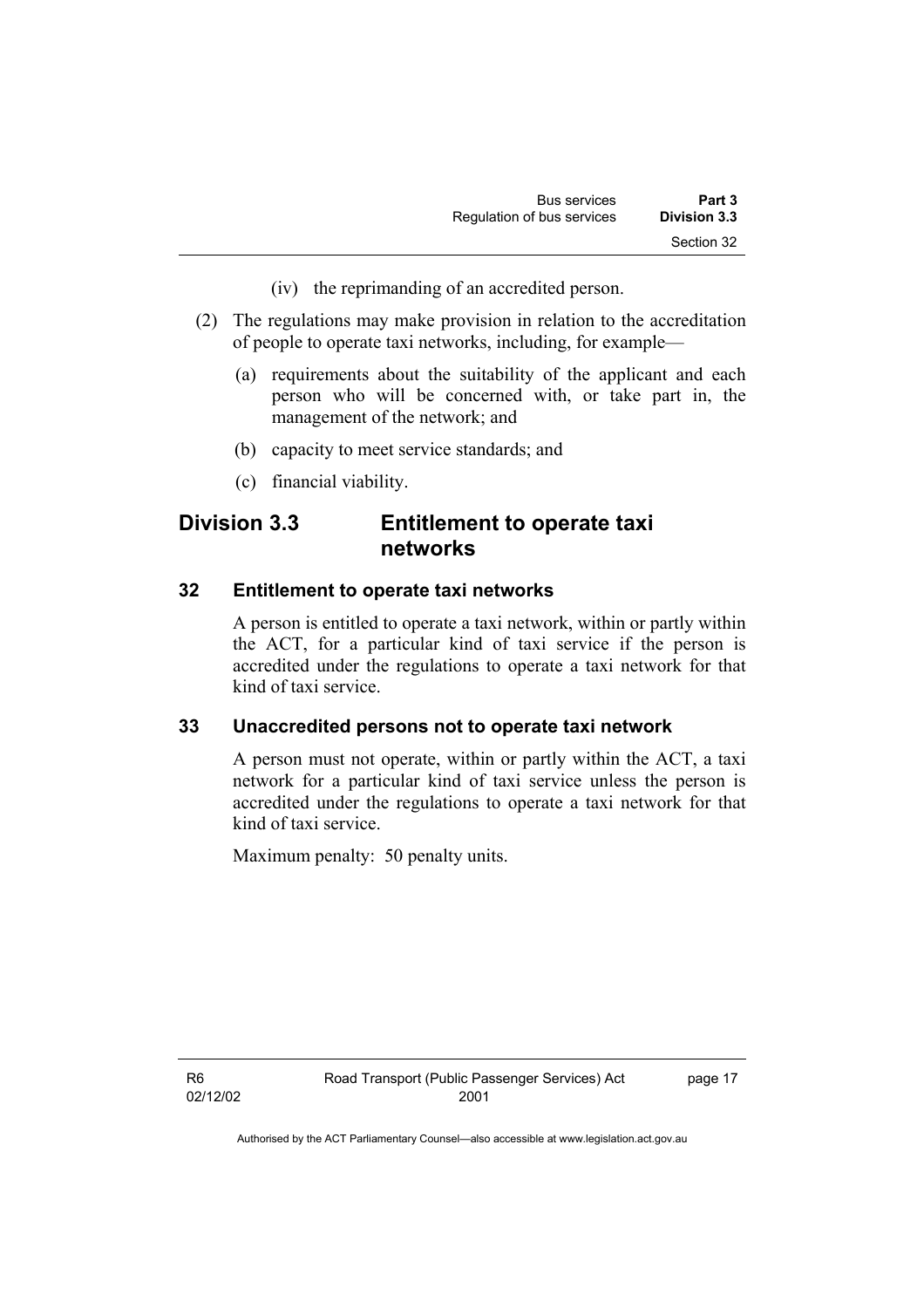| Part 3       | <b>Bus services</b>        |
|--------------|----------------------------|
| Division 3.4 | Regulation of bus services |
| Section 34   |                            |

#### **34 Pretending to be an accredited taxi network provider**

 (1) A person must not pretend to be accredited under the regulations to operate a taxi network.

Maximum penalty: 30 penalty units.

 (2) A person must not pretend to be accredited under the regulations to operate a taxi network for a particular kind of taxi service.

Maximum penalty: 30 penalty units.

### **Division 3.4 Regulation of taxi networks**

#### **35 Regulations about operation of taxi networks by accredited people**

The regulations may make provision in relation to the operation of taxi networks by accredited people, including, for example—

- (a) the affiliation of accredited taxi service operators with networks; and
- (b) network rules for affiliated accredited taxi service operators and drivers of taxis operated by affiliated accredited taxi service operators; and
- (c) the specifications for equipment operated by or for networks for sending messages (including messages sent through a taxi booking service) to taxi drivers; and
- (d) the specifications for taximeters; and
- (e) the circumstances in which networks must accept applications for affiliation from, and maintain affiliation with, accredited taxi service operators; and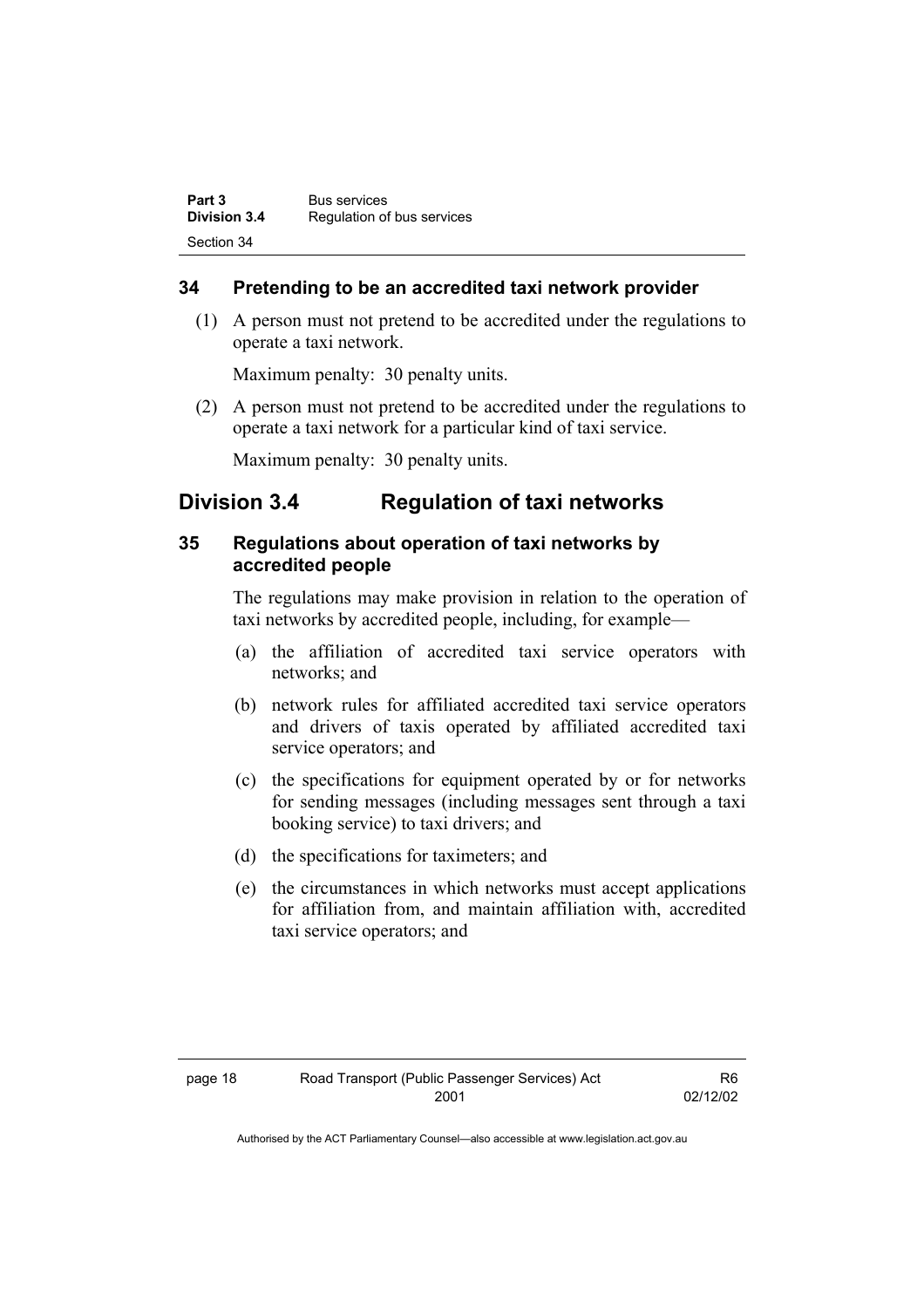- (f) the operation of, and service standards for, taxi booking services operated by or for networks (including, for example, service standards about when a booking must be transferred to another taxi or a taxi booking service for another taxi network); and
- (g) the numbers and kinds of taxis, and the numbers of taxis with particular equipment (including, for example, baby capsules), operated by affiliated accredited taxi service operators that are to be available at particular times and places; and
- (h) directions that networks may give to affiliated accredited taxi service operators and drivers of taxis operated by affiliated accredited taxi service operators; and
- (i) the supervision and monitoring of affiliated accredited taxi service operators, and drivers of taxis operated by affiliated accredited taxi service operators, for compliance with network service standards and other requirements and the responsibilities of networks in relation to a failure to comply with the standards; and
- (j) the management of particular kinds of taxis (including, for example, taxis with wheelchair access) and taxi services; and
- (k) customer complaints and inquiries; and
- (l) the making and keeping of records and their inspection; and
- (m) the auditing of records and systems; and
- (n) the provision of information and reports to the road transport authority.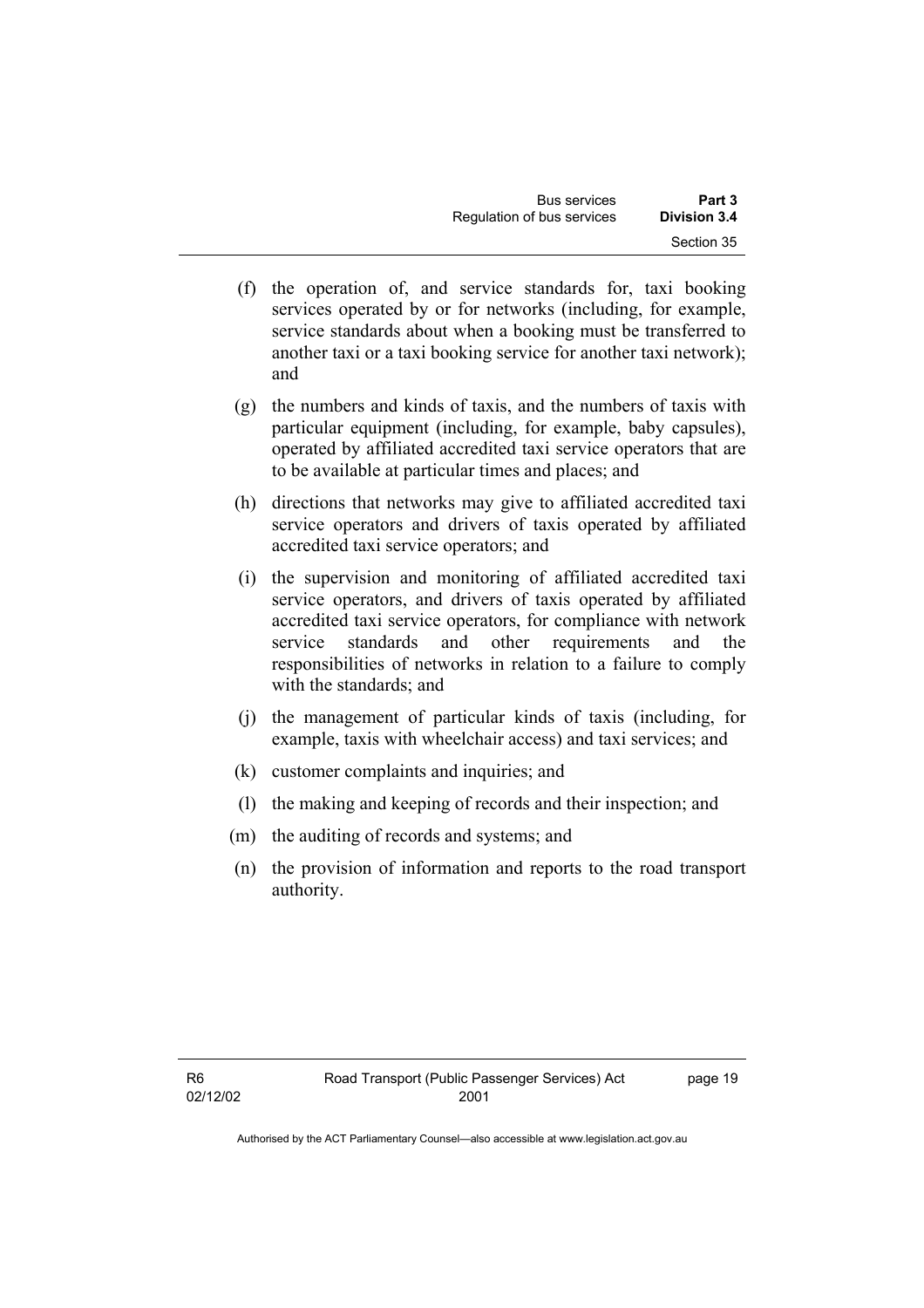| Part 3              | <b>Bus services</b>        |
|---------------------|----------------------------|
| <b>Division 3.4</b> | Regulation of bus services |
| Section 36          |                            |

#### **36 Regulations about operation of taxi networks**

The regulations may make provision in relation to the obligations that an accredited taxi network provider must ensure that affiliated accredited taxi service operators, and drivers of taxis operated by affiliated accredited taxi service operators, must comply with, including, for example—

- (a) service standards for booked taxis; and
- (b) the safety of drivers and passengers (including, for example, particular kinds of security devices); and
- (c) the qualifications, training and experience of affiliated accredited taxi service operators, taxi drivers and other people providing services on behalf of networks; and
- (d) the operation of equipment for sending messages between a network (including messages sent through a taxi booking service) and taxi drivers; and
- (e) the maintenance and cleaning of taxis.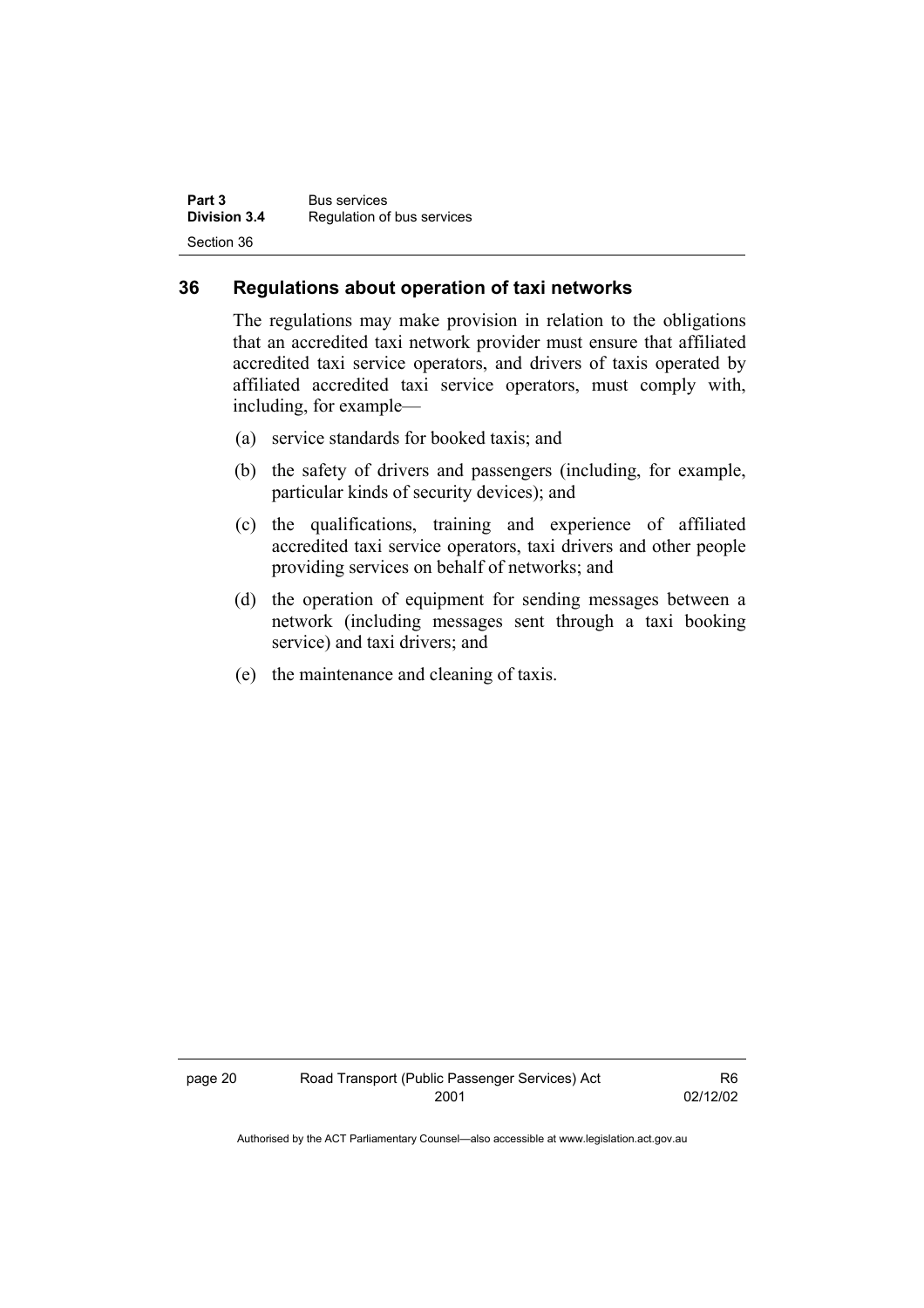### **Part 4 Licensing of taxi vehicles**

### **Division 4.1 Basic concepts**

#### **37 Meaning of** *taxi licence*

A *taxi licence* is a licence issued under the regulations to use a vehicle as a taxi.

*Note* References to *taxi licence* include *restricted taxi licence* unless the contrary intention otherwise appears (see *Legislation Act 2001*, s 155).

#### **38 Meaning of** *restricted taxi licence*

A *restricted taxi licence* is a licence issued under the regulations to use a vehicle as a restricted taxi.

### **Division 4.2 Taxi licences**

#### **39 Maximum numbers of taxi licences**

- (1) The Minister may, in writing, determine the number of taxi licences or restricted taxi licences.
- (2) A determination is a notifiable instrument.

*Note* A notifiable instrument must be notified under the *Legislation Act 2001*.

#### **40 Issue of taxi licences**

The road transport authority must not issue a taxi licence or a restricted taxi licence if the number of taxi licences or restricted taxi licences (as appropriate) would exceed the relevant number determined by the Minister.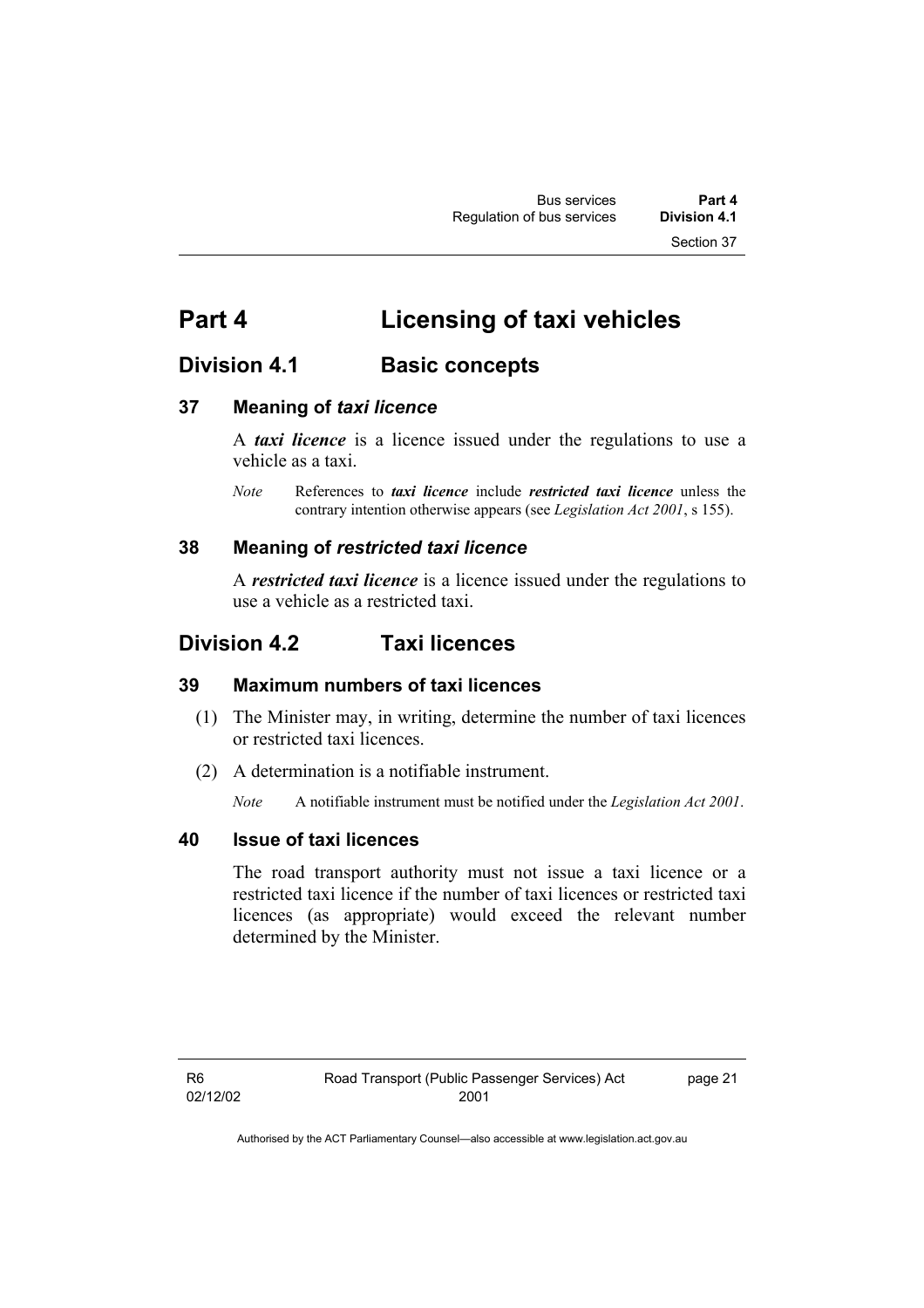| Part 4              | <b>Bus services</b>        |
|---------------------|----------------------------|
| <b>Division 4.2</b> | Regulation of bus services |
| Section 41          |                            |

#### **41 Transferability of taxi licences**

- (1) If the holder of a taxi licence (other than a restricted taxi licence) asks the road transport authority to transfer the licence to someone else, the authority must transfer the licence to the person.
- (2) A restricted taxi licence is not transferable (including, for example, by hiring the licence to another person).

#### **42 Use of vehicles as taxis**

 (1) A person must not use a vehicle as a taxi (other than a restricted taxi) unless the vehicle is licensed under the regulations as a taxi.

Maximum penalty: 50 penalty units.

 (2) A person must not use a vehicle as a restricted taxi unless the vehicle is licensed under the regulations as a restricted taxi.

Maximum penalty: 50 penalty units.

- (3) However, this section does not apply to a person who is using—
	- (a) a vehicle that is licensed as a taxi under the law of another jurisdiction if the vehicle completes in the ACT a hiring begun in another jurisdiction; or
	- (b) a substitute vehicle as a licensed taxi in accordance with the regulations.

#### **43 Pretending vehicles are licensed taxis**

 (1) A person must not pretend that a vehicle is licensed under the regulations as a taxi (other than a restricted taxi).

Maximum penalty: 30 penalty units.

 (2) A person must not pretend that a vehicle is licensed under the regulations as a restricted taxi.

Maximum penalty: 30 penalty units.

| page 22 | Road Transport (Public Passenger Services) Act | R6       |
|---------|------------------------------------------------|----------|
|         | 2001                                           | 02/12/02 |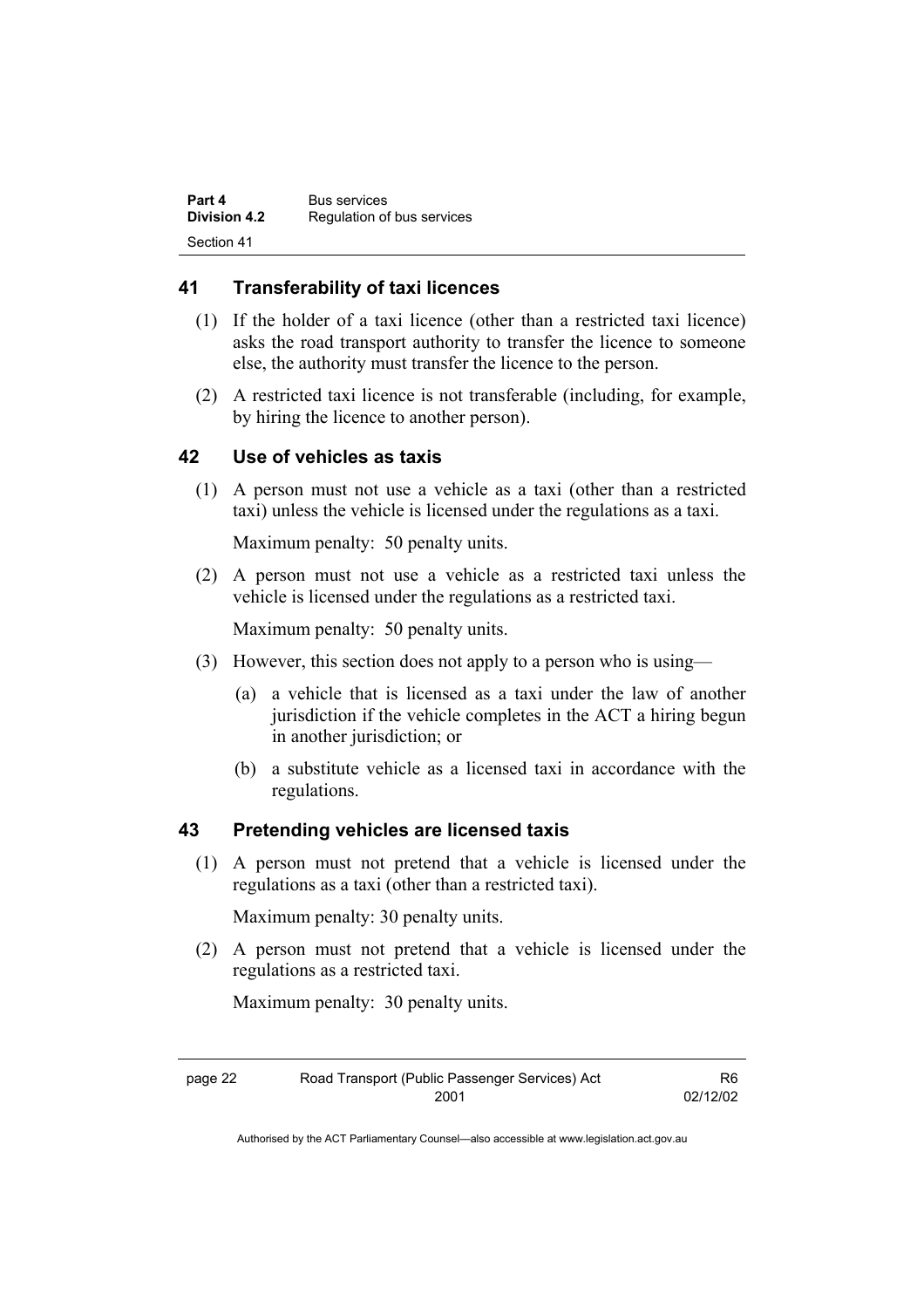#### **44 Regulations about taxi licences**

- (1) The regulations are to provide a system for the licensing of taxis and restricted taxis, including, for example—
	- (a) matters relating to the giving, refusal or surrender of licences; and
	- (b) the term of restricted taxi licences; and
	- (c) the conditions of licences; and
	- (d) the circumstances in which a substitute vehicle may be used as a licensed taxi; and
	- (e) the action that may be taken in relation to licences in circumstances prescribed under the regulations, including—
		- (i) the suspension or cancellation of a licence; and
		- (ii) the imposition of a condition on, or the amendment of a condition of, a licence; and
		- (iii) an order that the holder of a licence pay to the Territory an amount of not more than—
			- (A) for an individual—\$5 000; or
			- (B) for a corporation—\$25 000; and
		- (iv) the reprimanding of the holder of a licence.

#### **Example of conditions for restricted taxi licences—s (1) (c)**

- 1 How the vehicle to which the restricted taxi licence relates must be equipped.
- 2 The kinds of restricted taxi services that may be operated using the vehicle.
- (2) The regulations may place different requirements on the person to whom a taxi licence (other than a restricted taxi licence) is issued and a person to whom the licence is hired.

page 23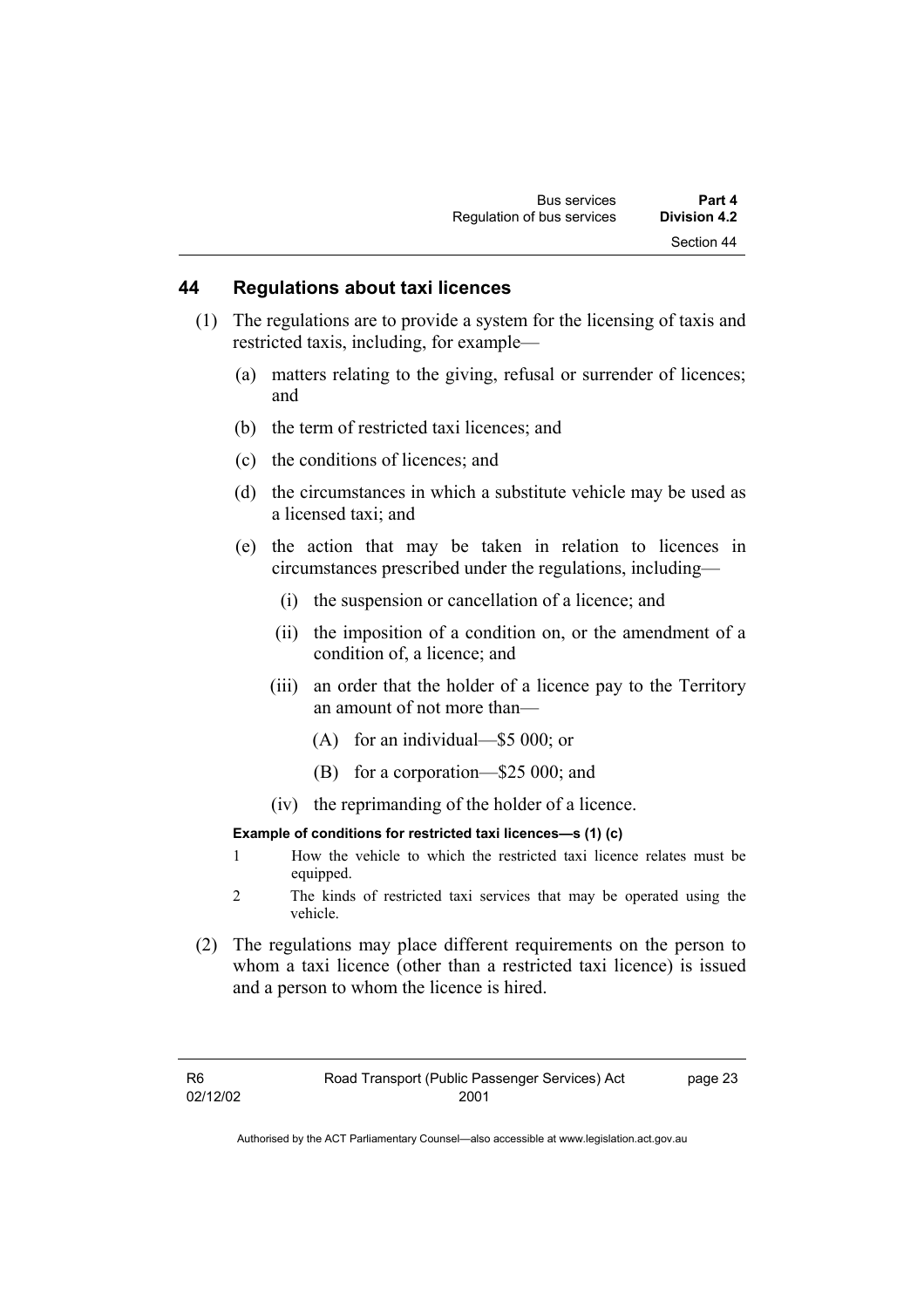**Part 5 Bus services**<br>**Division 5.1 Regulation of Division 5.1** Regulation of bus services Section 45

## **Part 5 Taxi services**

### **Division 5.1 Basic concepts**

#### **45 Meaning of** *taxi*

A *taxi* is a vehicle (other than a bus) that stands or plies for hire for the transport of passengers along a road or road related area.

*Note* References to *taxi* includes *restricted taxi* unless the contrary intention otherwise appears (see *Legislation Act 2001*, s 155).

#### **46 Meaning of** *restricted taxi*

A *restricted taxi* is a vehicle (other than a bus) that stands or plies for hire for the transport of passengers along a road or road related area and that is licensed under the regulations as a restricted taxi.

#### **47 Meaning of** *taxi service*

A *taxi service* is a public passenger service operated using 1 or more taxis (including restricted taxis).

#### **48 Meaning of** *restricted taxi service*

A *restricted taxi service* is a public passenger service operated using only 1 or more restricted taxis.

#### **Examples of kinds of restricted taxi services**

- 1 A service that must give priority to the transport of people with disabilities.
- 2 A service with no requirement to give priority to the transport of people with disabilities.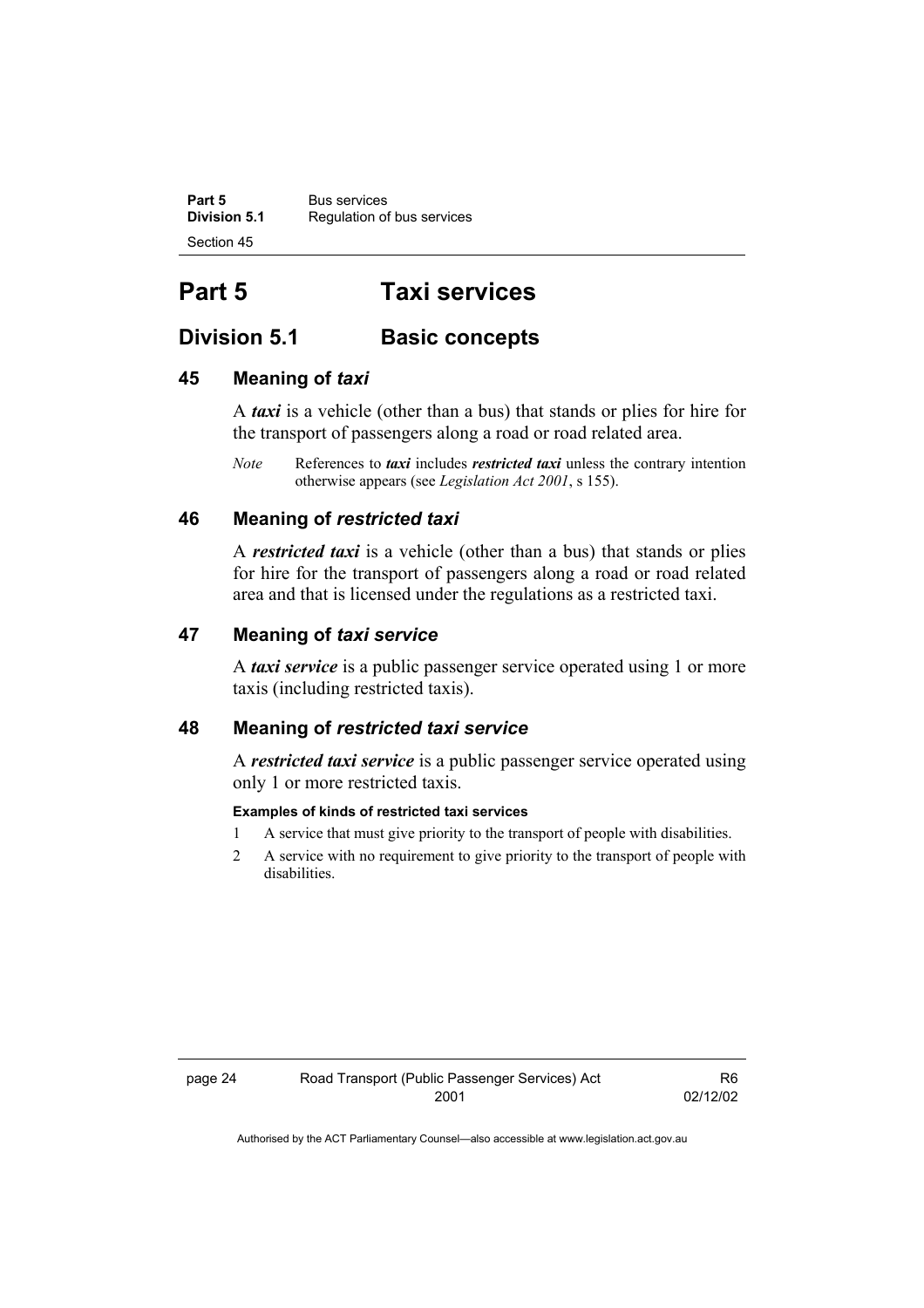### **Division 5.2 Accreditation of taxi service operators**

#### **49 Taxi service operators—purposes of accreditation**

The purpose of accreditation under the regulations to operate a taxi service is to ensure that—

- (a) the accredited person has the financial capacity to meet the service standards for the service; and
- (b) the accredited person, and each person who is concerned with, or takes part in, the management of the service, are suitable people to operate the service; and
- (c) the accredited person, and each person who is concerned with, or takes part in, the management of the service, have demonstrated the capacity to comply with the relevant regulations and, in particular, the regulations about—
	- (i) the safety of passengers and the public; and
	- (ii) the maintenance of taxis.

### **50 Taxi service operators—regulations about accreditation system**

- (1) The regulations are to provide a system for the accreditation of people to operate taxi services, including, for example—
	- (a) the kinds of accreditations; and
	- (b) the kinds of taxis and taxi services that a person who holds a particular kind of accreditation is entitled to operate; and
	- (c) the conditions of accreditations; and
	- (d) matters relating to the giving, refusal or surrender of accreditations; and

page 25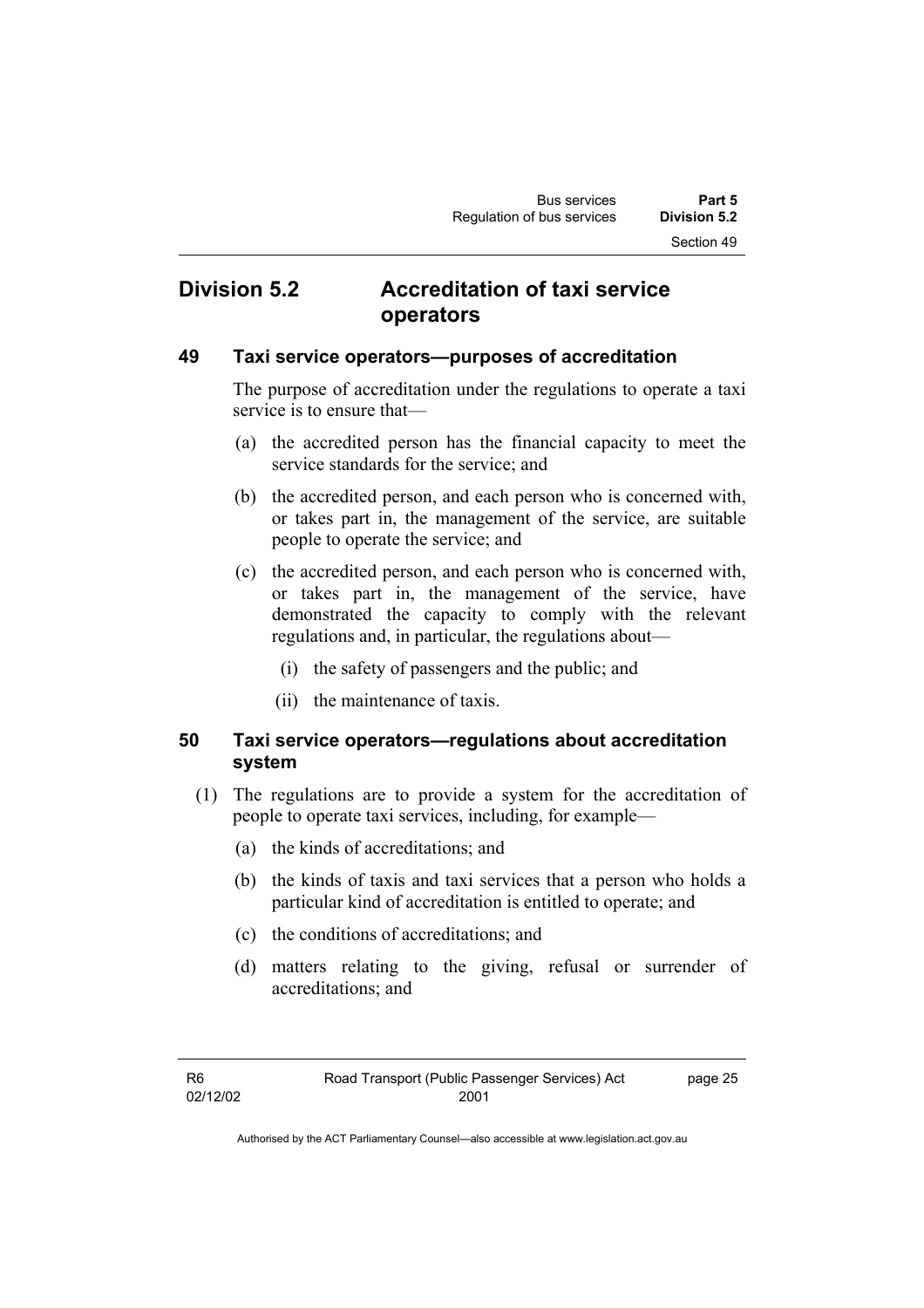| Part 5              | <b>Bus services</b>        |
|---------------------|----------------------------|
| <b>Division 5.2</b> | Regulation of bus services |
| Section 50          |                            |

- (e) the action that may be taken in relation to an accredited person in circumstances prescribed under the regulations, including—
	- (i) the suspension or cancellation of an accreditation; and
	- (ii) the imposition of a condition on, or the amendment of a condition of, an accreditation; and
	- (iii) an order that an accredited person pay to the Territory an amount of not more than—
		- (A) for an individual—\$5 000; or
		- (B) for a corporation—\$25 000; and
	- (iv) the reprimanding of an accredited person.
- (2) The regulations may make provision in relation to the accreditation of people to operate taxi services, including, for example—
	- (a) requirements about the suitability of the applicant and each person who will be concerned with, or take part in, the management of the service; and
	- (b) capacity to meet service standards; and
	- (c) financial viability.
- (3) For subsection (1) (a), the regulations must provide for the accreditation of people to operate—
	- (a) a taxi service (other than a restricted taxi service); and
	- (b) a restricted taxi service.
	- *Note* For examples of kinds of restricted taxi services, see s 31C.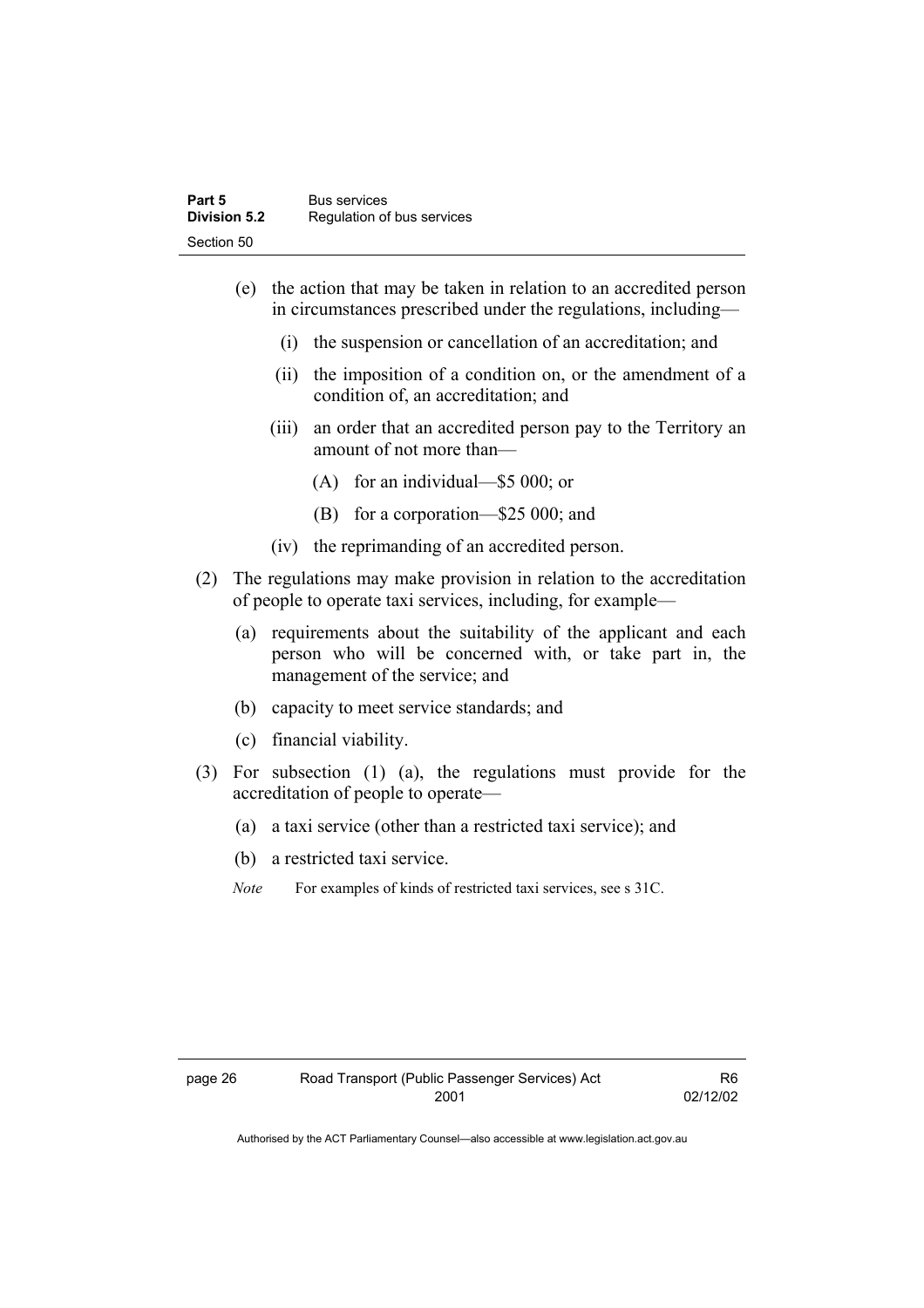### **Division 5.3 Entitlement to operate taxi services**

#### **51 Entitlement to operate taxi services**

A person is entitled to operate a particular kind of taxi service, within or partly within the ACT, if—

- (a) the person is accredited under the regulations to operate a taxi service of that kind; and
- (b) the vehicles used to operate the service are licensed under the regulations as taxis for that kind of taxi service; and
- (c) the person is affiliated with an accredited taxi network provider who is entitled to provide taxi related services to that kind of taxi service.

#### **52 Unaccredited operators not to operate taxi services**

 (1) A person must not operate, within or partly within the ACT, a taxi service of a particular kind unless the person is accredited under the regulations to operate the taxi service of that kind.

Maximum penalty: 50 penalty units.

 (2) However, subsection (1) does not apply to a person who is authorised to operate a taxi service under the law of another jurisdiction if a taxi operated by the person completes in the ACT a hiring begun in another jurisdiction.

#### **53 Pretending to be an accredited taxi service operator**

 (1) A person must not pretend to be accredited under the regulations to operate a taxi service.

Maximum penalty: 30 penalty units.

page 27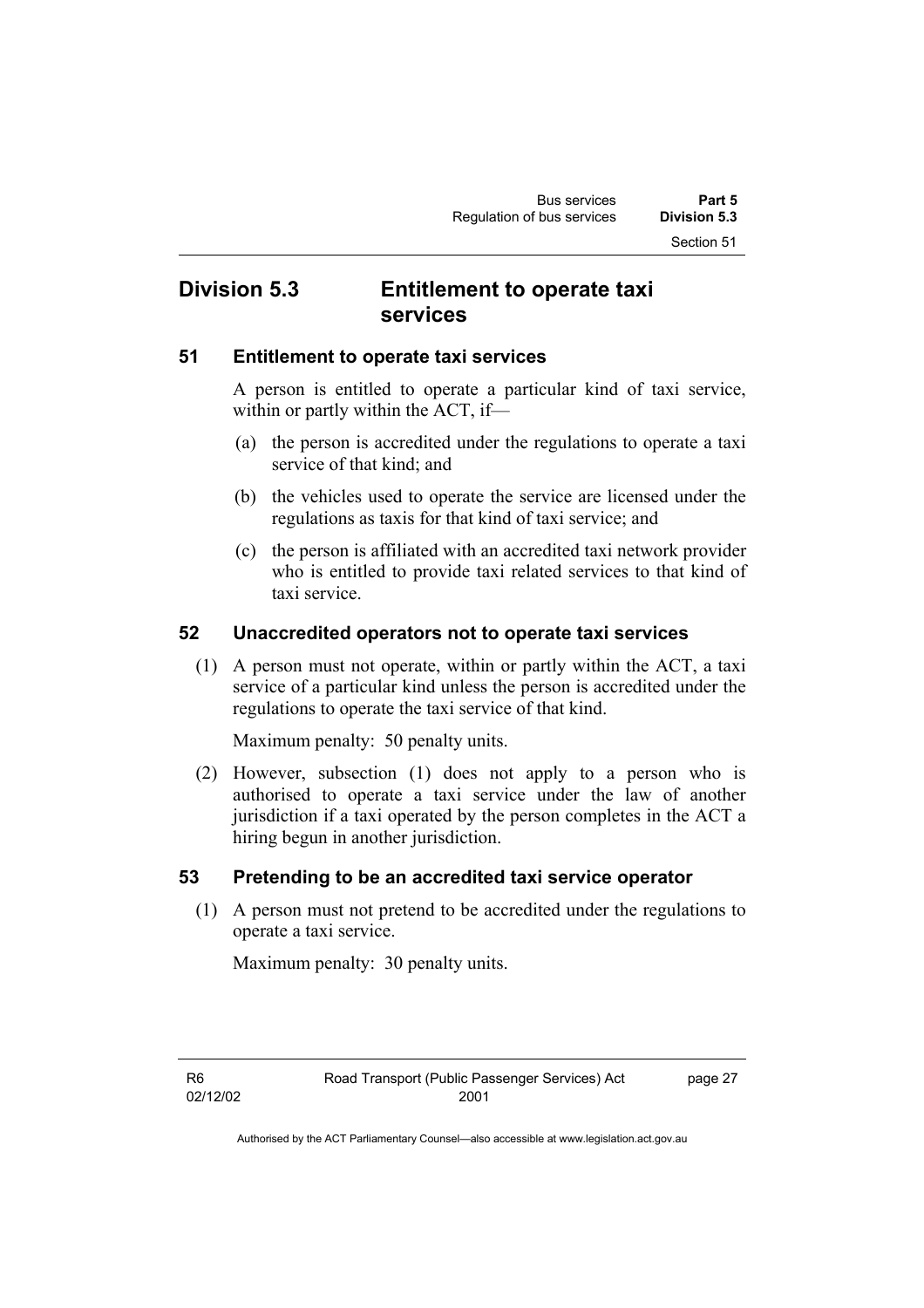| Part 5       | <b>Bus services</b>        |
|--------------|----------------------------|
| Division 5.4 | Regulation of bus services |
| Section 54   |                            |

 (2) A person must not pretend to be accredited under the regulations to operate a particular kind of taxi service.

Maximum penalty: 30 penalty units.

#### **54 Taxi service operators to be affiliated with taxi network**

An accredited taxi service operator must not operate a taxi service of a particular kind unless the person is affiliated with an accredited taxi network provider who is entitled to provide taxi related services to that kind of taxi service.

Maximum penalty: 50 penalty units.

#### **55 Pretending to be affiliated with taxi network**

A person must not pretend to be affiliated with an accredited taxi network provider.

Maximum penalty: 30 penalty units.

### **Division 5.4 Regulation of taxi services**

#### **56 Regulations about operation of taxi services by accredited people**

The regulations may make provision in relation to the operation of taxi services by accredited taxi service operators, including, for example—

- (a) the specifications for, and operation of, equipment in taxis operated by accredited taxi service operators to receive messages from the accredited taxi network provider with which the operator is affiliated and for taximeters; and
- (b) compliance with the requirements of the accredited taxi network provider with which an accredited taxi service operator is affiliated; and

| . .<br>× | × |
|----------|---|
|----------|---|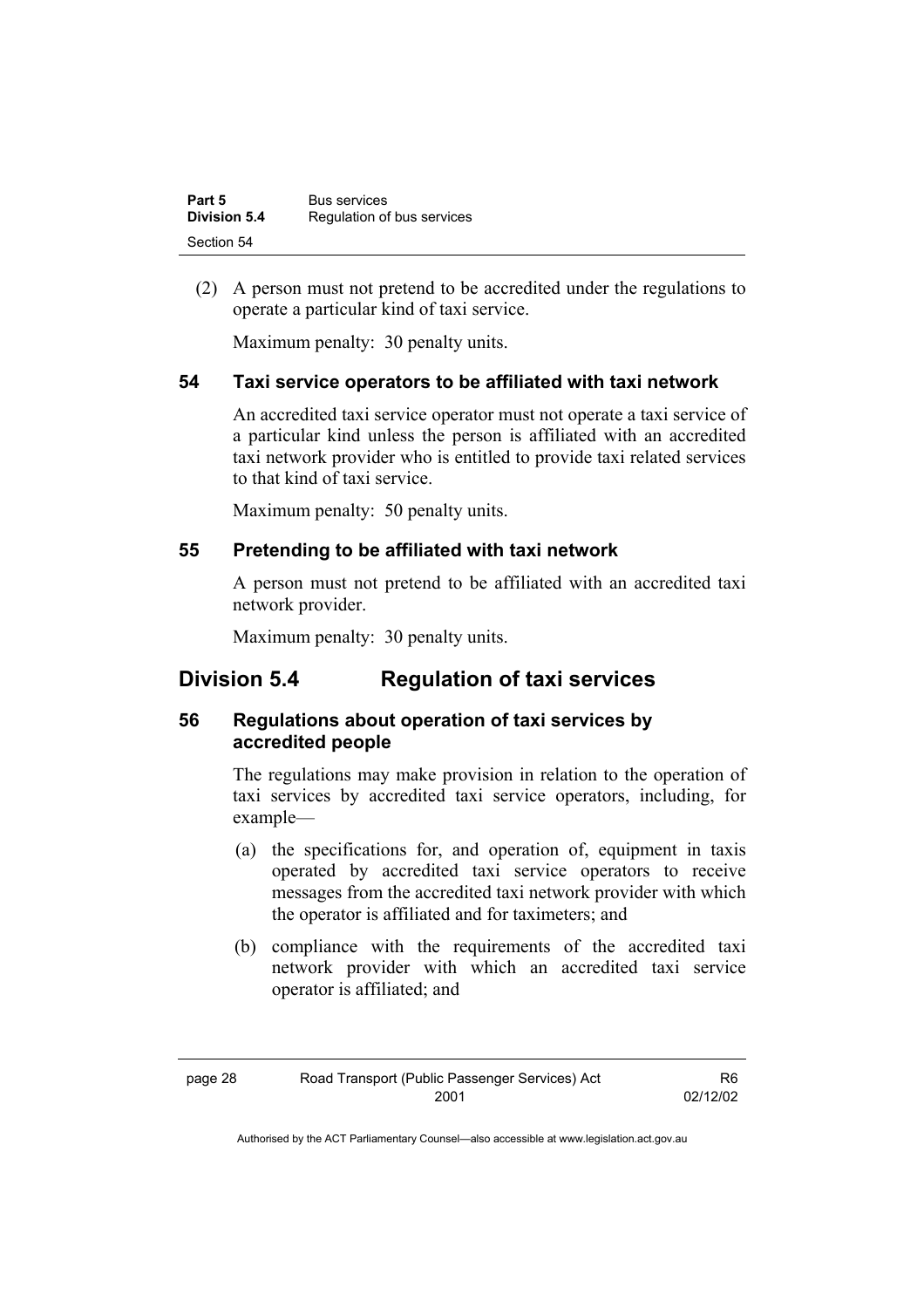| <b>Bus services</b>        | Part 5       |
|----------------------------|--------------|
| Regulation of bus services | Division 5.4 |
|                            | Section 56   |

- (c) the supervision and monitoring of drivers of taxis operated by an accredited taxi service operator for compliance with the service standards and other requirements of the operator's affiliated taxi network provider and the responsibilities of the operator in relation to a failure to comply with the standards; and
- (d) the safety of passengers (including, for example, particular kinds of security devices) and the public; and
- (e) the qualifications, training and experience of accredited taxi service operators and taxi drivers (including, for example, in relation to particular kinds of taxi services); and
- (f) maximum driving times and minimum rest times of taxi drivers; and
- (g) insurance; and
- (h) customer complaints and inquiries; and

*Note* For the vehicle age limitations on the registration of a motor vehicle as a taxi, see the *Road Transport (Vehicle Registration) Regulations 2000*, reg 32.

- (i) lost property; and
- (j) the obligations of accredited taxi network providers and taxi drivers and other people providing services to or on behalf of accredited taxi service operators; and
- (k) the operation of particular kinds of taxis (including, for example, taxis with wheelchair access) and taxi services; and
- (l) the requirements that taxis, and their equipment and fittings (internal and external) (including, for example, baby capsules), must comply with; and
- (m) the maintenance and cleaning of taxis; and
- (n) the making and keeping of records and their inspection; and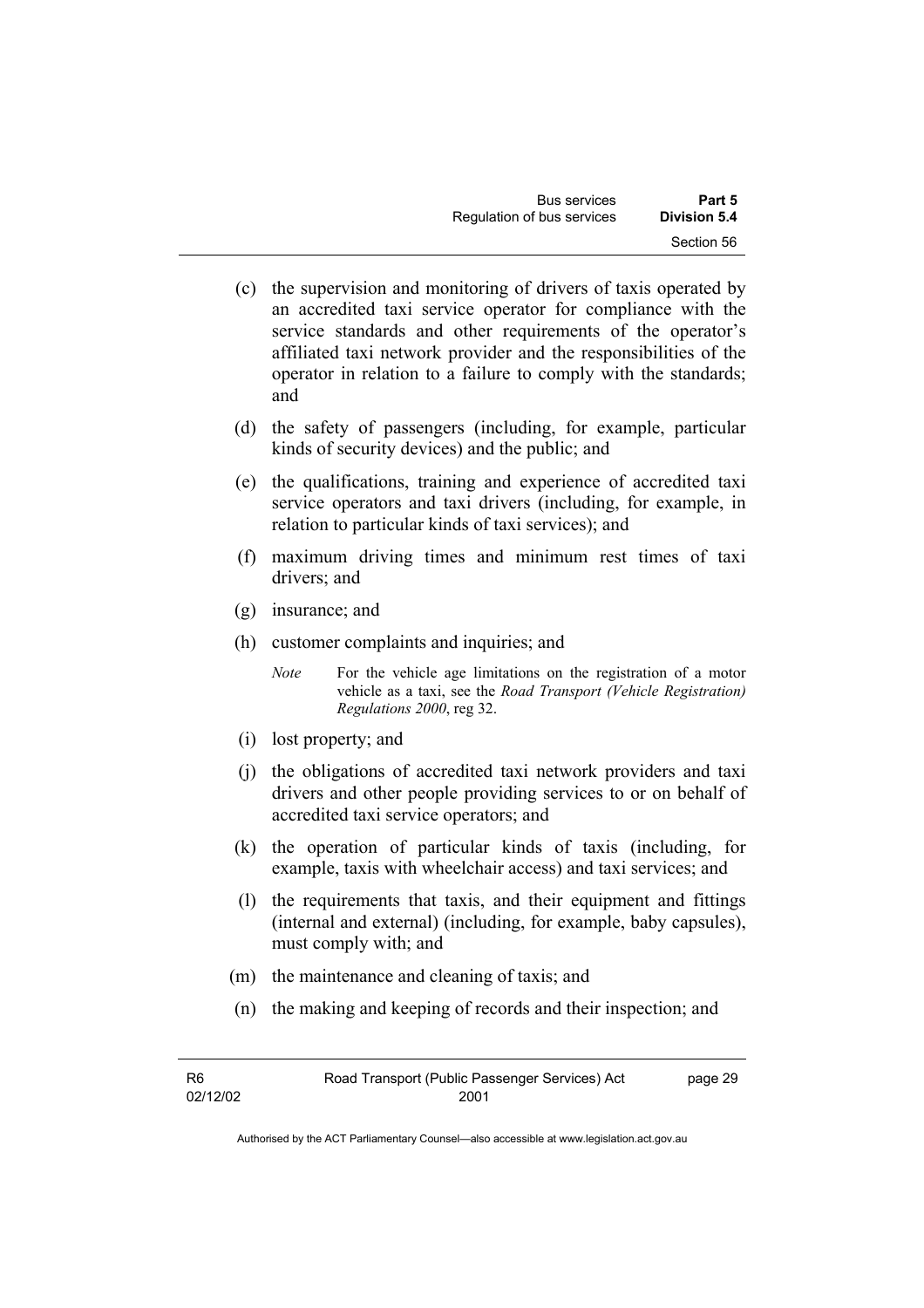- (o) the auditing of records and systems; and
- (p) the provision of information and reports to the road transport authority.

#### **57 Regulations about operation of taxis**

The regulations may make provision in relation to the operation of taxis, including, for example—

- (a) the solicitation of passengers or hirings; and
- (b) the hiring of vehicles and the payment of fares; and
- (c) the picking-up and dropping-off of passengers and other matters relating to the transport of passengers; and
- (d) the transport of passengers' luggage or other goods, and animals; and
- (e) the regulation or prohibition of the use of vehicles on certain roads or road related areas; and
- (f) the maximum speed of a vehicle; and
- (g) the design, equipment and fittings (internal or external) of vehicles; and
- (h) the regulation or prohibition of notices, signs and advertisements inside or on the outside of vehicles; and
- (i) the records to be made and kept by drivers, how they are to be made and kept, and their inspection; and
- (j) the provision, use and operation of taxi zones.

#### **58 Regulations about taxi drivers**

The regulations may make provision in relation to taxi drivers, including, for example—

(a) the powers, duties and conduct of taxi drivers; and

| page 30 | Road Transport (Public Passenger Services) Act | R6.      |
|---------|------------------------------------------------|----------|
|         | 2001                                           | 02/12/02 |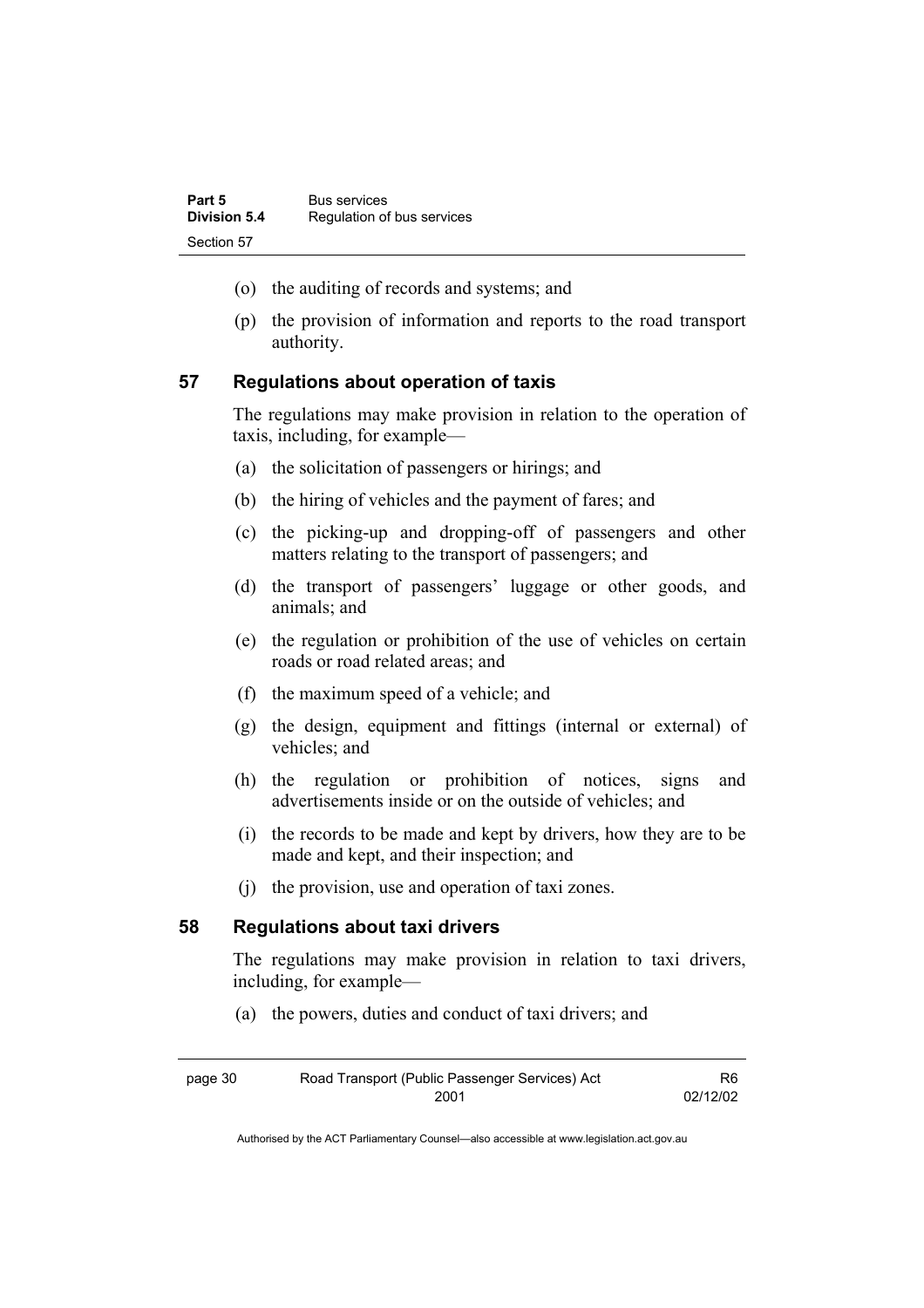- (b) the training of drivers; and
- (c) how taxi drivers must dress.
- *Note* For the licensing of people to drive taxis, see the *Road Transport (Driver Licensing) Regulations 2000*.

#### **59 Regulations about conduct of taxi passengers**

The regulations may make provision in relation to the conduct of passengers being carried by taxis, including, for example—

- (a) the regulation or prohibition of eating and drinking; and
- (b) the authority of taxi drivers, police officers and authorised people to direct people contravening a regulation to leave a taxi and to remove them if they fail to leave.

#### **60 Power to determine maximum taxi fares**

- (1) The Minister may, in writing, determine maximum fares, and ways of calculating maximum fares, relating to hiring or using a taxi.
- (2) A determination is a disallowable instrument.
	- *Note* A disallowable instrument must be notified, and presented to the Legislative Assembly, under the *Legislation Act 2001*.
- (3) This section does not require the Minister to determine maximum fares for hiring or using a taxi.
	- *Note* The Independent Competition and Regulatory Commission may give price directions for regulated industries, see the *Independent Competition and Regulatory Commission Act 1997*, s 20.
- (4) In this section:

*fare* includes a charge relating to hiring or using a taxi.

page 31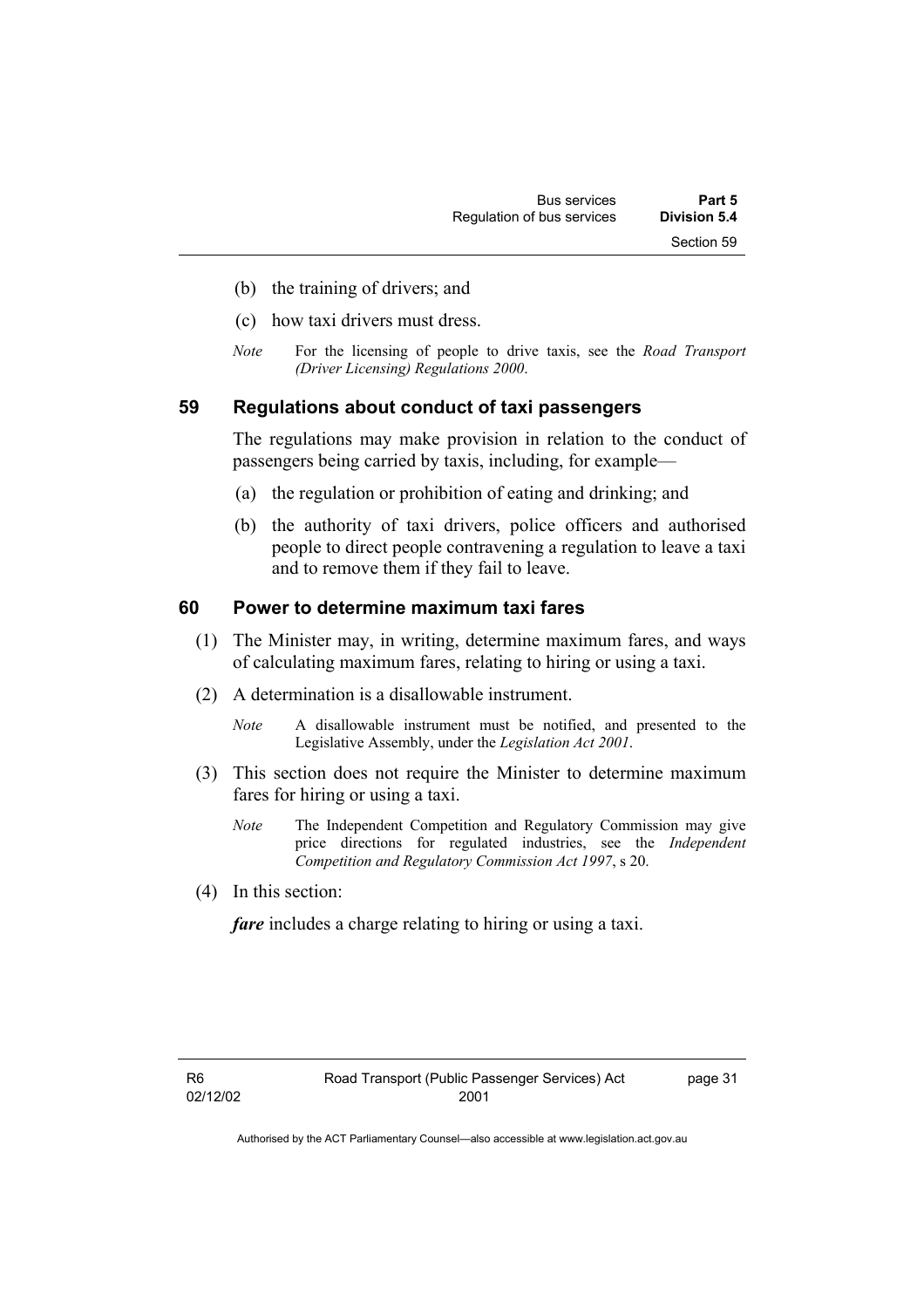#### **Part 6 Miscellaneous**

Section 61

### **Part 6 Miscellaneous**

#### **61 Regulation-making power**

- (1) The Executive may make regulations for this Act.
	- *Note* Regulations must be notified and presented to the Legislative Assembly, under the *Legislation Act 2001*.
- (2) The regulations may create offences for contraventions of the regulations and prescribe maximum penalties of not more than 20 penalty units for offences against the regulations.

#### **62 Regulations may apply certain laws and instruments**

The regulations may apply a law of another jurisdiction or any other instrument, as in force from time to time.

- *Note 1* The text of an applied, adopted or incorporated law or instrument, whether applied as in force from time to time or as at a particular time, is taken to be a notifiable instrument if the operation of the *Legislation Act 2001*, s 47 (5) or (6) is not disapplied (see s 47 (7)).
- *Note 2* A notifiable instrument must be notified under the *Legislation Act 2001*.

#### **63 Regulations about enforcement**

The regulations may make provision in relation to the powers and duties of police officers and authorised officers in relation to public passenger services, including, for example, in relation to public passenger vehicles, drivers of public passenger vehicles and passengers.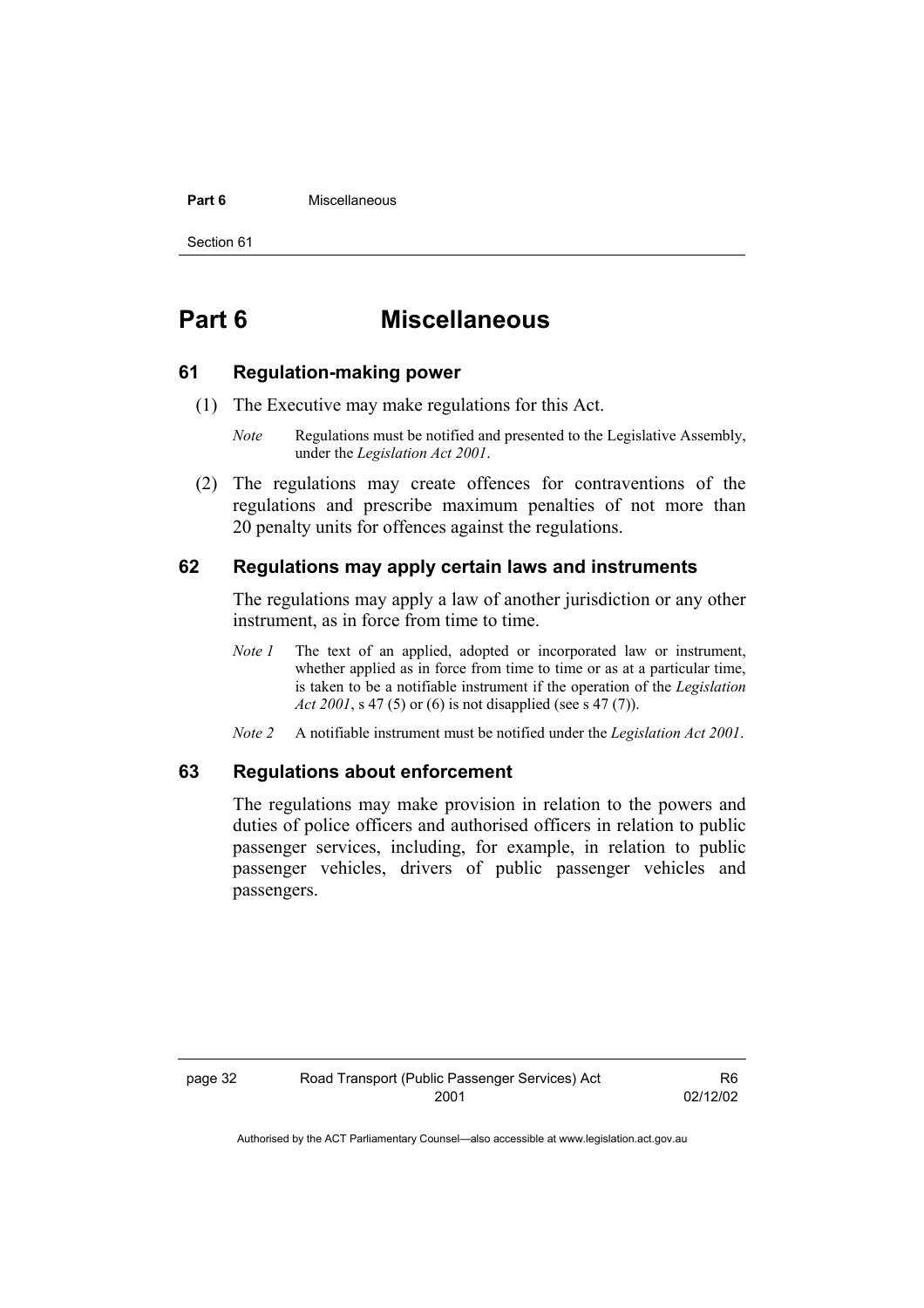#### **64 Minister may exempt vehicles and people from Act**

- (1) The Minister may exempt a vehicle or person from this Act (or a stated provision of this Act).
- (2) An exemption is a disallowable instrument.
	- *Note* A disallowable instrument must be notified, and presented to the Legislative Assembly, under the *Legislation Act 2001*.

#### **65 Regulations may exempt vehicles and people from Act**

- (1) The regulations may—
	- (a) exempt a vehicle or person, or a kind of vehicle or person, prescribed under the regulations from this Act (or a stated provision of this Act); or
	- (b) authorise the road transport authority to exempt a vehicle or person, or a kind of vehicle or person, prescribed under the regulations from this Act (or a stated provision of this Act).
- (2) An exemption given under a regulation mentioned in subsection (1) may be conditional.
- (3) The regulations may provide for the road transport authority to—
	- (a) suspend the operation of a regulation mentioned in subsection (1) (a) in the way and circumstances prescribed under the regulations; or
	- (b) suspend the operation of an exemption given by the authority to a vehicle or person in the way and circumstances prescribed under the regulations.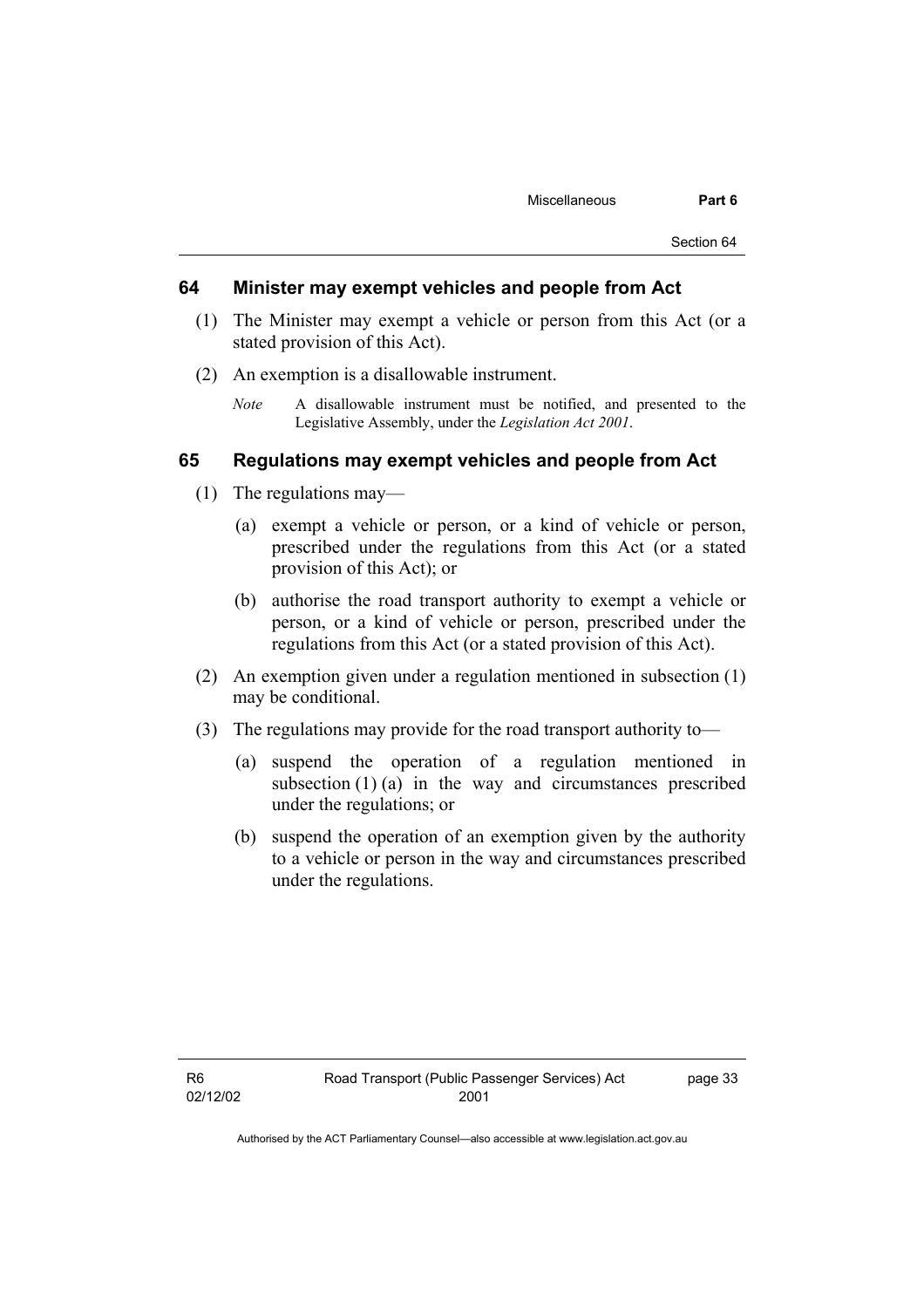**Part 7 Transitional provisions**<br>**Division 7.1 General Division 7.1** Section 66

### **Part 7 Transitional provisions**

#### **Division 7.1 General**

#### **66 Definitions for pt 7**

In this part:

*bus operator's licence*—see the General Act, section 138 (1).

*bus service licence*—see the General Act, section 142 (1).

*commencement* means the commencement of this part.

*General Act* means the *Road Transport (General) Act 1999*.

*Motor Omnibus Act* means the *Motor Omnibus Services Act 1955*.

*motor omnibus service* means a motor omnibus service conducted under the Motor Omnibus Act.

*restricted taxi operator's licence*—see the General Act, section 108 (1).

*taxi operator's licence*—see the General Act, section 106 (1).

#### **67 Transitional regulations**

- (1) The regulations may prescribe savings or transitional matters necessary or convenient to be prescribed because of the enactment of this Act.
- (2) Without limiting the scope of subsection (1), the regulations may prescribe matters necessary or convenient to be prescribed for carrying out or giving effect to the provisions of this Act.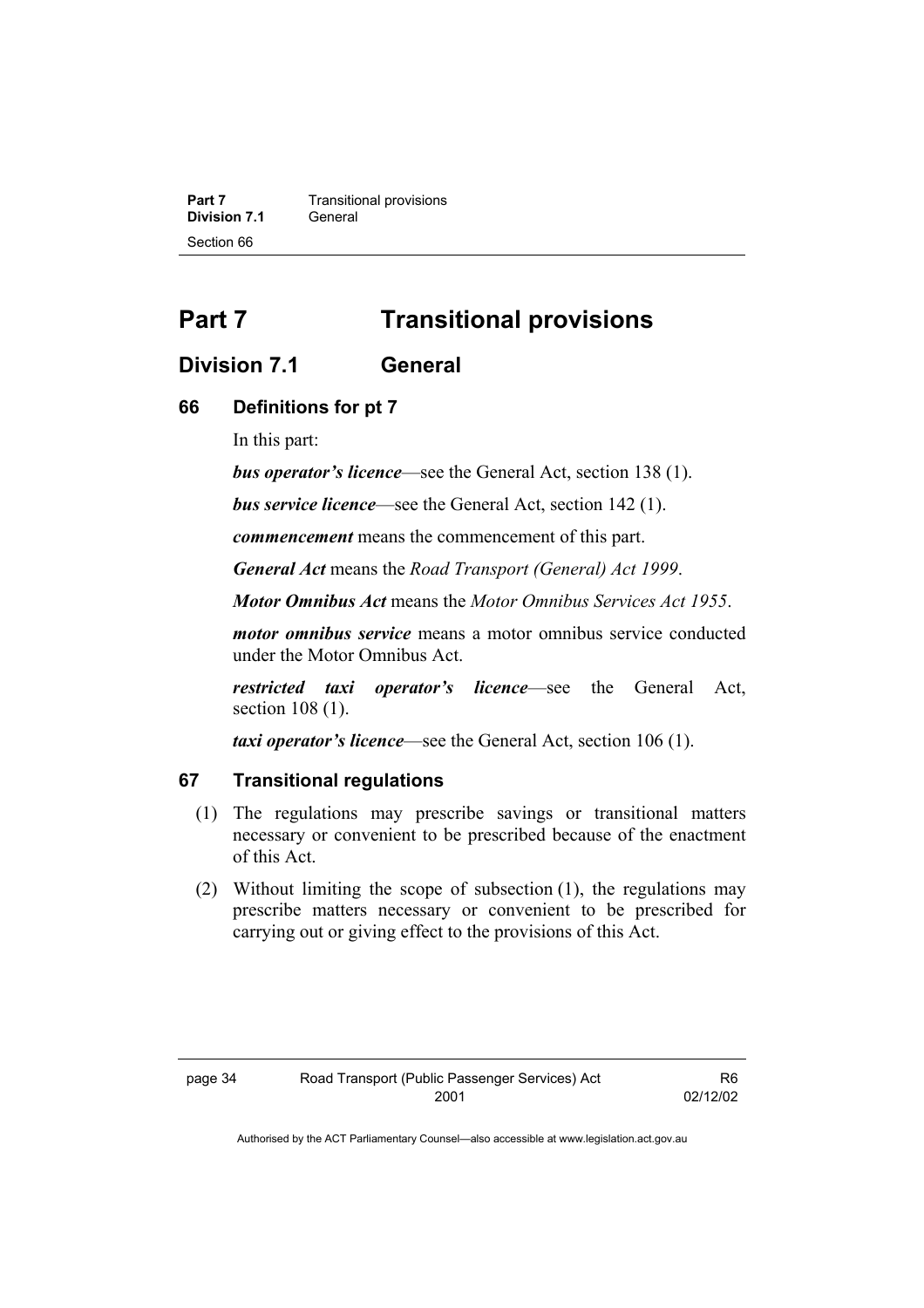- (3) Regulations made for this section must not be taken to be inconsistent with—
	- (a) this Act as far as they can operate concurrently with this Act; or
	- (b) any other provision of the road transport legislation as far as they can operate concurrently with the provision.
- (4) This section is additional to, and does not limit, section 68.

#### **68 Modification of pt 7's operation**

The regulations may modify the operation of this part to make provision with respect to any matter that is not, or not adequately, dealt with in this part.

### **69 Expiry of div 7.1**

This division expires on 1 June 2003.

### **Division 7.6 Small buses**

#### **83 Existing small buses**

- (1) This section applies to a person who, immediately before the commencement, operated a registered vehicle built mainly to carry people that seated up to 9 adults (including the driver) and had a distinguishing registration number with the letters 'MO' followed by 1 to 3 numerals.
- (2) The person is taken, after the commencement, to be accredited under the regulations to operate a tour and charter service.
- (3) The accreditation the person is taken to hold under subsection (2) may be varied or ended by the road transport authority in accordance with the regulations.

page 35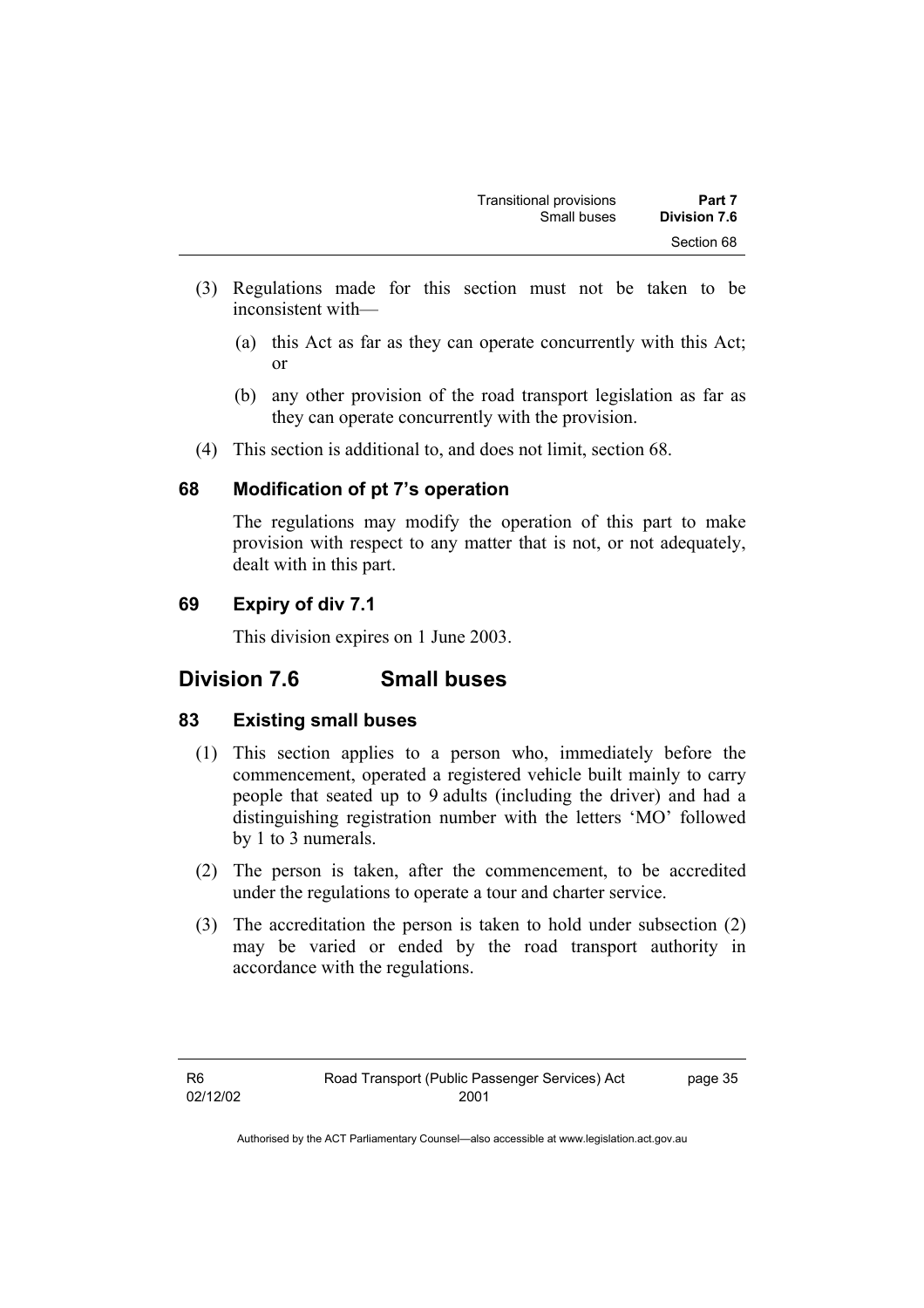| Part 7       | Transitional provisions |
|--------------|-------------------------|
| Division 7.7 | Small buses             |
| Section 85   |                         |

 (4) If the accreditation the person is taken to hold under subsection (2) has not been ended in accordance with the regulations, the accreditation expires 18 months after it commences.

### **84 Expiry of div 7.6**

This division expires on 1 June 2003.

### **Division 7.7 Taxis**

#### **85 Existing approved taxi networks**

- (1) This section applies to a person who, immediately before the commencement, held an authority to operate a taxi network under the *Road Transport (Taxi Services) Regulations 2000*, regulation 57 (Taxi network authorities).
- (2) The person is taken, after the commencement, to be accredited under the regulations to operate a taxi network.
- (3) The accreditation the person is taken to hold under subsection (2) may be varied or ended by the road transport authority in accordance with the regulations.
- (4) If the accreditation the person is taken to hold under subsection (2) has not been ended in accordance with the regulations, the accreditation expires 1 year after this section commences.

#### **86 Existing taxi licences and restricted taxi licences**

- (1) This section applies to a person who, immediately before the commencement, was the holder of—
	- (a) a taxi operator's licence; or
	- (b) a restricted taxi operator's licence.
- (2) The person is taken, after the commencement—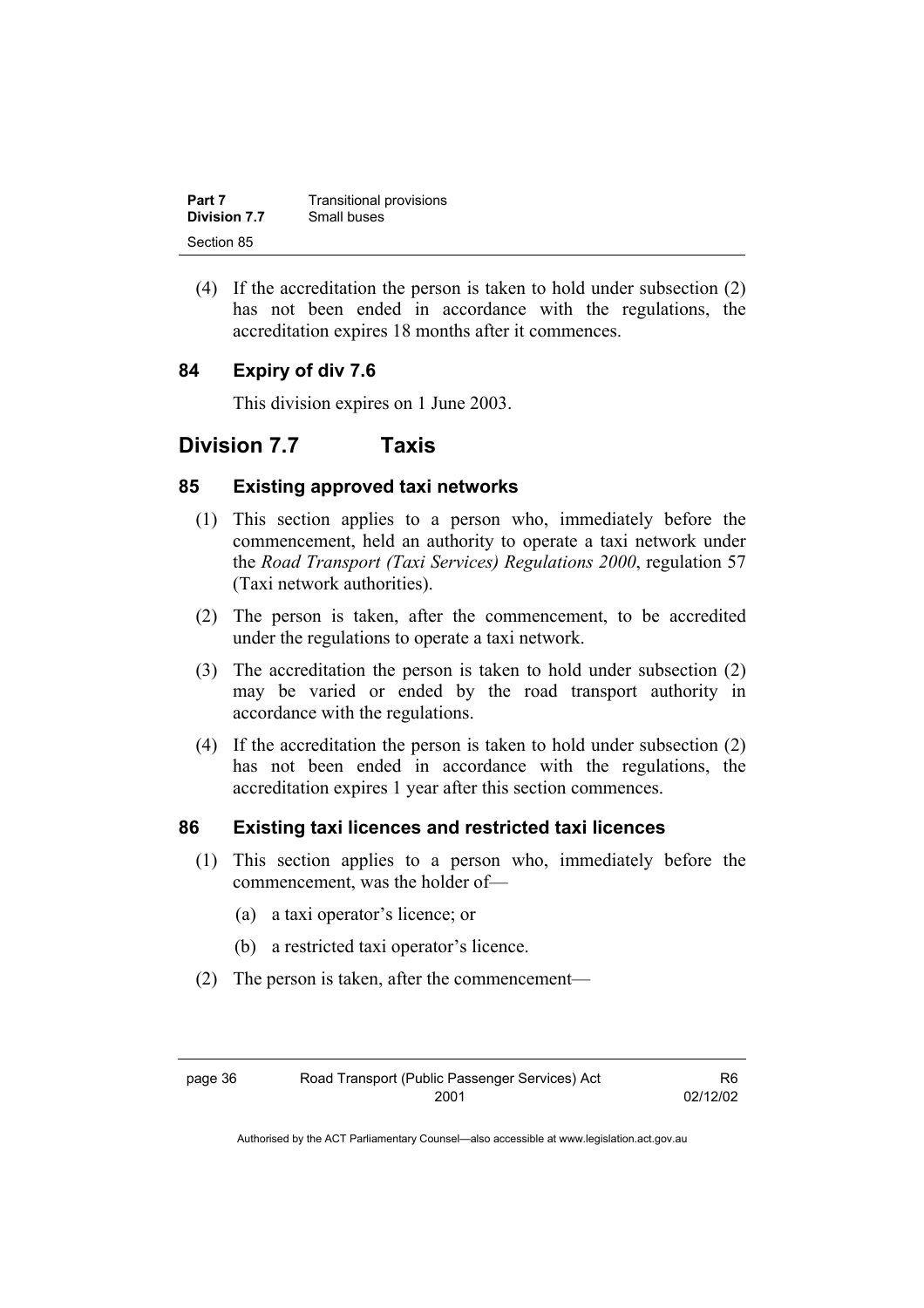| Transitional provisions | Part 7              |
|-------------------------|---------------------|
| Small buses             | <b>Division 7.7</b> |
|                         | Section 87          |

- (a) for a person mentioned in subsection  $(1)$  (a)—to be the holder of a taxi licence (other than a restricted taxi licence) issued under this Act; or
- (b) for a person mentioned in subsection  $(1)$  (b)—to be the holder of a restricted taxi licence issued under this Act.
- (3) If the licence held by the person was, immediately before the commencement, subject to conditions, the licence the person is taken to hold under subsection (2) is taken to be subject to the conditions.
- (4) The period of a restricted taxi operator's licence that is taken to be a restricted taxi licence issued under this Act is taken to be the unexpired period of the licence before the commencement.

#### **87 Interim accreditation of existing taxi operators**

- (1) This section applies to a person who, immediately before the commencement—
	- (a) operated a taxi service (other than a restricted taxi service) within the meaning of this Act; or
	- (b) was the holder of a restricted taxi operator's licence.
- (2) The person is taken, after the commencement—
	- (a) for a person mentioned in subsection  $(1)$   $(a)$ —to be accredited under the regulations to operate a taxi service; or
	- (b) for a person mentioned in subsection (1) (b)—to be accredited under the regulations to operate a restricted taxi service.
- (3) The accreditation the person is taken to hold under subsection (2) may be varied or ended by the road transport authority in accordance with the regulations.
- (4) If the accreditation the person is taken to hold under subsection (2) has not been ended in accordance with the

| R6       | Road Transport (Public Passenger Services) Act | page 37 |
|----------|------------------------------------------------|---------|
| 02/12/02 | 2001                                           |         |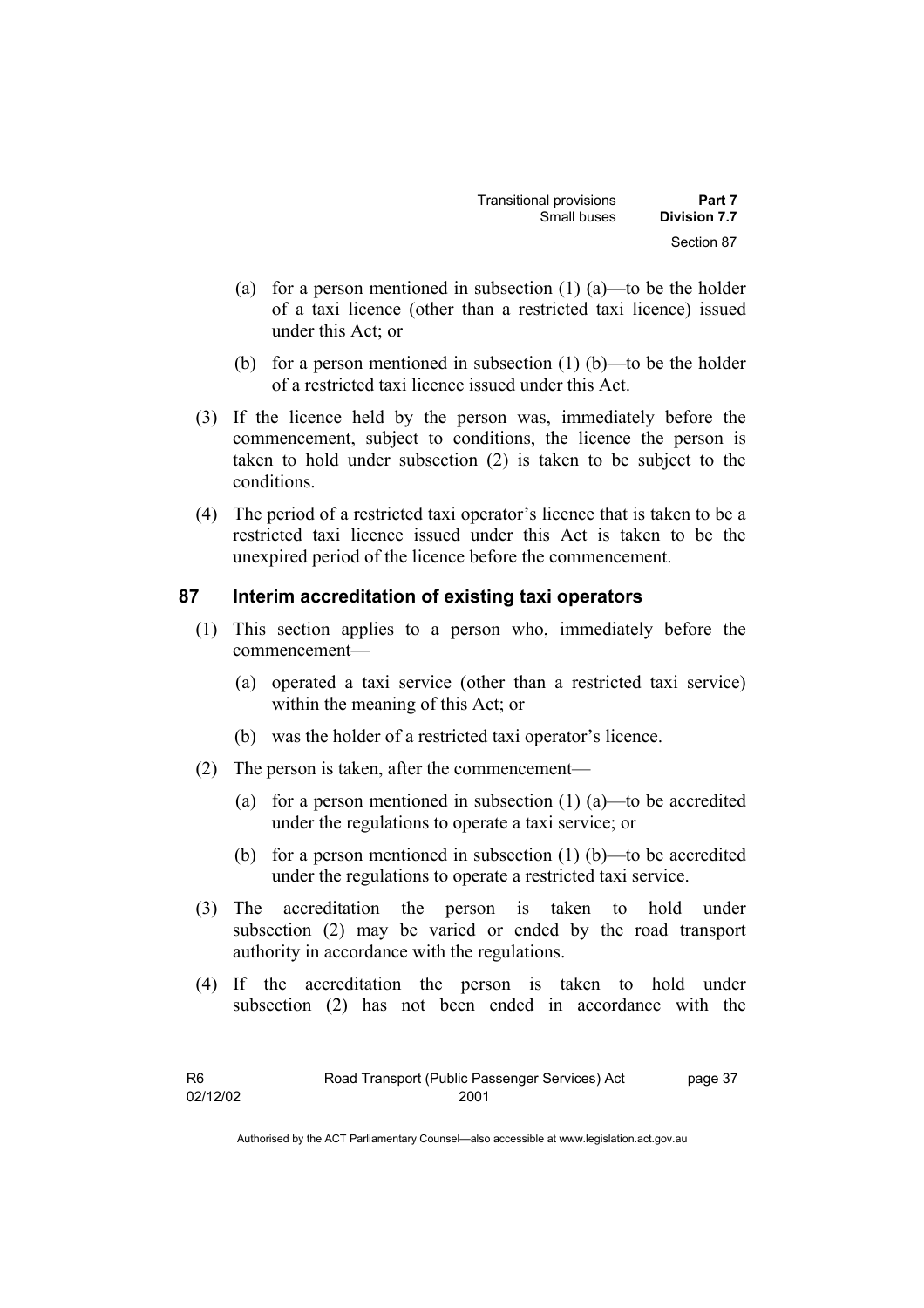| Part 7       | Transitional provisions |
|--------------|-------------------------|
| Division 7.7 | Small buses             |
| Section 88   |                         |

regulations, the accreditation expires 1 year after this section commences.

#### **88 Determination about maximum number of taxi licences**

- (1) This section applies to a determination in force under the General Act, section 106 (4) immediately before the commencement (including a determination that was taken under the General Act, section 253 to be a determination under section 106 (4)).
- (2) The determination is taken, after the commencement, to be a determination under section 39 (Maximum numbers of taxi licences) of the maximum number of taxi licences (other than restricted taxi licences).

#### **89 Determination about maximum number of restricted taxi licences**

- (1) This section applies to a determination in force under the General Act, section 107 immediately before the commencement (including a determination that was taken under the General Act, section 254 to be a determination under section 107).
- (2) The determination is taken, after the commencement, to be a determination under section 39 (Maximum numbers of taxi licences) of the maximum number of restricted taxi licences.

#### **90 Application to transfer taxi licence**

An application under the General Act, section 109 (1) in relation to a taxi licence that had not been finally dealt with immediately before the commencement is taken, after the commencement, to be an application made to the road transport authority under section 41 (1) (Transferability of taxi licences).

#### **91 Determination about maximum taxi fares**

A determination in force under the General Act, section 115 immediately before the commencement is taken, after the

| page 38 | Road Transport (Public Passenger Services) Act | R6       |
|---------|------------------------------------------------|----------|
|         | 2001                                           | 02/12/02 |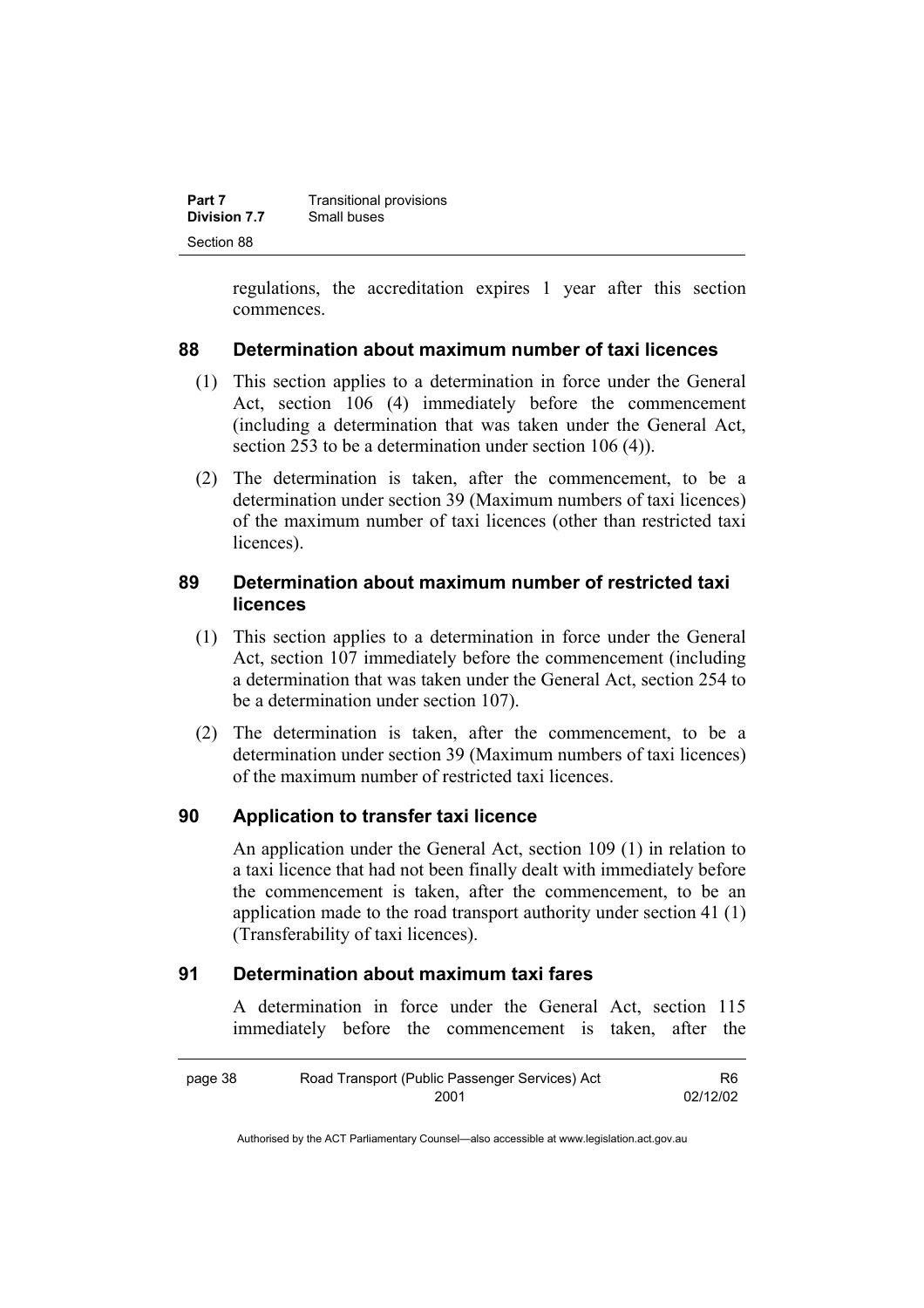| Transitional provisions | Part 7              |
|-------------------------|---------------------|
| Small buses             | <b>Division 7.7</b> |
|                         | Section 91          |

commencement, to be a determination under section 60 (1) (Power to determine maximum taxi fares).

### **92 Expiry of div 7.7**

This division expires on 2 March 2003.

R6 02/12/02 page 39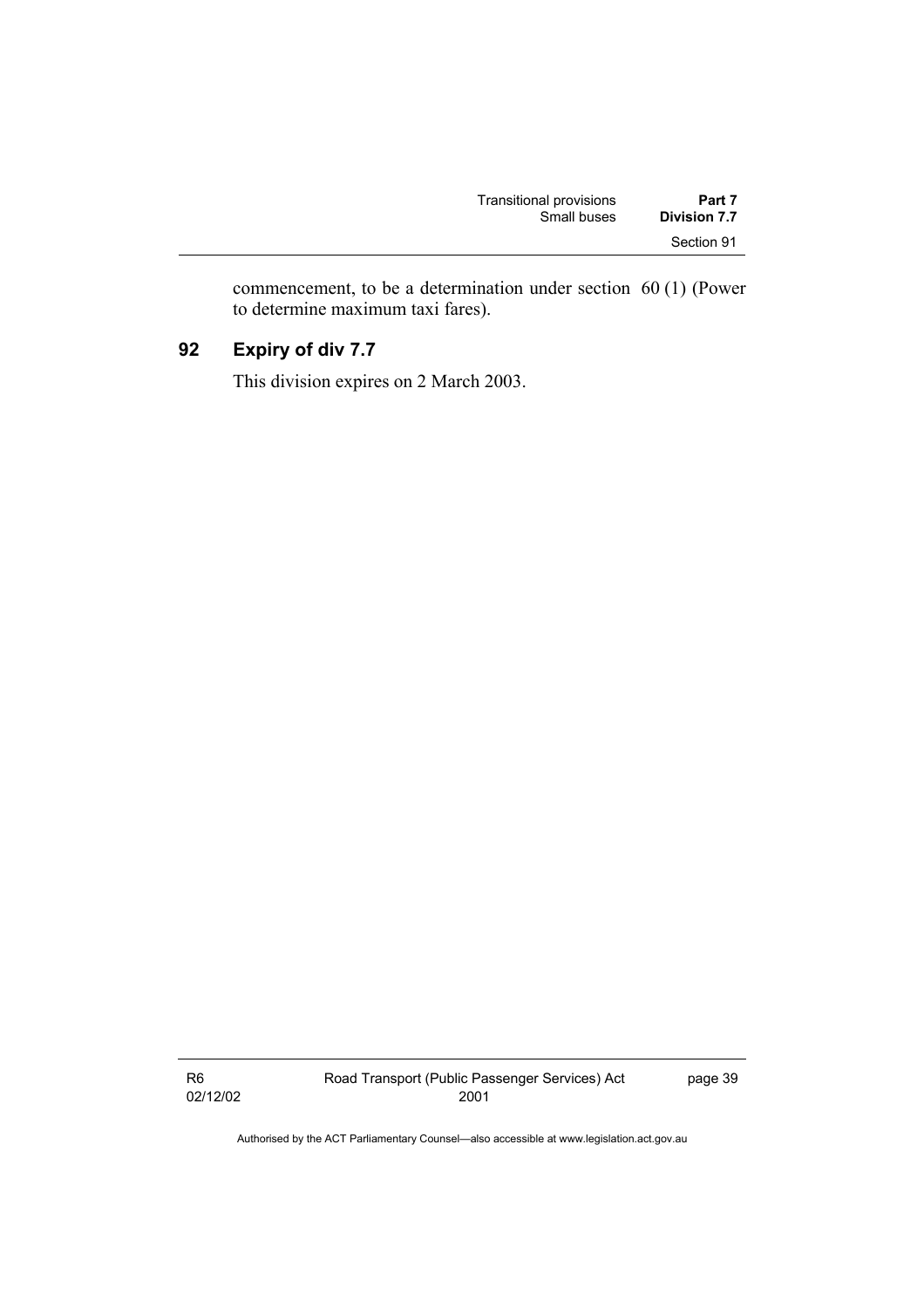### **Dictionary**

(see s 4)

- *Note 1* The *Legislation Act 2001* contains definitions and other provisions relevant to this Act.
- *Note 2* In particular, the *Legislation Act 2001*, dict, pt 1, defines the following terms:
	- ACT
	- exercise
	- function
	- the Territory.

*accredited*, in relation to a kind of public passenger service, means accredited under the regulations to operate that kind of public passenger service.

*accredited taxi network provider* means accredited under the regulations to operate a taxi network.

*accredited taxi service operator* means accredited under the regulations to operate a taxi service.

*affiliated*, in relation to an accredited taxi service operator, means affiliated with an accredited taxi network provider.

*another jurisdiction* means a jurisdiction other than the ACT.

*authority*—see *road transport authority*.

*bus* means a motor vehicle built mainly to carry people that seats over 9 adults (including the driver).

*bus service*—see section 11 (Meaning of *bus service*).

*fare* means the amount payable by passengers for transport, or for the transport of passengers' luggage or other goods, on public passenger vehicles.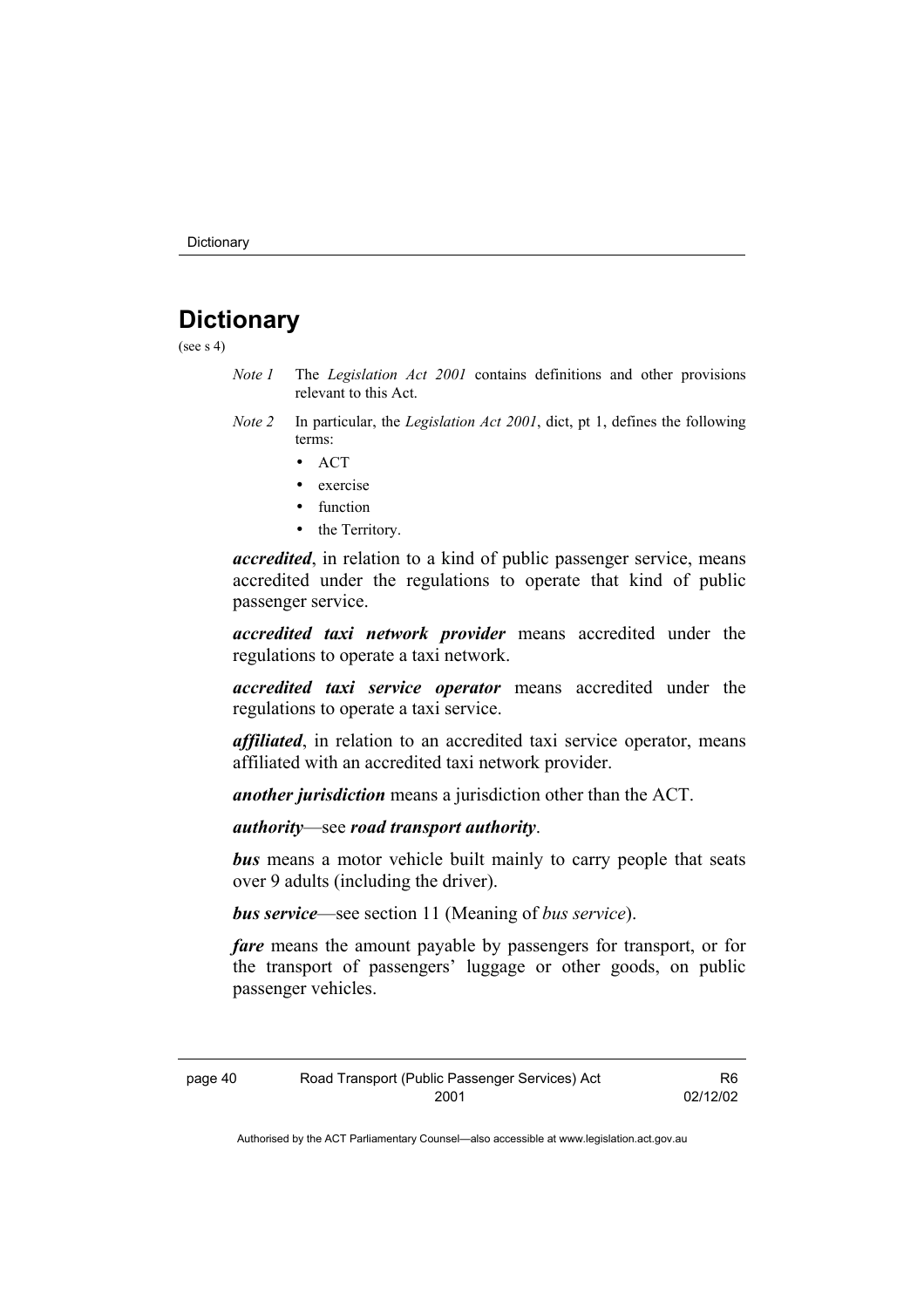*holder* means—

- (a) of a service contract—the person who (apart from the road transport authority) is a party to the contract; or
- (b) of a taxi licence—the person to whom the licence was issued.

*jurisdiction* means a State, the Commonwealth or an internal Territory, including the ACT.

*licence*, in relation to a taxi, means a licence issued under the regulations to use a vehicle as a taxi.

*long-distance service*—see section 14 (What is a *long-distance service*?).

*motor vehicle* means a vehicle built to be propelled by a motor that forms part of the vehicle.

*public bus* means a bus used to provide a bus service.

*public passenger service*—see section 10 (What is a *public passenger service*?).

*public passenger vehicle* means a bus or taxi.

*public vehicle licence*—see the *Road Transport (Driver Licensing) Act 1999*, dictionary.

*regular route service*—see section 12 (What is a *regular route service*?).

*restricted taxi*—see section 46 (Meaning of *restricted taxi*).

*restricted taxi licence*—see section 38 (Meaning of *restricted taxi licence*).

*restricted taxi service*—see section 48 (Meaning of *restricted taxi service*).

page 41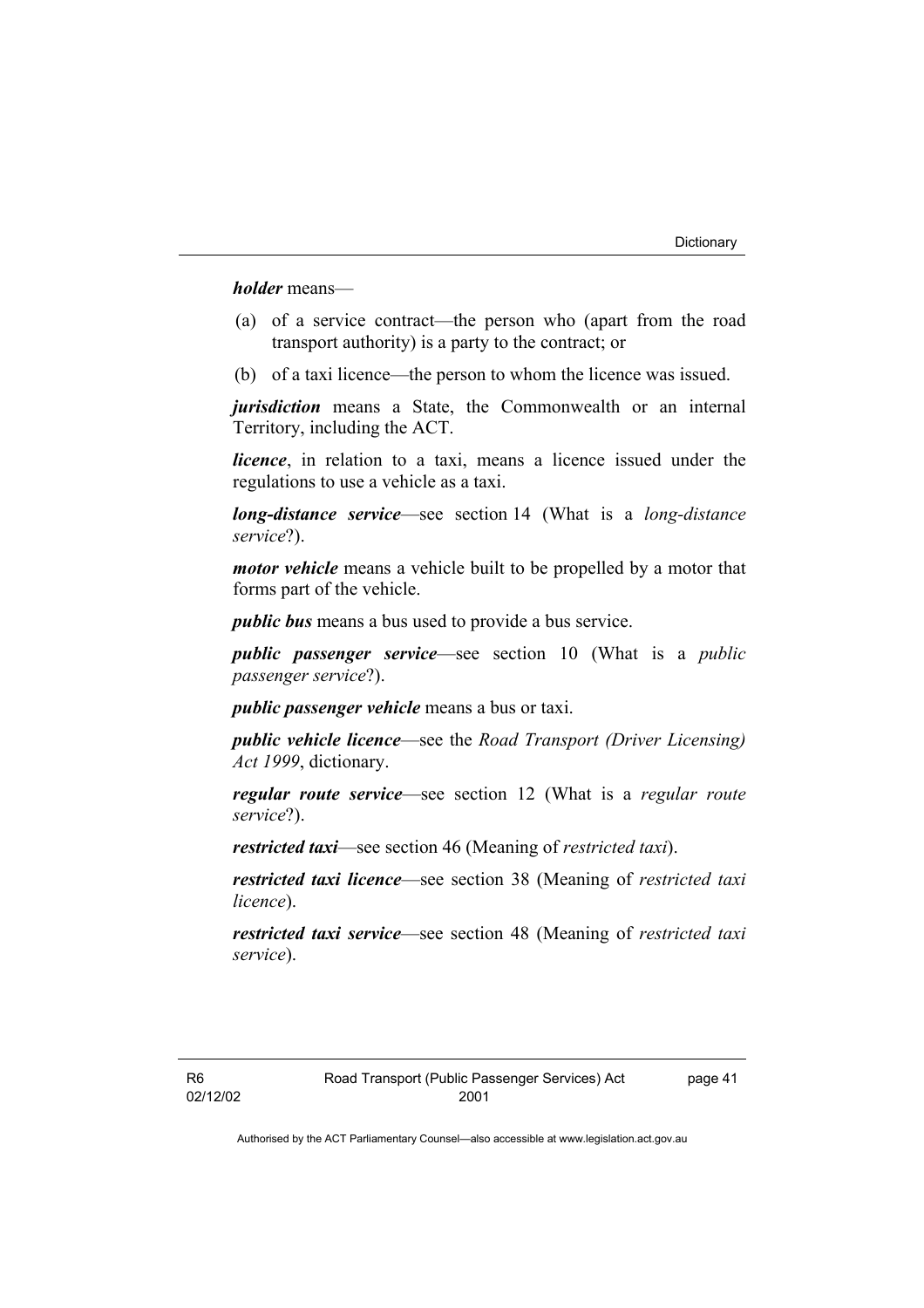#### **Dictionary**

*road* means an area that is open to or used by the public and is developed for, or has as 1 of its main uses, the driving or riding of motor vehicles, but does not include an area that would otherwise be a road so far as a declaration under the *Road Transport (General) Act 1999*, section 12 (Power to include or exclude areas in road transport legislation) declares that this Act does not apply to the area.

#### *road related area* means—

- (a) an area that divides a road; or
- (b) a footpath or nature strip adjacent to a road; or
- (c) an area that is open to the public and is designated for use by cyclists or animals; or
- (d) an area that is not a road and that is open to or used by the public for driving, riding or parking vehicles; or
- (e) a shoulder of a road; or
- (f) any other area that is open to or used by the public so far as a declaration under the *Road Transport (General) Act 1999*, section 12 (Power to include or exclude areas in road transport legislation) declares that this Act applies to the area;

but does not include an area that would otherwise be a road related area so far as a declaration under that section declares that this Act does not apply to the area.

*road transport authority* (or *authority*) means the Australian Capital Territory Road Transport Authority.

*Note* The chief executive of the department responsible for the *Road Transport (General) Act 1999* is the road transport authority (see *Road Transport (General) Act 1999*, s 16).

*service contract*—see section 17 (Service contracts).

*taxi*—see section 45 (Meaning of *taxi*).

| page 42 | Road Transport (Public Passenger Services) Act |
|---------|------------------------------------------------|
|         | 2001                                           |

R6 02/12/02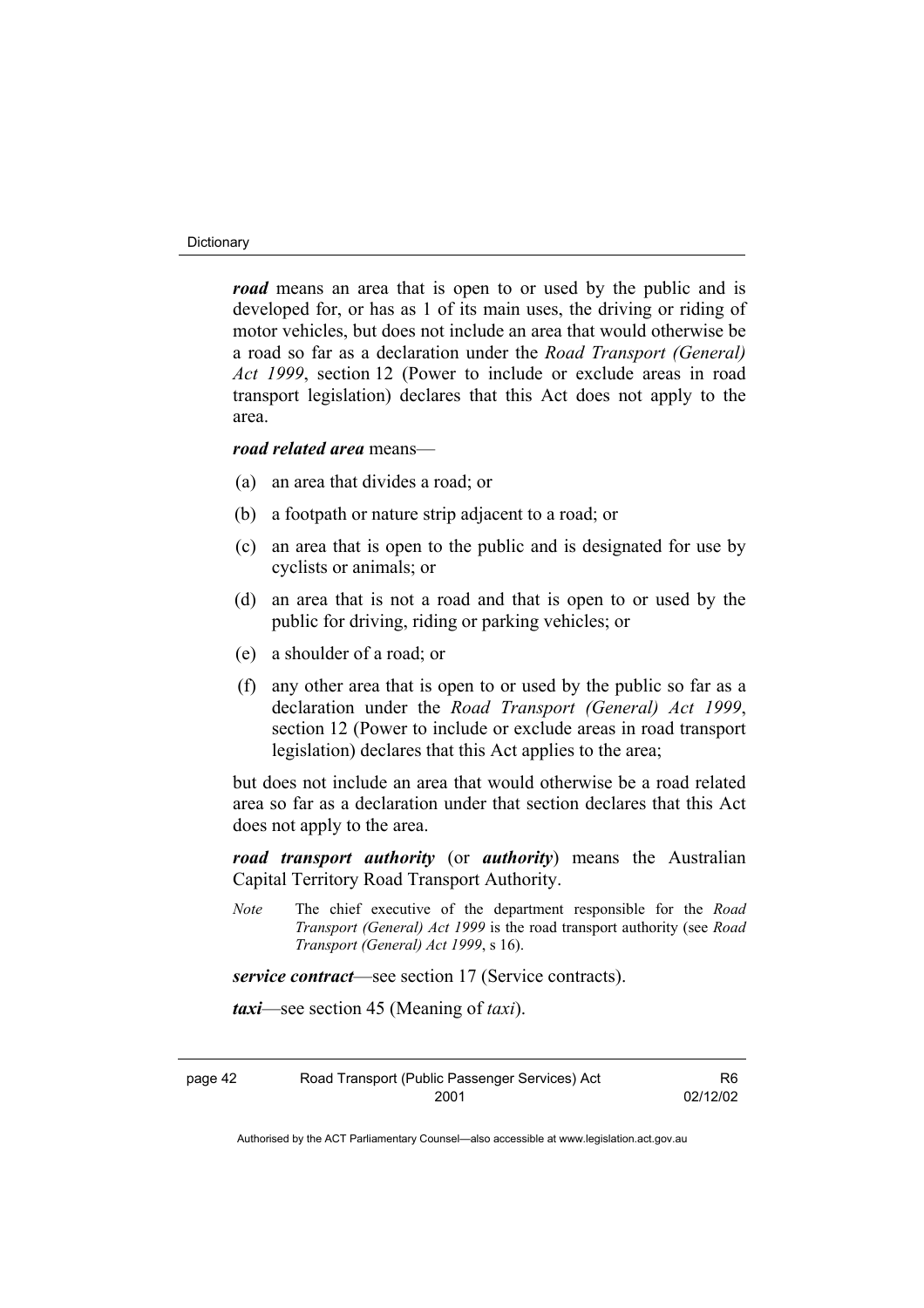*taxi booking service*—see section 29 (Meaning of *taxi booking service*).

*taxi driver* means the person driving a taxi if the person holds a public vehicle licence authorising the person to drive the taxi for hire or reward.

*taxi licence*—see section 37 (Meaning of *taxi licence*).

*taxi network*—see section 28 (Meaning of *taxi network*).

*taxi service*—see section 47 (Meaning of *taxi service*).

*taxi zone*—see the Australian Road Rules, rule 182.

*tour and charter service*—see section 13 (What is a *tour and charter service*?).

*vehicle* means—

- (a) any description of vehicle on wheels, other than a vehicle used on railways or tramways; or
- (b) any other vehicle prescribed under the regulations;

and includes anything else that, under the regulations, is to be treated as a vehicle.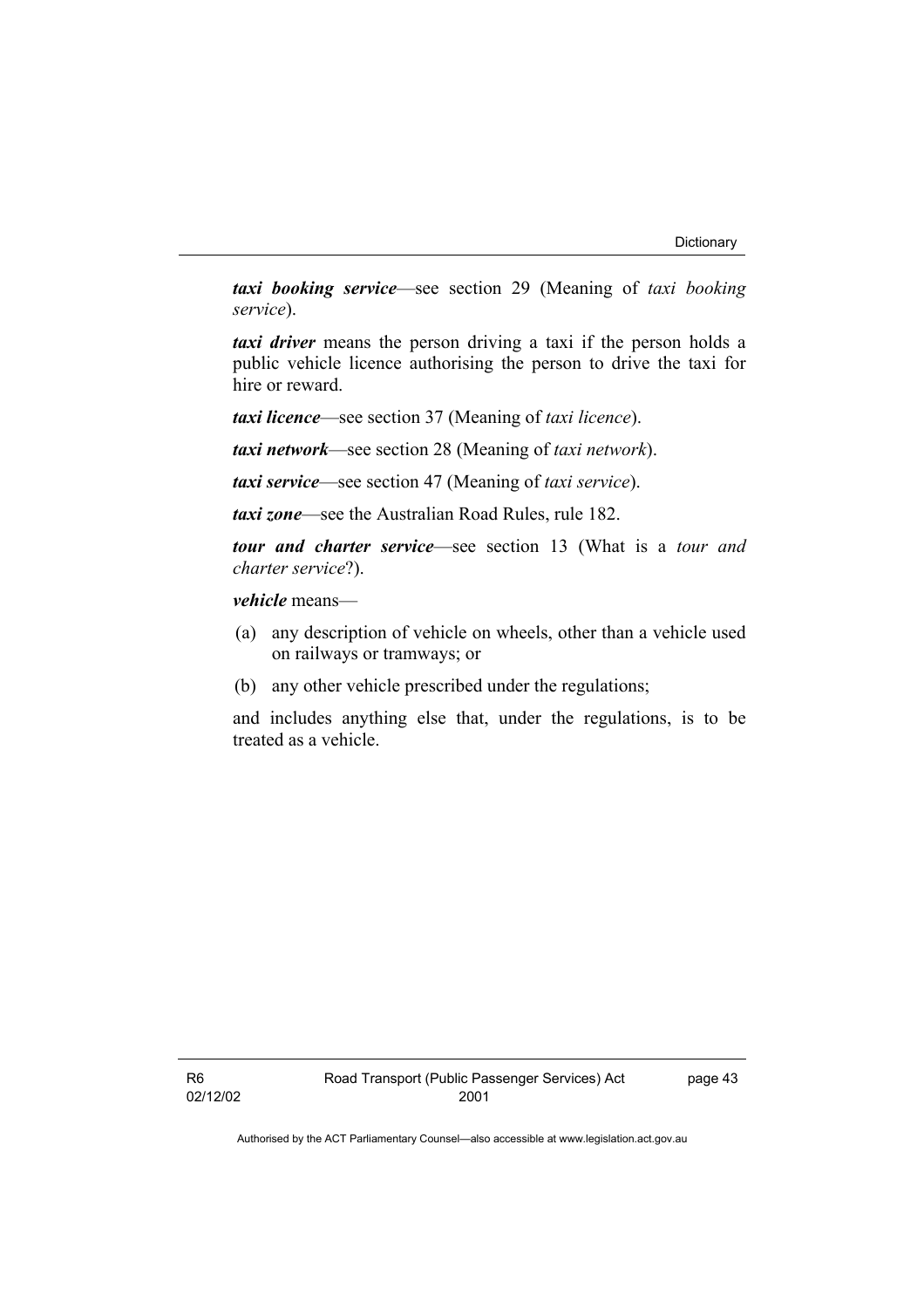1 About the endnotes

#### **Endnotes**

#### **1 About the endnotes**

Amending and modifying laws are annotated in the legislation history and the amendment history. Current modifications are not included in the republished law but are set out in the endnotes.

Not all editorial amendments made under the *Legislation Act 2001*, part 11.3 are annotated in the amendment history. Full details of any amendments can be obtained from the Parliamentary Counsel's Office.

Uncommenced amending laws and expiries are listed in the legislation history and the amendment history. These details are underlined. Uncommenced provisions and amendments are not included in the republished law but are set out in the last endnote.

If all the provisions of the law have been renumbered, a table of renumbered provisions gives details of previous and current numbering.

The endnotes also include a table of earlier republications.

If the republished law includes penalties, current information about penalty unit values appears on the republication inside front cover.

#### **2 Abbreviation key**

| $am = amended$                               | $ord = ordinance$                         |
|----------------------------------------------|-------------------------------------------|
| $amdt = amendment$                           | orig = original                           |
| $ch = chapter$                               | p = page                                  |
| $cl = clause$                                | par = paragraph                           |
| $def = definition$                           | pres = present                            |
| $dict = dictionary$                          | prev = previous                           |
| disallowed = disallowed by the Legislative   | $(\text{prev})$ = previously              |
| Assembly                                     | prov = provision                          |
| $div = division$                             | $pt = part$                               |
| $exp = expires/expired$                      | $r = rule/subrule$                        |
| Gaz = Gazette                                | reg = regulation/subregulation            |
| $hdg =$ heading                              | $renum = renumbered$                      |
| IA = Interpretation Act 1967                 | $reloc = relocated$                       |
| ins = inserted/added                         | $R[X]$ = Republication No                 |
| $LA =$ Legislation Act 2001                  | $RI =$ reissue                            |
| $LR =$ legislation register                  | s = section/subsection                    |
| $LRA =$ Legislation (Republication) Act 1996 | $sch = schedule$                          |
| $mod = modified / modified$                  | $sdiv = subdivision$                      |
| $No = number$                                | $sub =$ substituted                       |
| $num = numbered$                             | SL = Subordinate Law                      |
| $o = order$                                  | underlining = whole or part not commenced |
| om = omitted/repealed                        | or to be expired                          |
|                                              |                                           |

| page 44 | Road Transport (Public Passenger Services) Act | R6       |
|---------|------------------------------------------------|----------|
|         | 2001                                           | 02/12/02 |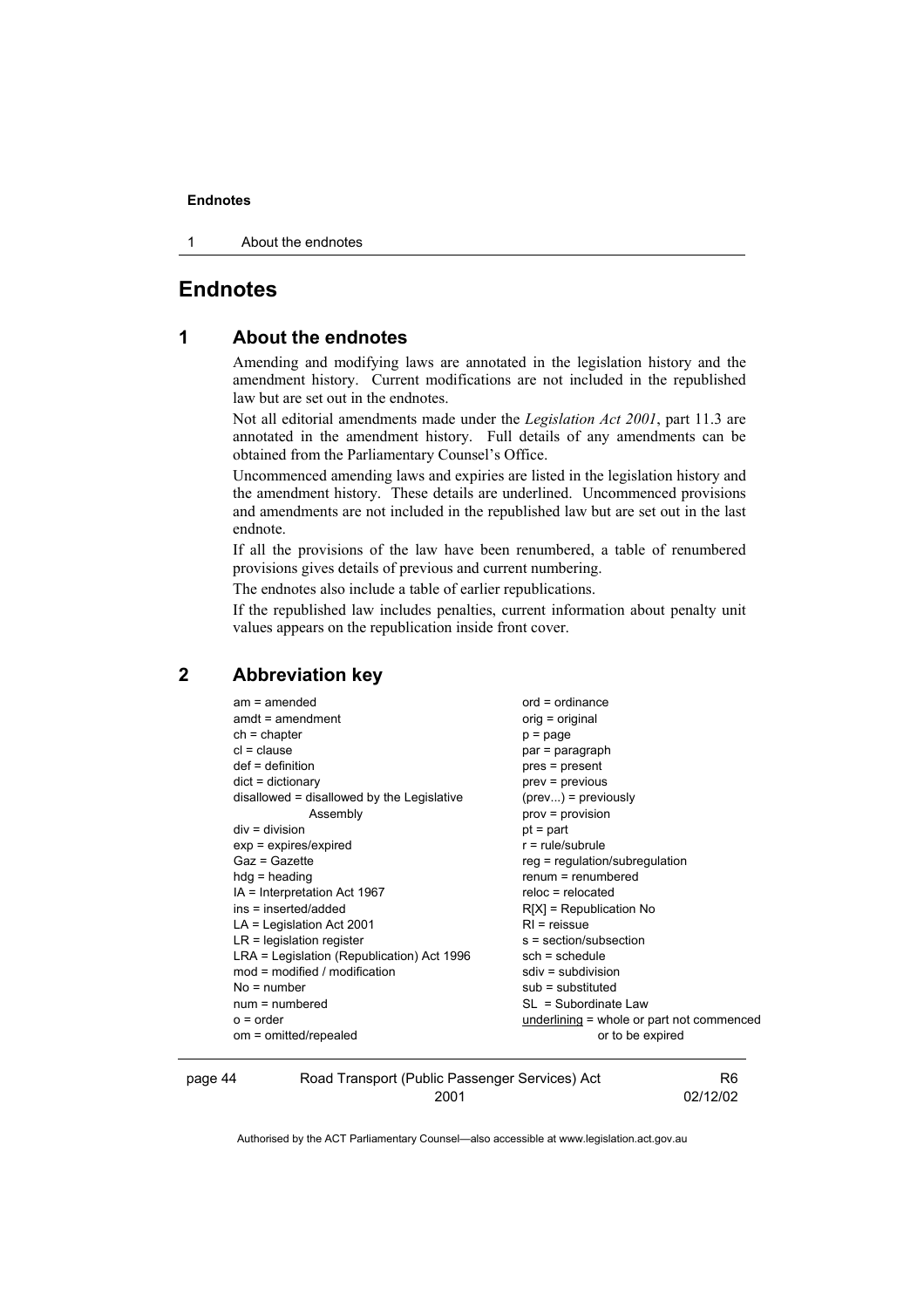#### **3 Legislation history**

#### **Road Transport (Public Passenger Services) Act 2001 No 62**

notified 10 September 2001 (Gaz 2001 No S66)

s 1, s 2 commenced 10 September 2001 (IA s 10B)

remainder commenced 1 December 2001 (s 2 and CN 2001 No 2)

as amended by

#### **Road Transport (Public Passenger Services) Amendment Act 2001 No 94**

notified LR 27 September 2001 s 1, s 2 commenced 27 September 2001 (LA s 75) remainder commenced 1 March 2002 (s 2 and CN 2002 No 2)

#### **Statute Law Amendment Act 2002 No 30 pt 3.70**

notified LR 16 September 2002

s 1, s 2 taken to have commenced 19 May 1997 (LA s 75 (2)) pt 3.70 commenced 17 September 2002 (s 2 (1))

#### **4 Amendment history**

| <b>Objects</b>    |                                                                              |         |
|-------------------|------------------------------------------------------------------------------|---------|
| s 2 hdg           | bracketed note $exp 30$ June 2002 (s 4 (3))                                  |         |
| s <sub>2</sub>    | orig s 2 om R1 LA (s 89 (4))<br>(prev s 3) sub 2001 No 94 s 4                |         |
|                   | renum R1 LA (see 2001 No 94 s 17)                                            |         |
| <b>Dictionary</b> |                                                                              |         |
| s 3               | (prev s 4) renum R1 LA (see 2001 No 94 s 17)                                 |         |
| <b>Notes</b>      |                                                                              |         |
| s 4               | (prev s 5) sub 2001 No 94 s 5                                                |         |
|                   | renum R1 LA (see 2001 No 94 s 17)<br>ss (2), (3) exp 30 June 2002 (s 4 (3))  |         |
|                   |                                                                              |         |
|                   | <b>Functions of road transport authority</b>                                 |         |
| s 5               | (prev s 6) sub 2001 No 94 s 5<br>renum R1 LA (see 2001 No 94 s 17)           |         |
|                   |                                                                              |         |
| s 6               | Registers of accredited people and licences<br>(prev s 7) sub 2001 No 94 s 5 |         |
|                   | renum R1 LA (see 2001 No 94 s 17)                                            |         |
|                   |                                                                              |         |
|                   |                                                                              |         |
|                   | Road Transport (Public Passenger Services) Act                               | page 45 |

02/12/02

R6

2001

page 45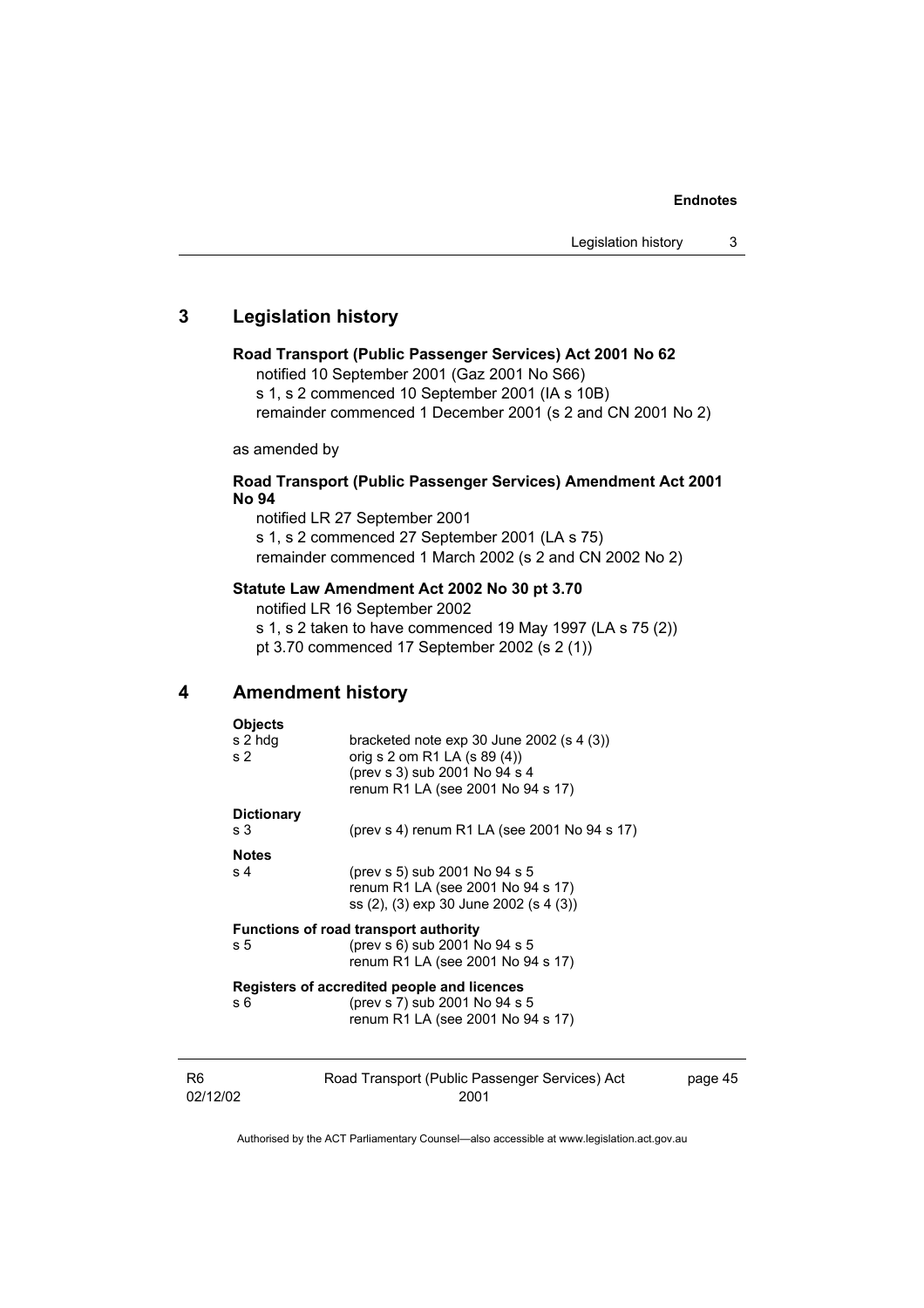4 Amendment history

| s 7                                                        | Disclosure of information in registers<br>(prev s 8) sub 2001 No 94 s 5<br>renum R1 LA (see 2001 No 94 s 17)                                      |                |
|------------------------------------------------------------|---------------------------------------------------------------------------------------------------------------------------------------------------|----------------|
| s <sub>8</sub>                                             | <b>Trade Practices Act authorisation</b><br>(prev s 9) renum R1 LA (see 2001 No 94 s 17)                                                          |                |
| s 9                                                        | <b>Combinations of accreditations and licences</b><br>(prev s 9A) ins 2001 No 94 s 6<br>renum R1 LA (see 2001 No 94 s 17)                         |                |
| <b>Meaning of bus service</b><br>s 11 hdg                  | bracketed note $exp 30$ June 2002 (s 4 (3))                                                                                                       |                |
| What is a regular route service?<br>$s$ 12 hdg             | bracketed note exp 30 June 2002 (s 4 (3))                                                                                                         |                |
| What is a long-distance service?<br>$s$ 14 hdg             | bracketed note $exp 30$ June 2002 (s 4 (3))                                                                                                       |                |
| $s$ 15 hdg                                                 | Bus operators--purposes of accreditation<br>bracketed note $exp 30$ June 2002 (s 4 (3))                                                           |                |
| s <sub>16</sub>                                            | <b>Regulations about accreditation system</b><br>am 2002 No 30 amdt 3.748                                                                         |                |
| <b>Service contracts</b><br>s 17 hdg                       | bracketed note $exp 30$ June 2002 (s 4 (3))                                                                                                       |                |
| $s$ 20 hdg                                                 | Unaccredited operators not to operate certain bus services<br>bracketed note $exp 30$ June 2002 (s 4 (3))                                         |                |
| s 21                                                       | Pretending to be an accredited bus service operator<br>sub 2002 No 30 amdt 3.749                                                                  |                |
| s 22 hdg                                                   | Operators of regular route services to hold service contracts<br>bracketed note $exp 30$ June 2002 (s 4 (3))                                      |                |
| Taxi networks<br>pt 3 hdg                                  | sub 2001 No 94 s 8                                                                                                                                |                |
| <b>Basic concepts</b><br>div 3.1 hdg                       | ins 2001 No 94 s 8                                                                                                                                |                |
| <b>Meaning of taxi network</b><br>$s$ 28 hdg<br>s 28       | bracketed note $exp 30$ June 2002 (s 4 (3))<br>orig s 28 om 2001 No 94 s 7<br>(prev s 29) sub 2001 No 94 s 8<br>renum R1 LA (see 2001 No 94 s 17) |                |
| <b>Meaning of taxi booking service</b><br>s 29 hdg<br>s 29 | bracketed note $exp 30$ June 2002 (s 4 (3))<br>(prev s 29A) ins 2001 No 94 s 8<br>renum R1 LA (see 2001 No 94 s 17)                               |                |
| page 46                                                    | Road Transport (Public Passenger Services) Act<br>2001                                                                                            | R6<br>02/12/02 |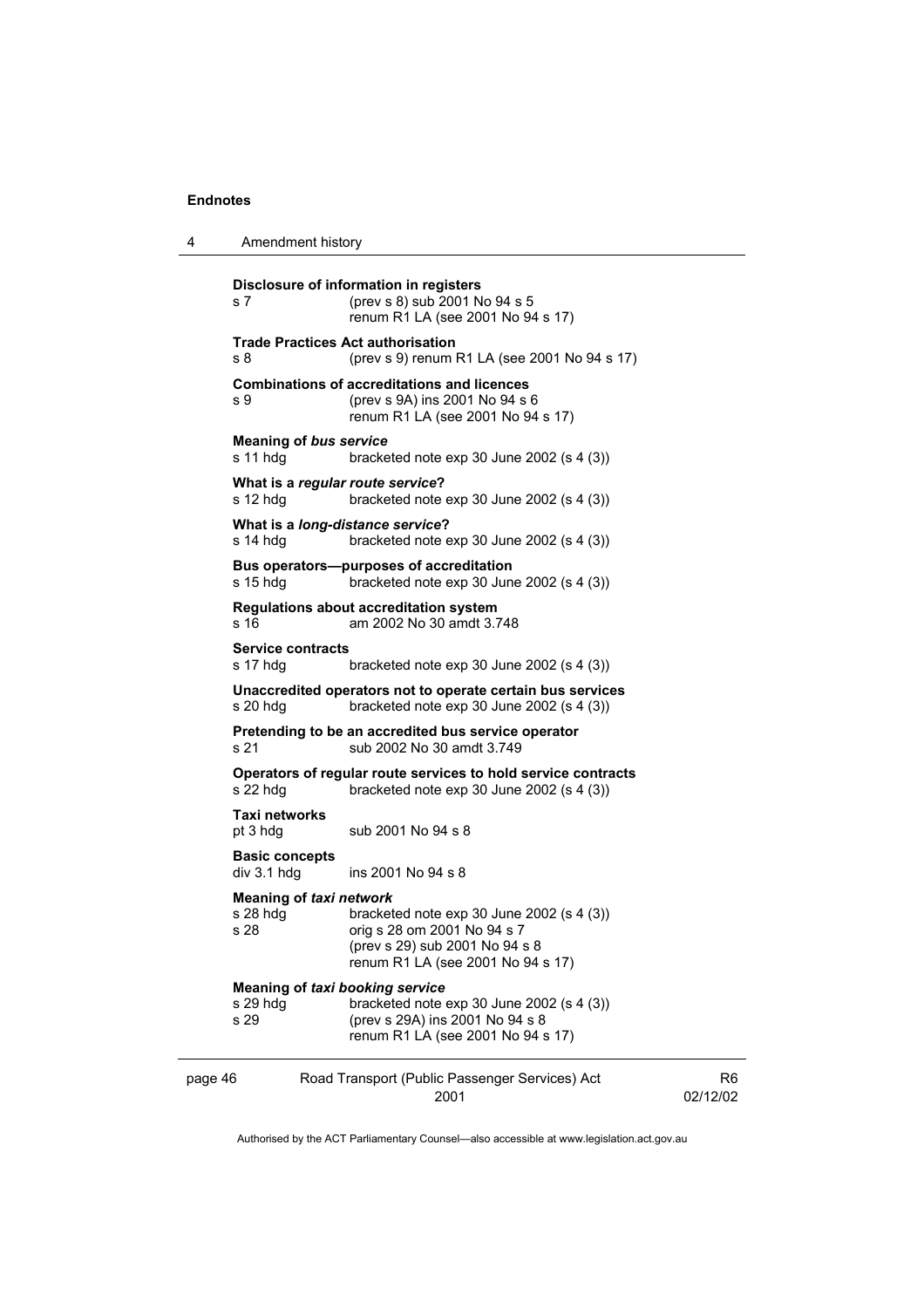| Amendment history |  |
|-------------------|--|
|                   |  |

| div 3.2 hdg                                       | ins 2001 No 94 s 8                                                                                                                                                                     |
|---------------------------------------------------|----------------------------------------------------------------------------------------------------------------------------------------------------------------------------------------|
| s 30 hdg<br>s 30                                  | Taxi network providers—purposes of accreditation<br>bracketed note exp 30 June 2002 (s 4 (3))<br>(prev s 29B) ins 2001 No 94 s 8<br>renum R1 LA (see 2001 No 94 s 17)                  |
| s 31 hdg<br>s 31                                  | Taxi network providers-regulations about accreditation system<br>bracketed note exp 30 June 2002 (s 4 (3))<br>(prev s 29C) ins 2001 No 94 s 8<br>renum R1 LA (see 2001 No 94 s 17)     |
| div 3.3 hdg                                       | <b>Entitlement to operate taxi networks</b><br>ins 2001 No 94 s 8                                                                                                                      |
| s 32                                              | Entitlement to operate taxi networks<br>(prev s 29D) ins 2001 No 94 s 8<br>renum R1 LA (see 2001 No 94 s 17)                                                                           |
| s 33 hdg<br>s 33                                  | Unaccredited persons not to operate taxi network<br>bracketed note exp 30 June 2002 (s 4 (3))<br>(prev s 29E) ins 2001 No 94 s 8<br>renum R1 LA (see 2001 No 94 s 17)                  |
| s 34                                              | Pretending to be an accredited taxi network provider<br>(prev s 29F) ins 2001 No 94 s 8<br>renum R1 LA (see 2001 No 94 s 17)                                                           |
| <b>Regulation of taxi networks</b><br>div 3.4 hdg | ins 2001 No 94 s 8                                                                                                                                                                     |
| s 35 hdg<br>s 35                                  | Regulations about operation of taxi networks by accredited people<br>bracketed note exp 30 June 2002 (s 4 (3))<br>(prev s 29G) ins 2001 No 94 s 8<br>renum R1 LA (see 2001 No 94 s 17) |
| s 36                                              | Regulations about operation of taxi networks<br>(prev s 29H) ins 2001 No 94 s 8<br>renum R1 LA (see 2001 No 94 s 17)                                                                   |
| <b>Licensing of taxi vehicles</b><br>pt 4 hdg     | orig pt 4 hdg renum as pt 7 hdg (see 2001 No 94 s 9)<br>ins 2001 No 94 s 8                                                                                                             |
| <b>Basic concepts</b><br>div 4.1 hdg              | orig div 4.1 hdg renum as div 7.1 hdg (see 2001 No 94 s 9)<br>ins 2001 No 94 s 8                                                                                                       |

Road Transport (Public Passenger Services) Act 2001

page 47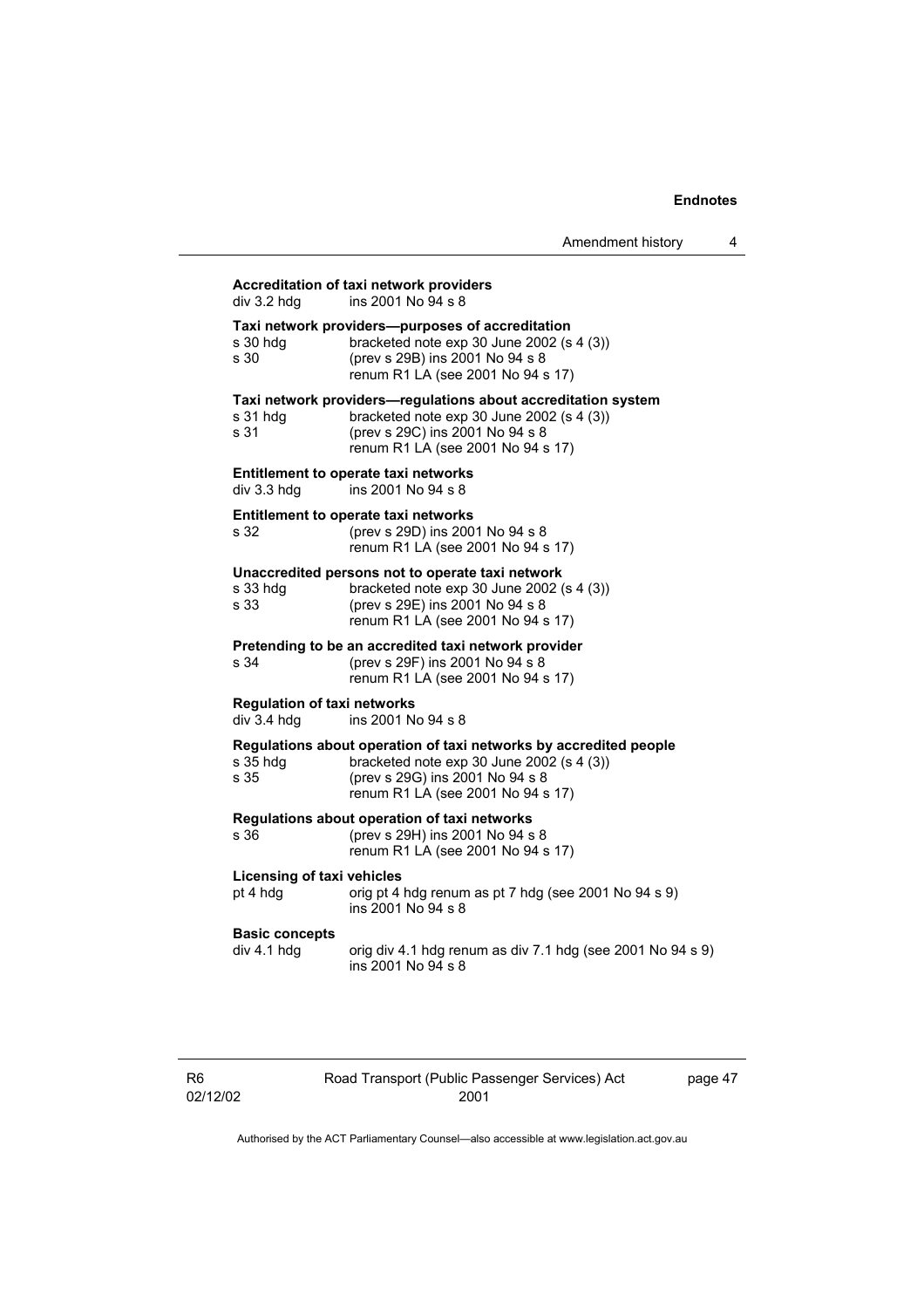4 Amendment history

| s 37 hdq<br>s 37                                  | bracketed note $exp 30$ June 2002 (s 4 (3))<br>(prev s 30) sub 2001 No 94 s 8<br>renum R1 LA (see 2001 No 94 s 17)                                             |
|---------------------------------------------------|----------------------------------------------------------------------------------------------------------------------------------------------------------------|
|                                                   | <b>Meaning of restricted taxi licence</b>                                                                                                                      |
| s 38 hdg<br>s 38                                  | bracketed note $exp 30$ June 2002 (s 4 (3))<br>(prev s 30A) ins 2001 No 94 s 8<br>renum R1 LA (see 2001 No 94 s 17)                                            |
| <b>Taxi licences</b><br>div 4.2 hdg               | orig div 4.2 hdg renum as div 7.2 hdg (see 2001 No 94 s 9)<br>ins 2001 No 94 s 8                                                                               |
| s 39 hdg<br>s 39                                  | <b>Maximum numbers of taxi licences</b><br>bracketed note $exp 30$ June 2002 (s 4 (3))<br>(prev s 30B) ins 2001 No 94 s 8<br>renum R1 LA (see 2001 No 94 s 17) |
| <b>Issue of taxi licences</b><br>s 40 hdg<br>s 40 | bracketed note $exp 30$ June 2002 (s 4 (3))<br>(prev s 30C) ins 2001 No 94 s 8<br>renum R1 LA (see 2001 No 94 s 17)                                            |
| s 41 hdg<br>s 41                                  | <b>Transferability of taxi licences</b><br>bracketed note exp 30 June 2002 (s 4 (3))<br>(prev s 30D) ins 2001 No 94 s 8<br>renum R1 LA (see 2001 No 94 s 17)   |
| Use of vehicles as taxis<br>$s$ 42 hdg<br>s 42    | bracketed note $exp 30$ June 2002 (s 4 (3))<br>(prev s 30E) ins 2001 No 94 s 8<br>renum R1 LA (see 2001 No 94 s 17)                                            |
| s 43                                              | Pretending vehicles are licensed taxis<br>(prev s 30F) ins 2001 No 94 s 8<br>renum R1 LA (see 2001 No 94 s 17)                                                 |
| s 44 hdg<br>s 44                                  | <b>Regulations about taxi licences</b><br>bracketed note $exp 30$ June 2002 (s 4 (3))<br>(prev s 30G) ins 2001 No 94 s 8<br>renum R1 LA (see 2001 No 94 s 17)  |
| Taxi services<br>pt 5 hdg                         | orig pt 5 hdg om R1 LA (s 89 (3)) but see s 54<br>(prev pt 5 hdg) exp 31 December 2001 (s 54)<br>ins 2001 No 94 s 8                                            |
| <b>Basic concepts</b><br>div 5.1 hdg              | ins 2001 No 94 s 8                                                                                                                                             |

2001

02/12/02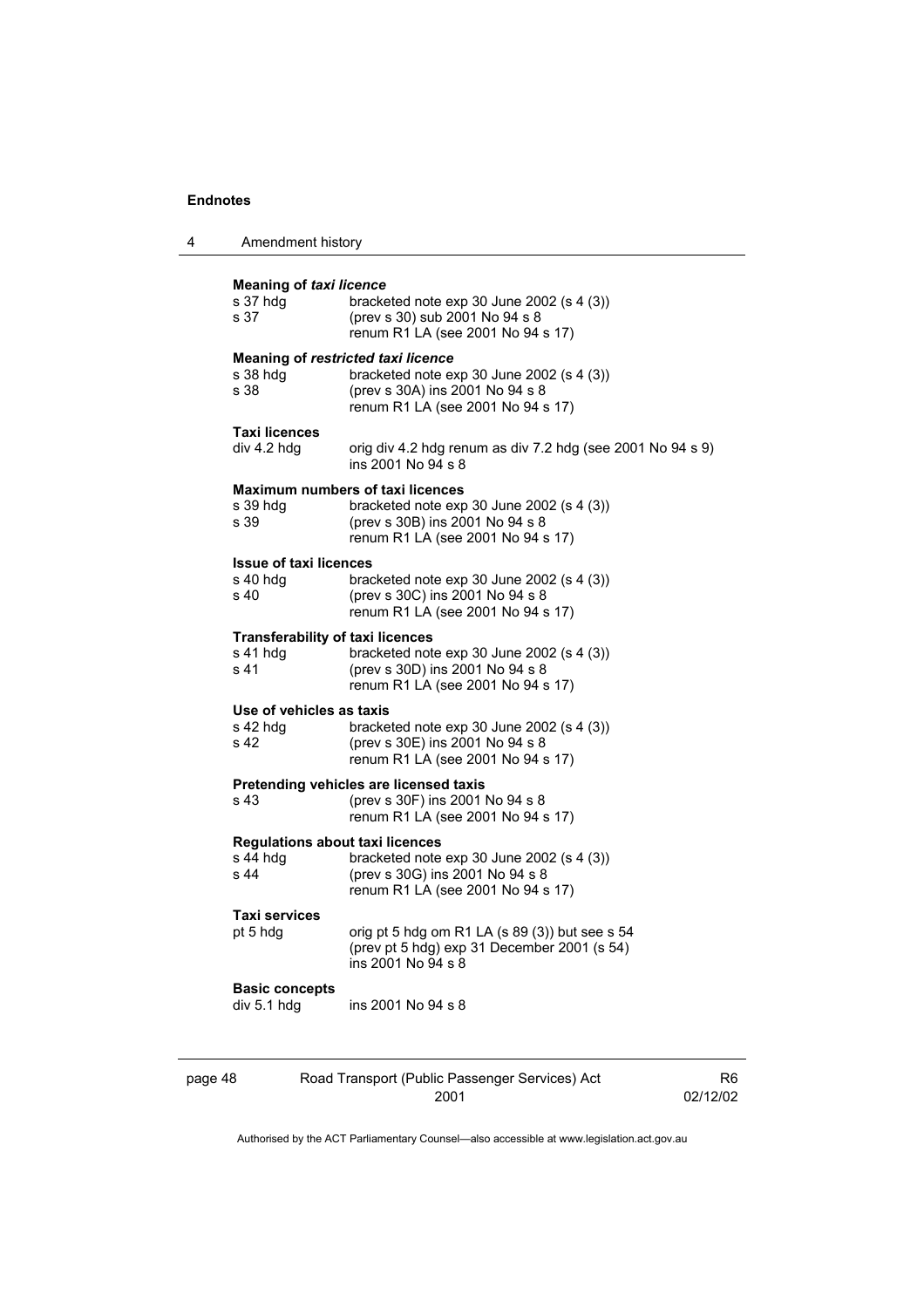|                                                       |                                                                                                                                                                                                                      |                   | <b>Eligilotes</b> |
|-------------------------------------------------------|----------------------------------------------------------------------------------------------------------------------------------------------------------------------------------------------------------------------|-------------------|-------------------|
|                                                       |                                                                                                                                                                                                                      | Amendment history | 4                 |
| Meaning of <i>taxi</i><br>s 45 hdg<br>s 45            | bracketed note $exp 30$ June 2002 (s 4 (3))<br>(prev s 31) sub 2001 No 94 s 8<br>renum R1 LA (see 2001 No 94 s 17)                                                                                                   |                   |                   |
| <b>Meaning of restricted taxi</b><br>s 46 hda<br>s 46 | bracketed note $exp 30$ June 2002 (s 4 (3))<br>(prev s 31A) ins 2001 No 94 s 8<br>renum R1 LA (see 2001 No 94 s 17)                                                                                                  |                   |                   |
| <b>Meaning of taxi service</b><br>s 47 hdg<br>s 47    | bracketed note $exp 30$ June 2002 (s 4 (3))<br>(prev s 31B) ins 2001 No 94 s 8<br>renum R1 LA (see 2001 No 94 s 17)                                                                                                  |                   |                   |
| Meaning of restricted taxi service<br>s 48            | (prev s 31C) ins 2001 No 94 s 8<br>renum R1 LA (see 2001 No 94 s 17)                                                                                                                                                 |                   |                   |
| div 5.2 hdg                                           | Accreditation of taxi service operators<br>ins 2001 No 94 s 8                                                                                                                                                        |                   |                   |
| s 49 hdq<br>s 49                                      | Taxi service operators—purposes of accreditation<br>bracketed note $exp 30$ June 2002 (s 4 (3))<br>(prev s 31D) ins 2001 No 94 s 8<br>renum R1 LA (see 2001 No 94 s 17)                                              |                   |                   |
| s 50 hdg<br>s 50                                      | Taxi service operators—regulations about accreditation system<br>bracketed note $exp 30$ June 2002 (s 4 (3))<br>(prev s 31E) ins 2001 No 94 s 8<br>renum R1 LA (see 2001 No 94 s 17)                                 |                   |                   |
| div 5.3 hdg                                           | Entitlement to operate taxi services<br>ins 2001 No 94 s 8                                                                                                                                                           |                   |                   |
| s 51 hdg<br>s 51                                      | Entitlement to operate taxi services<br>bracketed note $exp 30$ June 2002 (s 4 (3))<br>(prev s 31F) ins 2001 No 94 s 8<br>renum R1 LA (see 2001 No 94 s 17)                                                          |                   |                   |
| s 52 hdg<br>s 52                                      | Unaccredited operators not to operate taxi services<br>bracketed note $\exp 30$ June 2002 (s 4 (3))<br>orig s 52 exp 31 December 2001 (s 54)<br>(prev s 31G) ins 2001 No 94 s 8<br>renum R1 LA (see 2001 No 94 s 17) |                   |                   |
| s 53                                                  | Pretending to be an accredited taxi service operator<br>orig s 53 exp 31 December 2001 (s 54)<br>(prev s 31H) ins 2001 No 94 s 8<br>renum R1 LA (see 2001 No 94 s 17)                                                |                   |                   |

| Rб       |
|----------|
| 02/12/02 |

Road Transport (Public Passenger Services) Act 2001

page 49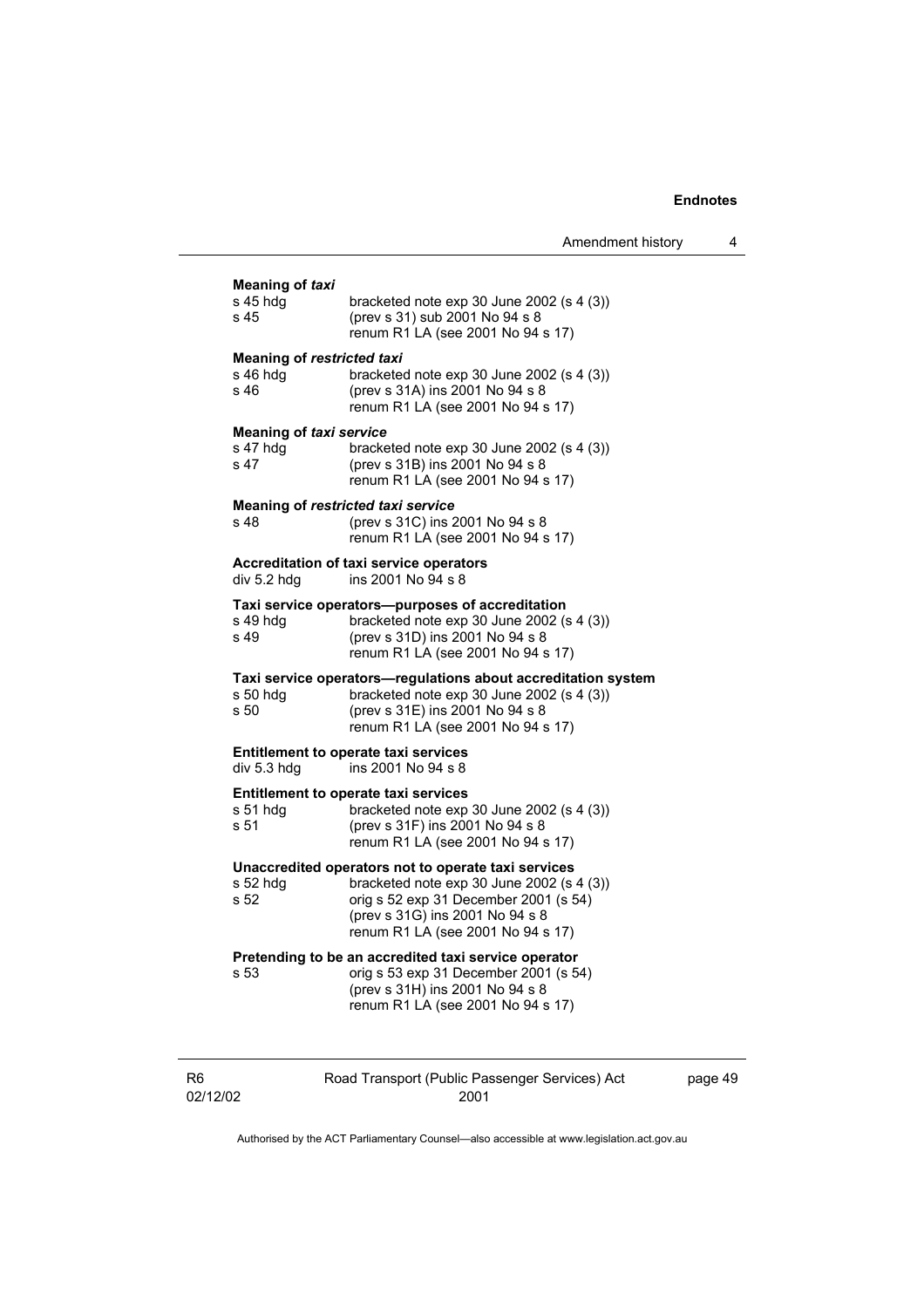| 4 | Amendment history                                  |                                                                                                                                                                                        |
|---|----------------------------------------------------|----------------------------------------------------------------------------------------------------------------------------------------------------------------------------------------|
|   | s 54                                               | Taxi service operators to be affiliated with taxi network<br>orig s 54 exp 31 December 2001 (s 54)<br>(prev s 31l) ins 2001 No 94 s 8<br>renum R1 LA (see 2001 No 94 s 17)             |
|   | s 55                                               | Pretending to be affiliated with taxi network<br>(prev s 31J) ins 2001 No 94 s 8<br>renum R1 LA (see 2001 No 94 s 17)                                                                  |
|   | <b>Regulation of taxi services</b><br>div 5.4 hdg  | ins 2001 No 94 s 8                                                                                                                                                                     |
|   | s 56 hdg<br>s 56                                   | Regulations about operation of taxi services by accredited people<br>bracketed note exp 30 June 2002 (s 4 (3))<br>(prev s 31K) ins 2001 No 94 s 8<br>renum R1 LA (see 2001 No 94 s 17) |
|   | s 57                                               | Regulations about operation of taxis<br>(prev s 31L) ins 2001 No 94 s 8<br>renum R1 LA (see 2001 No 94 s 17)                                                                           |
|   | <b>Regulations about taxi drivers</b><br>s 58      | (prev s 31M) ins 2001 No 94 s 8<br>renum R1 LA (see 2001 No 94 s 17)                                                                                                                   |
|   | s 59                                               | Regulations about conduct of taxi passengers<br>(prev s 31N) ins 2001 No 94 s 8<br>renum R1 LA (see 2001 No 94 s 17)                                                                   |
|   | s 60 hdg<br>s 60                                   | Power to determine maximum taxi fares<br>bracketed note exp 30 June 2002 (s 4 (3))<br>(prev s 31O) ins 2001 No 94 s 8<br>renum R1 LA (see 2001 No 94 s 17)                             |
|   | <b>Miscellaneous</b><br>pt 6 hdg                   | ins 2001 No 94 s 8                                                                                                                                                                     |
|   | <b>Regulation-making power</b><br>s 61 hdg<br>s 61 | bracketed note exp 30 June 2002 (s 4 (3))<br>(prev s 32) sub 2001 No 94 s 8<br>renum R1 LA (see 2001 No 94 s 17)                                                                       |
|   | s 62                                               | Regulations may apply certain laws and instruments<br>(prev s 32A) ins 2001 No 94 s 8<br>renum R1 LA (see 2001 No 94 s 17)<br>sub 2002 No 30 amdt 3.750                                |
|   | <b>Regulations about enforcement</b><br>s 63       | (prev s 32B) ins 2001 No 94 s 8<br>renum R1 LA (see 2001 No 94 s 17)                                                                                                                   |

| page 50 | Road Transport (Public Passenger Services) Act | R6       |
|---------|------------------------------------------------|----------|
|         | 2001                                           | 02/12/02 |
|         |                                                |          |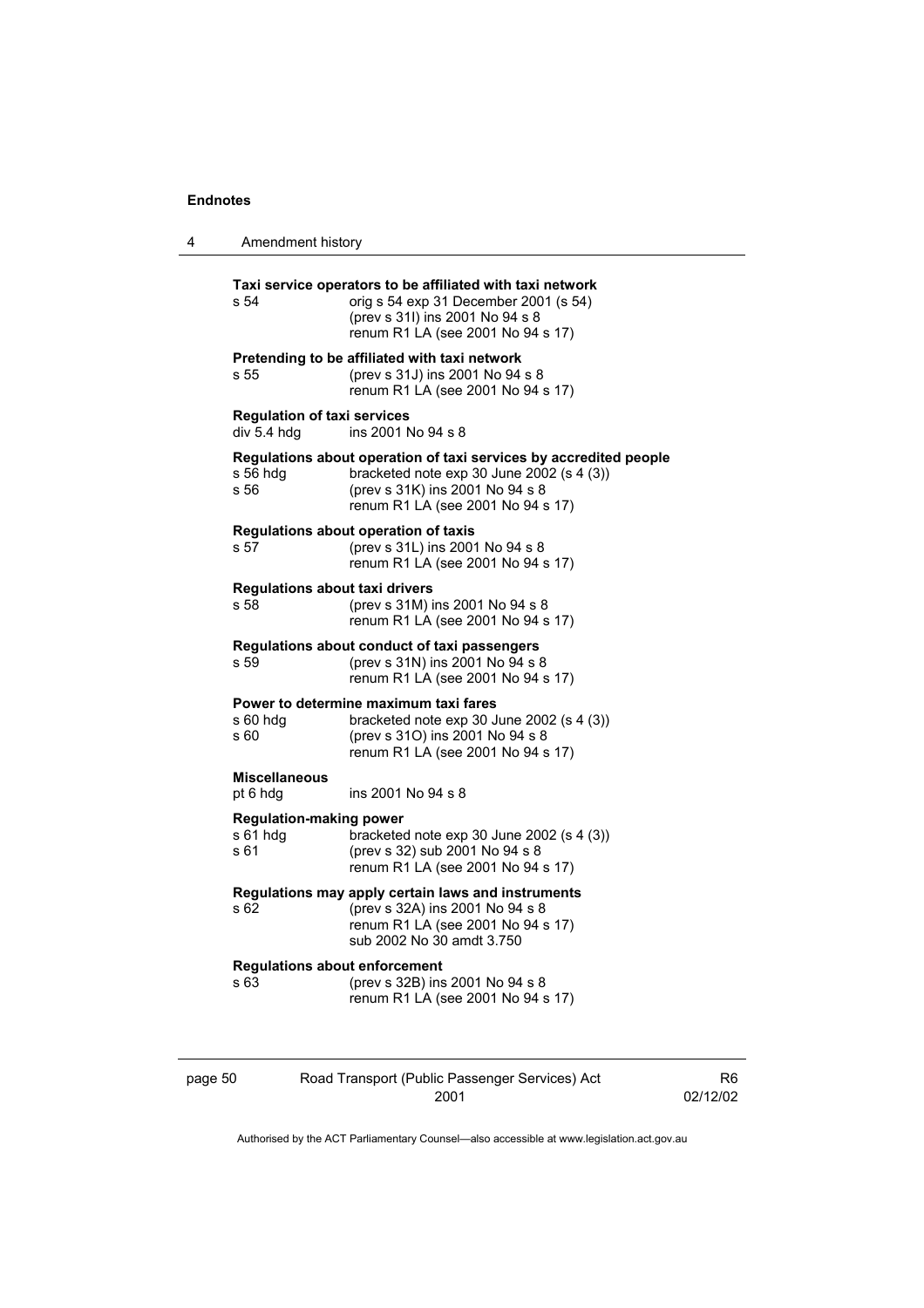| s 64                                       | Minister may exempt vehicles and people from Act<br>(prev s 32C) ins 2001 No 94 s 8<br>renum R1 LA (see 2001 No 94 s 17)                                                   |         |
|--------------------------------------------|----------------------------------------------------------------------------------------------------------------------------------------------------------------------------|---------|
| s 65 hdg<br>s 65                           | Regulations may exempt vehicles and people from Act<br>bracketed note $exp 30$ June 2002 (s 4 (3))<br>(prev s 32D) ins 2001 No 94 s 8<br>renum R1 LA (see 2001 No 94 s 17) |         |
| <b>Transitional provisions</b><br>pt 7 hdg | (prev pt 4 hdg) renum $2001$ No $94$ s $9$                                                                                                                                 |         |
| General<br>div 7.1 hdg                     | (prev div 4.1 hdg) renum 2001 No 94 s 9<br>exp 1 June 2003 (s 69)                                                                                                          |         |
| Definitions for pt 7                       |                                                                                                                                                                            |         |
| s 66                                       | (prev s 33) def restricted taxi operator's licence ins 2001<br>No 94 s 10                                                                                                  |         |
|                                            | def taxi operator's licence ins 2001 No 94 s 10<br>renum R1 LA (see 2001 No 94 s 17)<br>exp 1 June 2003 (s 69)                                                             |         |
| <b>Transitional regulations</b><br>s 67    | (prev s 34) renum R1 LA (see 2001 No 94 s 17)<br>exp 1 June 2003 (s 69)                                                                                                    |         |
| Modification of pt 7's operation<br>s 68   | (prev s 35) renum R1 LA (see 2001 No 94 s 17)<br>exp 1 June 2003 (s 69)                                                                                                    |         |
| Expiry of div 7.1<br>s 69                  | (prev s 36) renum R1 LA (see 2001 No 94 s 17)<br>sub 2002 No 30 amdt 3.751<br>exp 1 June 2003 (s 69)                                                                       |         |
| div 7.2 hdg                                | <b>Bus services under Motor Omnibus Act</b><br>(prev div 4.2 hdg) renum 2001 No 94 s 9<br>exp 1 December 2002 (s 72)                                                       |         |
| s 70                                       | Existing bus services operated under the Motor Omnibus Act<br>(prev s 37) renum R1 LA (see 2001 No 94 s 17)<br>exp 1 December 2002 (s 72)                                  |         |
| s 71                                       | Fares, concession cards and refunds under Motor Omnibus Act<br>(prev s 38) renum R1 LA (see 2001 No 94 s 17)<br>exp 1 December 2002 (s 72)                                 |         |
| Expiry of div 7.2                          |                                                                                                                                                                            |         |
| s 72                                       | (prev s 39) renum R1 LA (see 2001 No 94 s 17)<br>sub 2002 No 30 amdt 3.752<br>exp 1 December 2002 (s 72)                                                                   |         |
|                                            | Road Transport (Public Passenger Services) Act                                                                                                                             | page 51 |

Authorised by the ACT Parliamentary Counsel—also accessible at www.legislation.act.gov.au

2001

R6 02/12/02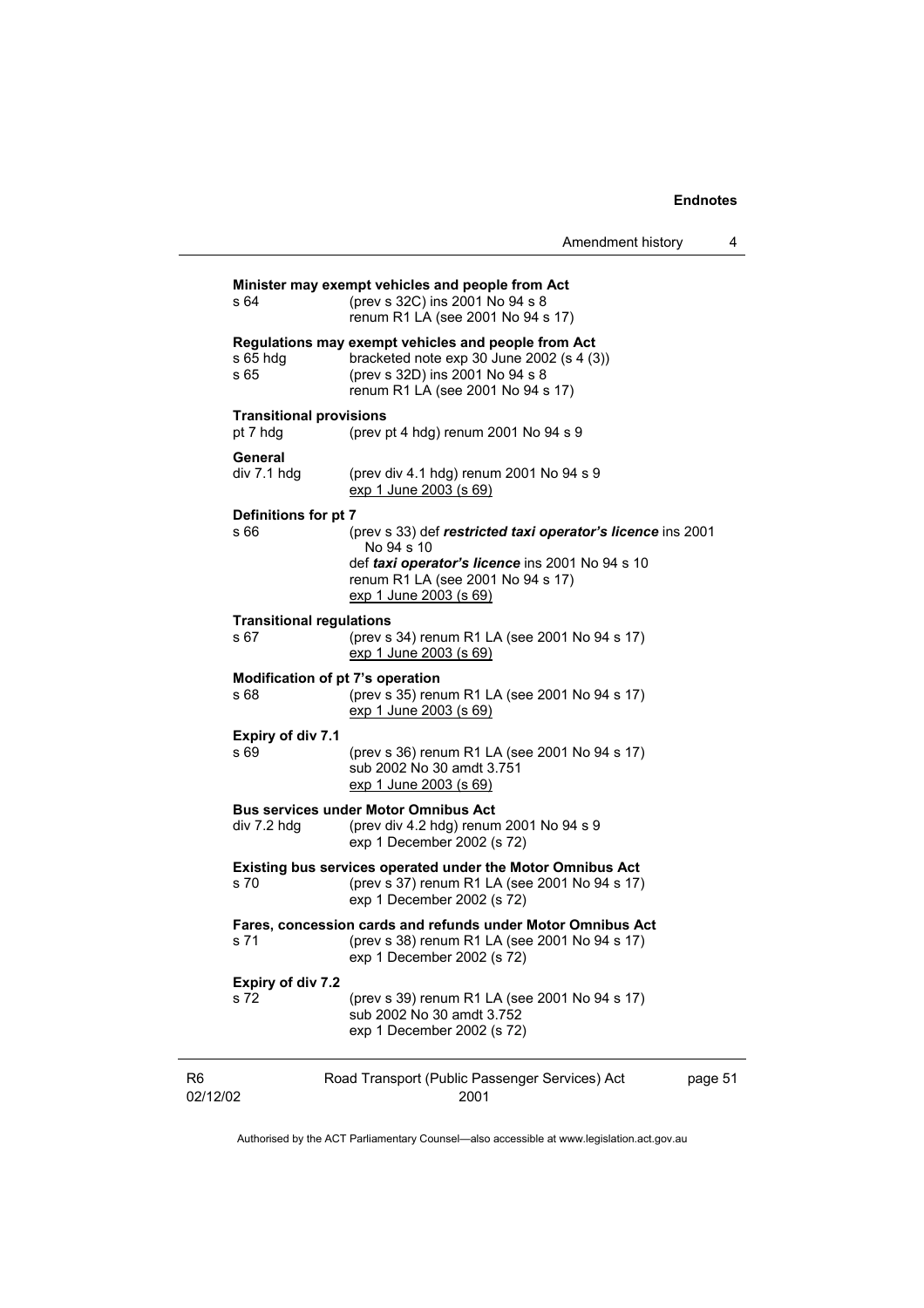| 4 | Amendment history                               |                                                                                                                                            |
|---|-------------------------------------------------|--------------------------------------------------------------------------------------------------------------------------------------------|
|   | div 7.3 hdg                                     | Infringement notices under Motor Omnibus Act<br>(prev div 4.3 hdg) renum R1 LA (see 2001 No 94 s 17)<br>exp 1 June 2002 (s 78)             |
|   | <b>Existing infringement notices</b><br>s 73    | (prev s 40) renum R1 LA (see 2001 No 94 s 17)<br>exp 1 June 2002 (s 78)                                                                    |
|   | <b>Existing final notices</b><br>s 74           | (prev s 41) renum R1 LA (see 2001 No 94 s 17)<br>exp 1 June 2002 (s 78)                                                                    |
|   | s 75                                            | Existing notices disputing liability under infringement notices<br>(prev s 42) renum R1 LA (see 2001 No 94 s 17)<br>exp 1 June 2002 (s 78) |
|   | s 76                                            | Existing applications for extension of time<br>(prev s 43) renum R1 LA (see 2001 No 94 s 17)<br>exp 1 June 2002 (s 78)                     |
|   | s 77                                            | Suspension of concession card in force under Motor Omnibus Act<br>(prev s 44) renum R1 LA (see 2001 No 94 s 17)<br>exp 1 June 2002 (s 78)  |
|   | Expiry of div 7.3<br>s 78                       | (prev s 45) renum R1 LA (see 2001 No 94 s 17)<br>exp 1 June 2002 (s 78)                                                                    |
|   | <b>Bus operator's licences</b><br>div 7.4 hdg   | (prev div 4.4 hdg) renum R1 LA (see 2001 No 94 s 17)<br>exp 1 December 2002 (s 80)                                                         |
|   | <b>Existing bus operator's licences</b><br>s 79 | (prev s 46) renum R1 LA (see 2001 No 94 s 17)<br>exp 1 December 2002 (s 80)                                                                |
|   | Expiry of div 7.4<br>s 80                       | (prev s 47) renum R1 LA (see 2001 No 94 s 17)<br>sub 2002 No 30 amdt 3.753<br>exp 1 December 2002 (s 80)                                   |
|   | <b>Bus service licences</b><br>div 7.5 hdg      | (prev div 4.5 hdg) renum R1 LA (see 2001 No 94 s 17)<br>exp 1 December 2002 (s 82)                                                         |
|   | <b>Existing bus service licences</b><br>s 81    | (prev s 48) renum R1 LA (see 2001 No 94 s 17)<br>exp 1 December 2002 (s 82)                                                                |

| Ю | ıo |  |
|---|----|--|
|   |    |  |

#### Road Transport (Public Passenger Services) Act 2001

R6 02/12/02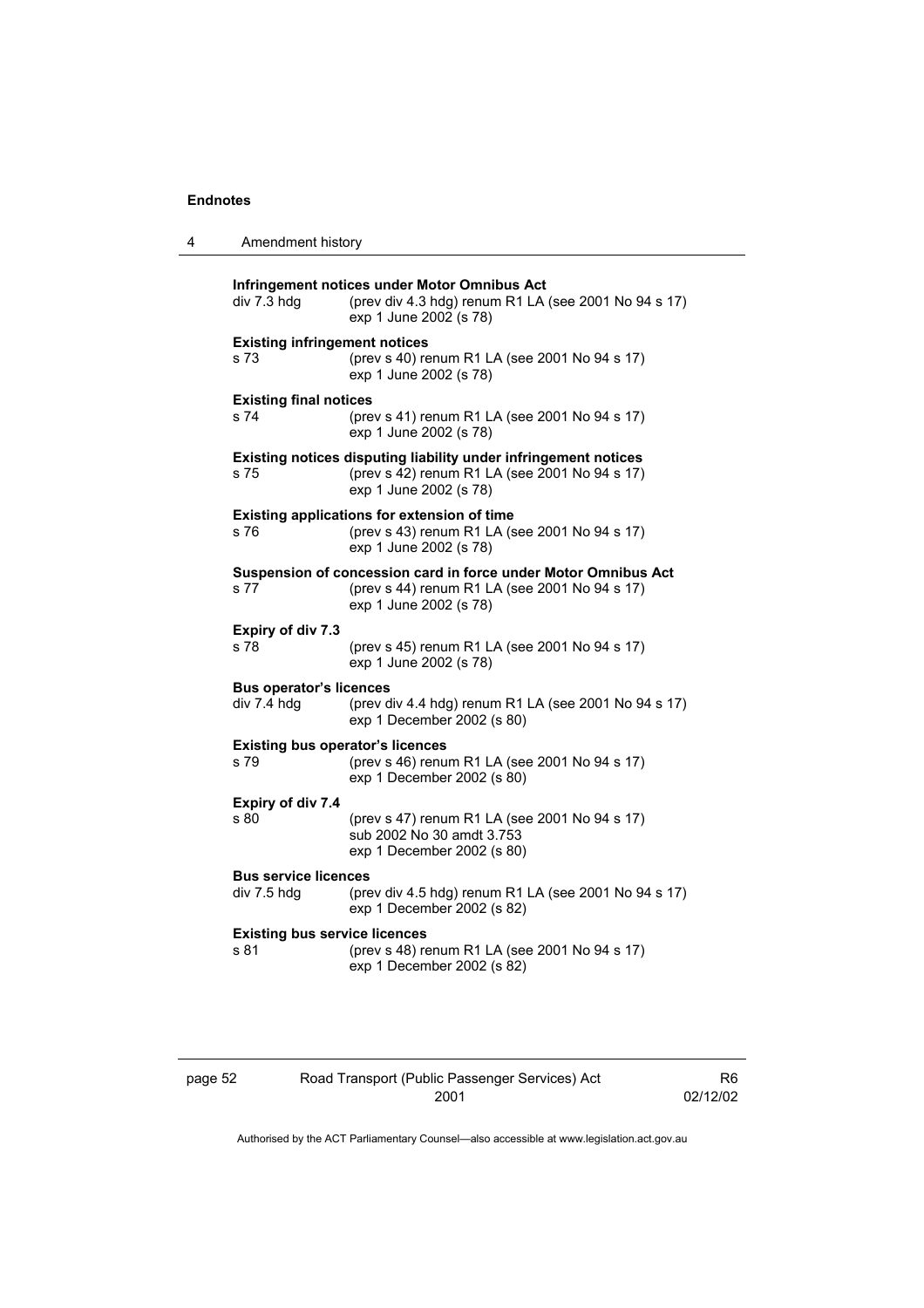| Amendment history |  |
|-------------------|--|
|                   |  |

L

|                            | Expiry of div 7.5<br>s 82                      | (prev s 49) renum R1 LA (see 2001 No 94 s 17)<br>sub 2002 No 30 amdt 3.754<br>exp 1 December 2002 (s 82)                                                    |         |
|----------------------------|------------------------------------------------|-------------------------------------------------------------------------------------------------------------------------------------------------------------|---------|
|                            | <b>Small buses</b><br>div 7.6 hdg              | (prev div 4.6 hdg) renum R1 LA (see 2001 No 94 s 17)<br><u>exp 1 June 2003 (s 84)</u>                                                                       |         |
|                            | <b>Existing small buses</b><br>s 83            | (prev s 50) renum R1 LA (see 2001 No 94 s 17)<br>exp 1 June 2003 (s 84)                                                                                     |         |
|                            | <b>Expiry of div 7.6</b><br>s 84               | (prev s 51) renum R1 LA (see 2001 No 94 s 17)<br>sub 2002 No 30 amdt 3.755<br><u>exp 1 June 2003 (s 84)</u>                                                 |         |
|                            | <b>Taxis</b><br>div 7.7 hdg                    | ins 2001 No 94 s 11<br><u>exp 2 March 2003 (s 92)</u>                                                                                                       |         |
|                            | <b>Existing approved taxi networks</b><br>s 85 | (prev s 51A) ins 2001 No 94 s 11<br>renum R1 LA (see 2001 No 94 s 17)<br>exp 2 March 2003                                                                   |         |
|                            | s 86                                           | <b>Existing taxi licences and restricted taxi licences</b><br>(prev s 51B) ins 2001 No 94 s 11<br>renum R1 LA (see 2001 No 94 s 17)<br>exp 2 March 2003     |         |
|                            | s 87                                           | Interim accreditation of existing taxi operators<br>(prev s 51C) ins 2001 No 94 s 11<br>renum R1 LA (see 2001 No 94 s 17)<br>exp 2 March 2003               |         |
|                            | s 88                                           | Determination about maximum number of taxi licences<br>(prev s 51D) ins 2001 No 94 s 11<br>renum R1 LA (see 2001 No 94 s 17)<br>exp 2 March 2003            |         |
|                            | s 89                                           | Determination about maximum number of restricted taxi licences<br>(prev s 51E) ins 2001 No 94 s 11<br>renum R1 LA (see 2001 No 94 s 17)<br>exp 2 March 2003 |         |
|                            | s 90                                           | Application to transfer taxi licence<br>(prev s 51F) ins 2001 No 94 s 11<br>renum R1 LA (see 2001 No 94 s 17)<br>exp 2 March 2003                           |         |
| R <sub>6</sub><br>02/12/02 |                                                | Road Transport (Public Passenger Services) Act<br>2001                                                                                                      | page 53 |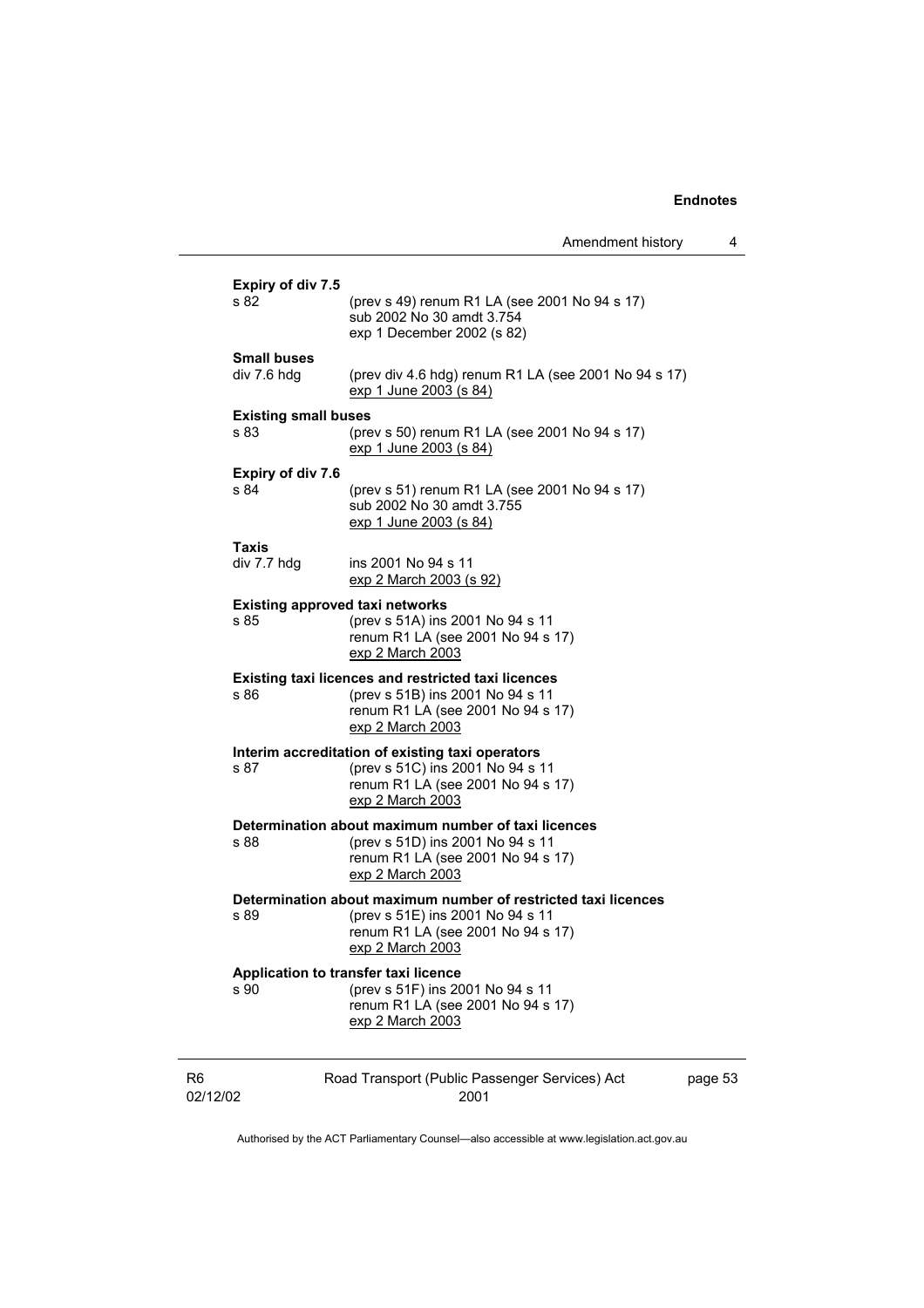4 Amendment history

| s 91                             | (prev s 51G) ins 2001 No 94 s 11<br>renum R1 LA (see 2001 No 94 s 17)<br>exp 2 March 2003        |
|----------------------------------|--------------------------------------------------------------------------------------------------|
|                                  |                                                                                                  |
| <b>Expiry of div 7.7</b><br>s 92 |                                                                                                  |
|                                  | (prev s 51H) ins 2001 No 94 s 11                                                                 |
|                                  | renum R1 LA (see 2001 No 94 s 17)<br>sub 2002 No 30 amdt 3.756                                   |
|                                  | exp 2 March 2003                                                                                 |
|                                  |                                                                                                  |
| <b>Dictionary</b>                |                                                                                                  |
| dict                             | am 2002 No 30 amdt 3.757                                                                         |
|                                  | def <i>accredited</i> sub 2001 No 94 s 12                                                        |
|                                  | def accredited bus operators register om 2001 No 94 s 14                                         |
|                                  | def accredited taxi network provider ins 2001 No 94 s 13                                         |
|                                  | def accredited taxi service operator ins 2001 No 94 s 13                                         |
|                                  | def <i>affiliated</i> ins 2001 No 94 s 13                                                        |
|                                  | def <i>function</i> om 2002 No 30 amdt 3.758                                                     |
|                                  | def <i>holder</i> sub 2001 No 94 s 12<br>def <i>licence</i> ins 2001 No 94 s 13                  |
|                                  |                                                                                                  |
|                                  | def public passenger vehicle sub 2001 No 94 s 12                                                 |
|                                  | def <i>public</i> vehicle licence ins 2001 No 94 s 13<br>def restricted taxi ins 2001 No 94 s 13 |
|                                  | def restricted taxi licence ins 2001 No 94 s 13                                                  |
|                                  | def restricted taxi service ins 2001 No 94 s 13                                                  |
|                                  | def road am 2002 No 30 amdt 3.759, amdt 3.760                                                    |
|                                  | def road related area am 2002 No 30 amdt 3.759, amdt 3.760                                       |
|                                  | def <i>taxi</i> ins 2001 No 94 s 13                                                              |
|                                  | def taxi booking service ins 2001 No 94 s 13                                                     |
|                                  | def taxi driver ins 2001 No 94 s 13                                                              |
|                                  | def taxi licence ins 2001 No 94 s 13                                                             |
|                                  | def taxi network ins 2001 No 94 s 13                                                             |
|                                  | def taxi service ins 2001 No 94 s 13                                                             |
|                                  | def taxi zone ins 2001 No 94 s 13                                                                |
| <b>Consequential amendments</b>  |                                                                                                  |
| sch 1                            | om R1 LA (s 89 (3)) but see s 54                                                                 |
|                                  |                                                                                                  |

page 54 Road Transport (Public Passenger Services) Act 2001

R6 02/12/02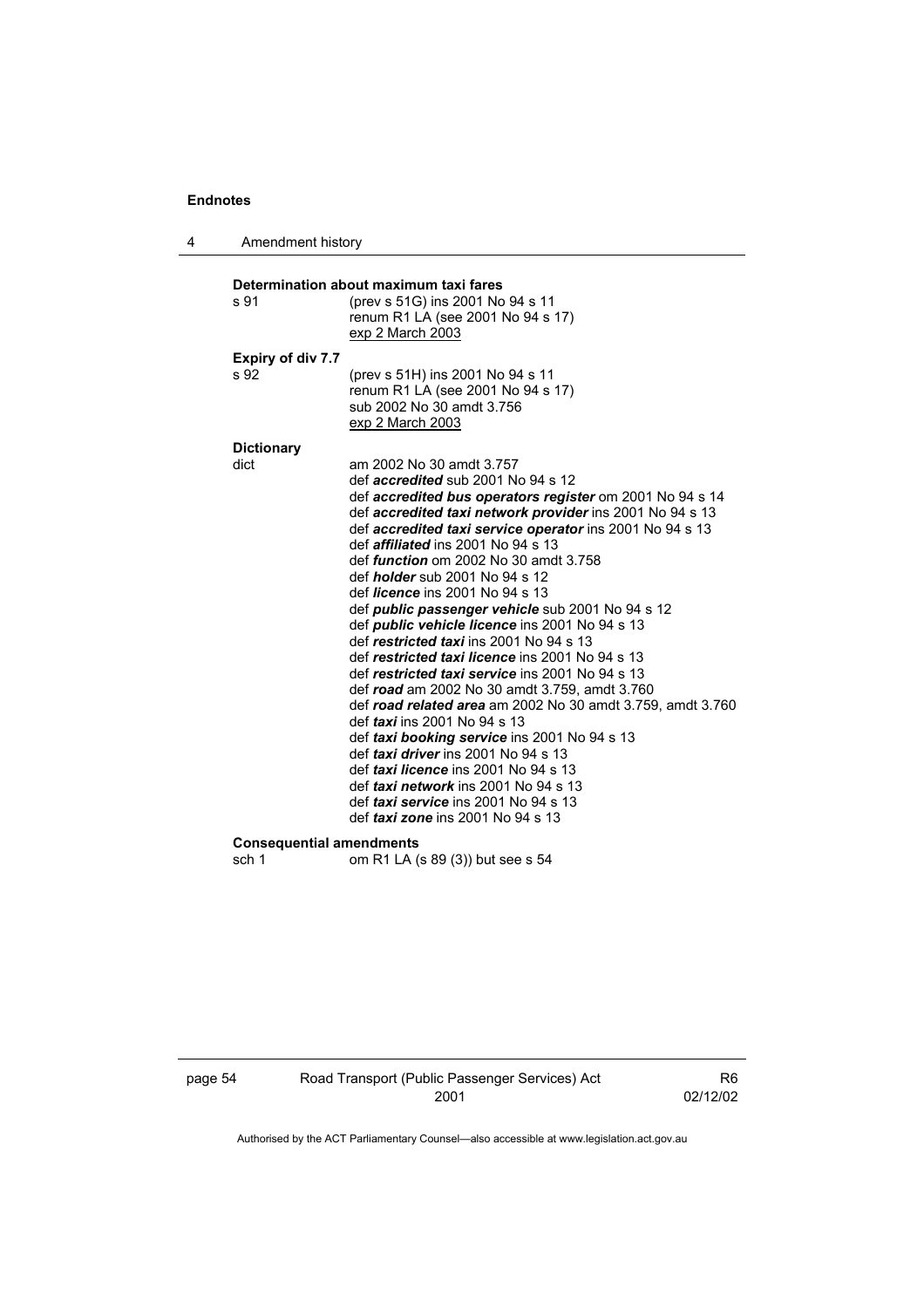#### **5 Earlier republications**

Some earlier republications were not numbered. The number in column 1 refers to the publication order.

Since 12 September 2001 every authorised republication has been published in electronic pdf format on the ACT legislation register. A selection of authorised republications have also been published in printed format. These republications are marked with an asterisk (\*) in column 1. Except for the footer, electronic and printed versions of an authorised republication are identical.

| <b>Republication No Amendments to</b> |                | <b>Republication date</b> |
|---------------------------------------|----------------|---------------------------|
| 1                                     | Act 2001 No 94 | 1 December 2001           |
| $\overline{2}$                        | Act 2001 No 94 | 1 March 2002              |
| 3                                     | Act 2001 No 94 | 3 June 2002               |
| 4                                     | Act 2001 No 94 | 1 July 2002               |
| 5                                     | Act 2002 No 30 | 3 October 2002            |

#### **6 Renumbered provisions**

as made by 2001 No 94 s 17 and under the *Legislation Act 2001* 

| previous<br>number | provision heading                              | renumbered or<br>inserted as |
|--------------------|------------------------------------------------|------------------------------|
| 3                  | Objects                                        | 2                            |
| 4                  | Dictionary                                     | 3                            |
| 5                  | <b>Notes</b>                                   | 4                            |
| 6                  | Functions of road transport authority          | 5                            |
|                    | Registers of accredited people and<br>licences | 6                            |
| 8                  | Disclosure of information in registers         | 7                            |
| 9                  | Trade Practices Act authorisation              | 8                            |
| 9Α                 | Combinations of accreditations and<br>licences | 9                            |
| 29                 | Meaning of taxi network                        | 28                           |
| 29A                | Meaning of taxi booking service                | 29                           |
|                    |                                                |                              |

| -R6      | Road Transport (Public Passenger Services) Act | page 55 |
|----------|------------------------------------------------|---------|
| 02/12/02 | 2001                                           |         |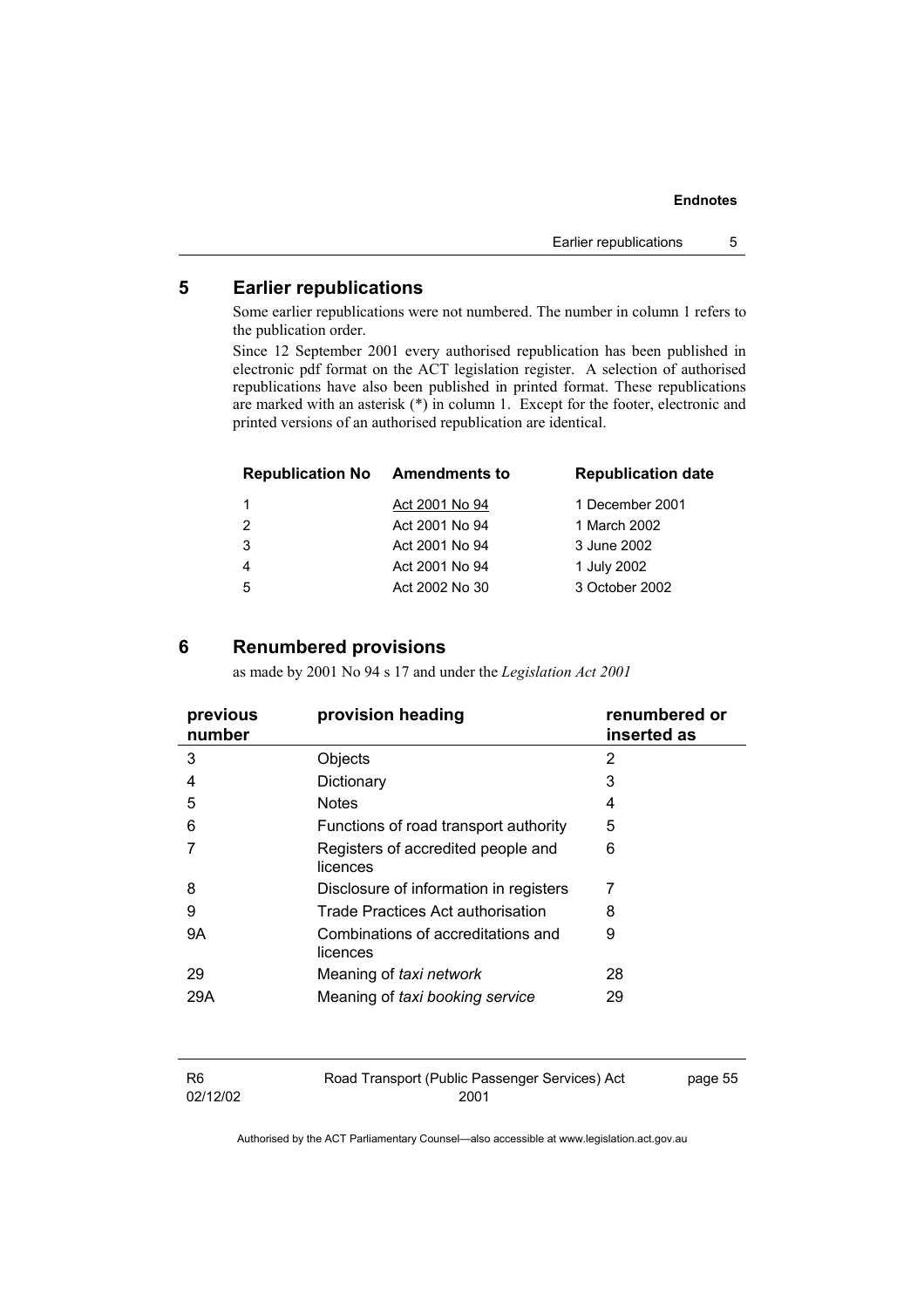#### 6 Renumbered provisions

| previous<br>number | provision heading                                                    | renumbered or<br>inserted as |
|--------------------|----------------------------------------------------------------------|------------------------------|
| 29B                | Taxi network providers--purposes of<br>accreditation                 | 30                           |
| 29C                | Taxi network providers—regulations<br>about accreditation system     | 31                           |
| 29 <sub>D</sub>    | Entitlement to operate taxi networks                                 | 32                           |
| 29E                | Unaccredited persons not to operate<br>taxi network                  | 33                           |
| 29F                | Pretending to be an accredited taxi<br>network provider              | 34                           |
| 29G                | Regulations about operation of taxi<br>networks by accredited people | 35                           |
| 29H                | Regulations about operation of taxi<br>networks                      | 36                           |
| 30                 | Meaning of taxi licence                                              | 37                           |
| 30A                | Meaning of restricted taxi licence                                   | 38                           |
| 30 <sub>B</sub>    | Maximum numbers of taxi licences                                     | 39                           |
| 30C                | Issue of taxi licences                                               | 40                           |
| 30 <sub>D</sub>    | Transferability of taxi licences                                     | 41                           |
| 30E                | Use of vehicles as taxis                                             | 42                           |
| 30F                | Pretending vehicles are licensed taxis                               | 43                           |
| 30G                | Regulations about taxi licences                                      | 44                           |
| 31                 | Meaning of taxi                                                      | 45                           |
| 31A                | Meaning of restricted taxi                                           | 46                           |
| 31B                | Meaning of taxi service                                              | 47                           |
| 31C                | Meaning of restricted taxi service                                   | 48                           |
| 31D                | Taxi service operators--purposes of<br>accreditation                 | 49                           |
| 31E                | Taxi service operators-regulations<br>about accreditation system     | 50                           |
| 31F                | Entitlement to operate taxi services                                 | 51                           |
| 31G                | Unaccredited operators not to operate<br>taxi services               | 52                           |
| 31H                | Pretending to be an accredited taxi<br>service operator              | 53                           |
| page 56            | Road Transport (Public Passenger Services) Act<br>2001               | R <sub>6</sub><br>02/12/02   |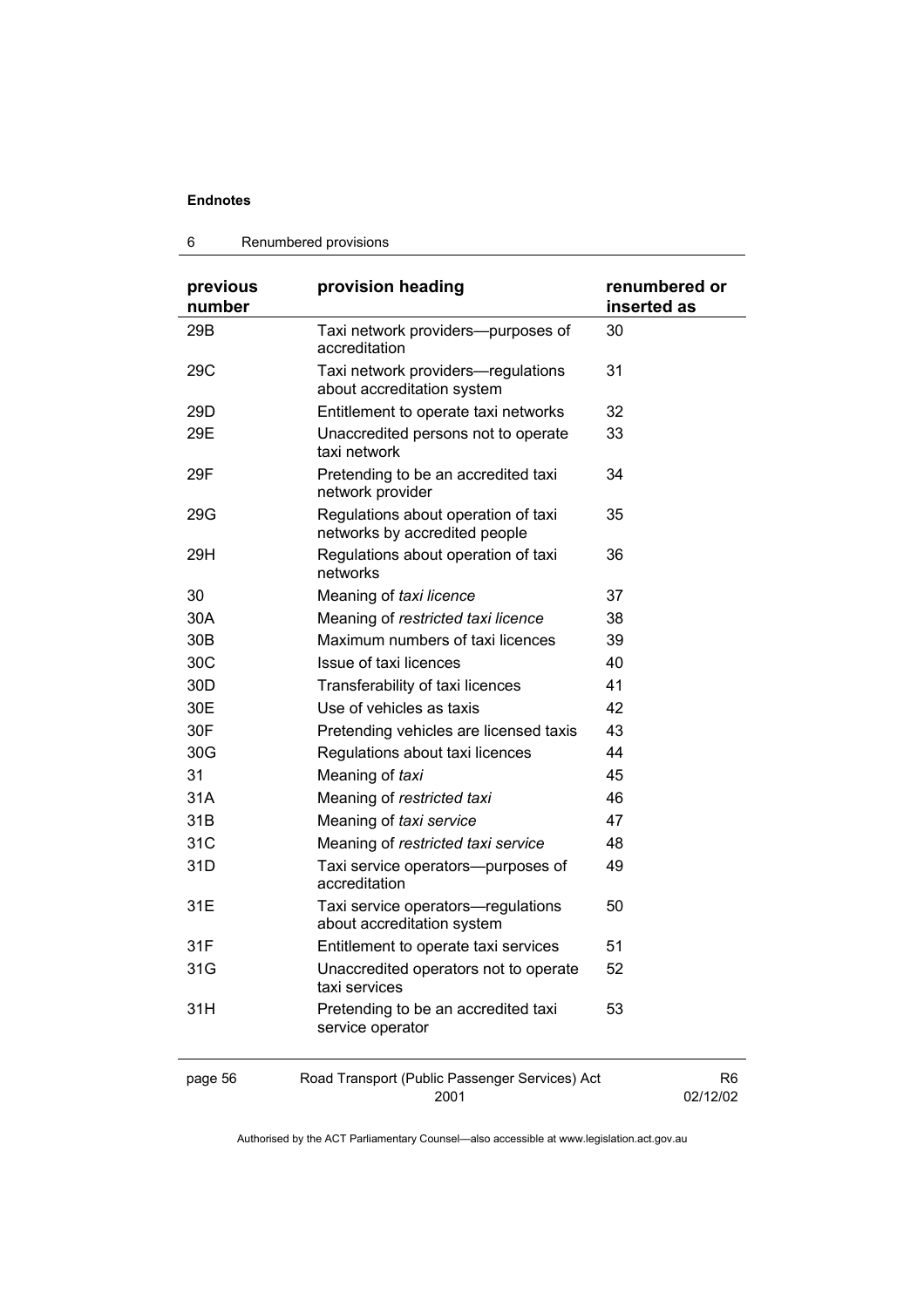Renumbered provisions 6

| previous<br>number | provision heading                                                    | renumbered or<br>inserted as |
|--------------------|----------------------------------------------------------------------|------------------------------|
| 311                | Taxi service operators to be affiliated<br>with taxi network         | 54                           |
| 31J                | Pretending to be affiliated with taxi<br>network                     | 55                           |
| 31K                | Regulations about operation of taxi<br>services by accredited people | 56                           |
| 31L                | Regulations about operation of taxis                                 | 57                           |
| 31M                | Regulations about taxi drivers                                       | 58                           |
| 31N                | Regulations about conduct of taxi<br>passengers                      | 59                           |
| 310                | Power to determine maximum taxi<br>fares                             | 60                           |
| 32                 | Regulation-making power                                              | 61                           |
| 32A                | Regulations may apply certain<br>documents etc                       | 62                           |
| 32B                | Regulations about enforcement                                        | 63                           |
| 32C                | Minister may exempt vehicles and<br>people from Act                  | 64                           |
| 32D                | Regulations may exempt vehicles and<br>people from Act               | 65                           |
| 33                 | Definitions for pt 7                                                 | 66                           |
| 34                 | <b>Transitional regulations</b>                                      | 67                           |
| 35                 | Modification of pt 7's operation                                     | 68                           |
| 36                 | Expiry of div 7.1                                                    | 69                           |
| 37                 | Existing bus services operated under<br>the Motor Omnibus Act        | 70                           |
| 38                 | Fares, concession cards and refunds<br>under Motor Omnibus Act       | 71                           |
| 39                 | Expiry of div 7.2                                                    | 72                           |
| 40                 | <b>Existing infringement notices</b>                                 | 73                           |
| 41                 | <b>Existing final notices</b>                                        | 74                           |
| 42                 | Existing notices disputing liability under<br>infringement notices   | 75                           |

| R6       | Road Transport (Public Passenger Services) Act | page 57 |
|----------|------------------------------------------------|---------|
| 02/12/02 | 2001                                           |         |